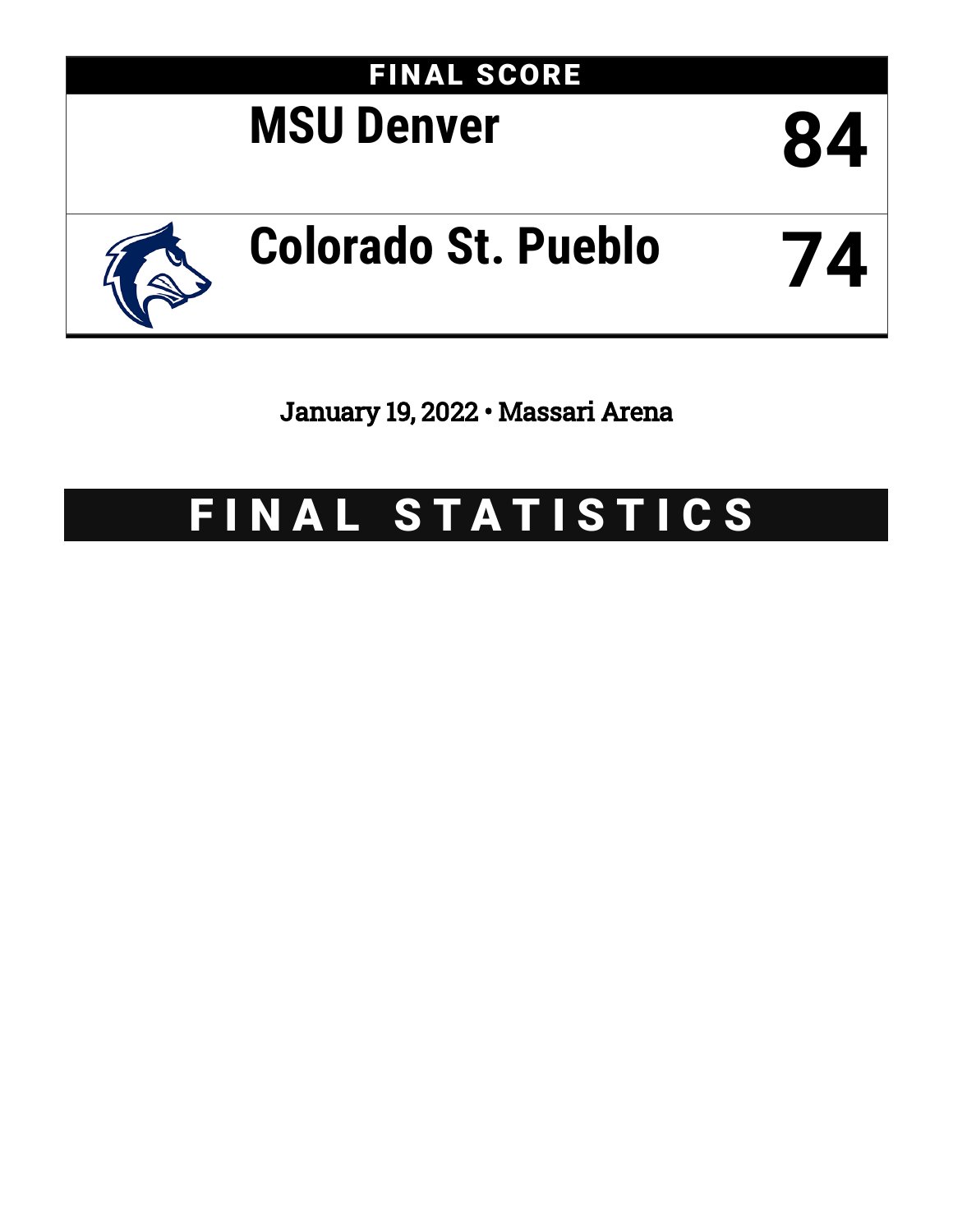# **Official Box Score MSU Denver vs Colorado St. Pueblo Game Totals -- Final Statistics January 19, 2022 at Massari Arena**



# **MSU Denver 84**

| No. | Player                  | S  | Pts      | FG       | 3FG      | FT        | 0R          | <b>DR</b>      | TR             | PF                | A        | TO           | <b>B</b> lk | Stl            | Min | $+/-$          |
|-----|-------------------------|----|----------|----------|----------|-----------|-------------|----------------|----------------|-------------------|----------|--------------|-------------|----------------|-----|----------------|
| 02  | CARLTON, ALEX           | G  | 9        | 1-7      | 1-3      | $6 - 6$   | 0           | 2              | 2              | 3                 | 4        | 2            | 0           |                | 38  | 10             |
| 03  | PARRA, KENDRA           | G  | 18       | $4 - 10$ | $2 - 7$  | $8 - 8$   | 1           |                | 8              | 3                 | 1        | 2            |             | 1              | 45  | 7              |
| 12  | RICHARDSON, JAELA       | F  | 8        | $4-6$    | $0 - 0$  | $0 - 0$   |             | 3              | 4              | 3                 | 0        | 2            | 0           | 0              | 13  | 13             |
| 23  | <b>BONDS, TOSJANAE</b>  | G  | 9        | $2 - 7$  | $0 - 3$  | $5-6$     | $\mathbf 1$ | 2              | 3              | 1                 | 2        | $\Omega$     | $\Omega$    | 4              | 43  | 14             |
| 24  | <b>GRIEGO, MORGAN</b>   | F  | 8        | $2 - 8$  | $0 - 2$  | $4-6$     | 1.          | 4              | 5              | 3                 |          | 2            | $\Omega$    | 2              | 37  | 8              |
| 04  | <b>JUSTINAK, MAGGIE</b> | G  | 3        | $1 - 4$  | $1 - 3$  | $0 - 0$   | 0           | $\overline{2}$ | $\overline{2}$ |                   |          | 2            | 0           | 0              | 13  | $-12$          |
| 10  | <b>BAILEY, BRIANNA</b>  | G  | 5        | 1-1      | $1 - 1$  | $2 - 2$   | 0           | $\Omega$       | 0              | 0                 | 0        | $\Omega$     | 0           | 0              | 5   | 10             |
| 11  | JONES, MYA              | F  | 4        | $2 - 3$  | $0 - 0$  | $0 - 0$   | 0           | 1              | 1              | 3                 | 0        | $\mathbf{0}$ | $\Omega$    | 0              | 11  | $\overline{4}$ |
| 20  | SILVA PEREIRA, MARIANA  | G  | $\Omega$ | $0 - 2$  | $0 - 1$  | $0 - 2$   | 0           | $\Omega$       | 0              | 1                 | 0        | $\Omega$     | 0           | $\Omega$       | 6   | 2              |
| 30  | BONNEMAISON, ANAIS      | F. | $\Omega$ | $0 - 1$  | $0 - 0$  | $0 - 0$   | $\Omega$    | $\mathbf 1$    | 1              | 0                 | $\Omega$ | 1            | 0           | 1              | 4   | $-5$           |
| 31  | NAVARETTE, ALLIE        | F  | 20       | $5-9$    | $0 - 1$  | $10 - 10$ |             | 8              | 9              | 4                 | 4        | 4            | $\Omega$    | $\overline{2}$ | 35  | $-4$           |
|     | TEAM                    |    |          |          |          |           | 2           | 4              | 6              | $\Omega$          |          | 1            |             |                |     |                |
|     | <b>TOTALS</b>           |    | 84       | 22-58    | $5 - 21$ | $35 - 40$ | 7           | 34             | 41             | $22 \overline{)}$ | 13       | 16           |             | 11             | 250 |                |

| <b>Shooting By Period</b><br>Period | FG       | FG%   | 3FG      | 3FG%  | FТ        | FT%   | Last FG: 6th-02:09<br>Largest lead: By 10 at |
|-------------------------------------|----------|-------|----------|-------|-----------|-------|----------------------------------------------|
| 1st Half                            | 6-24     | 25%   | $2 - 12$ | 17%   | 7-10      | 70%   | Technical Fouls: None.                       |
| 2nd Half                            | $9 - 23$ | 39%   | $2 - 7$  | 29%   | 19-21     | 90%   |                                              |
| Game                                | 22-58    | 37.9% | $5 - 21$ | 23.8% | $35 - 40$ | 87.5% |                                              |

# **Colorado St. Pueblo 74**

| No. | Player                 | S  | Pts | FG       | 3FG      | <b>FT</b> | 0R             | DR. | TR           | <b>PF</b> | A              | TO       | <b>B</b> lk  | Stl         | Min | $+/-$          |
|-----|------------------------|----|-----|----------|----------|-----------|----------------|-----|--------------|-----------|----------------|----------|--------------|-------------|-----|----------------|
| 00  | DOMINGUEZ, RO          | G  | 8   | $3-9$    | $2 - 7$  | $0 - 0$   | 0              | 2   | 2            | 3         | 0              | 2        |              | 1           | 26  | 0              |
| 02  | DAVIS, JANAIYA         | G  | 4   | $0 - 3$  | $0 - 1$  | $4 - 4$   | $\overline{2}$ | 7   | 9            | 5         |                | 5        |              | 3           | 38  | $-21$          |
| 13  | <b>JOHNSON, TOMIA</b>  | G  | 8   | $1 - 13$ | $0 - 5$  | $6 - 8$   | 0              | 3   | 3            | 4         |                | 3        | 0            | 0           | 35  |                |
| 15  | DAVIS, ALISHA          | F  | 20  | $6 - 19$ | $0 - 4$  | $8 - 12$  | 6              | 6   | 12           | 5.        | $\overline{2}$ | 4        | 3            | 2           | 31  | $-12$          |
| 21  | <b>WATTS, KANSAS</b>   | G  | 4   | $2 - 3$  | $0 - 0$  | $0-0$     | $\overline{2}$ | 4   | 6            | 1         | 0              |          | 0            | 0           | 19  | $-7$           |
| 03  | <b>WILLIAMS, SYDNI</b> | F  |     | $3 - 3$  | $0 - 0$  | $1 - 2$   | $\Omega$       | 1   | 1            | 2         | $\Omega$       | 2        | $\mathbf{0}$ | $\Omega$    | 9   | $\mathbf{1}$   |
| 04  | <b>BASS, TORIE</b>     | G  | 0   | $0 - 2$  | $0 - 2$  | $0 - 0$   | 0              | 0   | $\mathbf{0}$ | 1.        | 0              | 2        | $\Omega$     | $\mathbf 0$ | 9   | -6             |
| 10  | DIAL, MORGAN           | G  | 3   | $1 - 2$  | $1 - 2$  | $0 - 0$   | $\mathbf{0}$   | 1   | 1            | 1         | 2              | 0        | $\Omega$     | 1           | 9   | $\overline{4}$ |
| 14  | LONG, JALEN            | G  | 0   | $0 - 1$  | $0 - 1$  | $0-0$     | 0              | 0   | 0            | 0         | 0              | 0        | $\Omega$     | 0           | 4   | $-4$           |
| 22  | LEWIS, AMAYA           | F  | 5   | $2 - 6$  | $0 - 0$  | $1 - 2$   | 0              | 1   | $\mathbf{1}$ | 5         |                | 1        | $\Omega$     | 1           | 32  |                |
| 24  | JOHNSON, DAEJA         | F  | 0   | $0 - 1$  | $0 - 1$  | $0 - 0$   | $\Omega$       | 0   | 0            | 0         | 0              | 0        | $\Omega$     | 0           | 1   | $-2$           |
| 32  | HUGHES, JAZZY          | F. | 15  | $7-9$    | $1 - 1$  | $0 - 0$   | 3              | 2   | 5            | 1         | 5              | $\Omega$ | $\Omega$     | $\Omega$    | 36  | $\mathbf{1}$   |
| 34  | NOTI, AUBRIANA         | F  | 0   | $0 - 0$  | $0 - 0$  | $0 - 0$   | 0              | 1   |              |           | 0              | 0        | $\Omega$     | 0           | 1   | $-2$           |
|     | <b>TEAM</b>            |    |     |          |          |           | 3              | 3   | 6            | $\Omega$  |                | 0        |              |             |     |                |
|     | <b>TOTALS</b>          |    | 74  | 25-71    | $4 - 24$ | 20-28     | 16             | 31  | 47           | 29        | $12 \,$        | 20       | 5            | 8           | 250 |                |

| Game                                | $25 - 71$ | 35.2%      | 4-24     | 16.7% | 20-28    | 71.4% |          |
|-------------------------------------|-----------|------------|----------|-------|----------|-------|----------|
| 2nd Half                            | $11 - 26$ | 42%        | 2-8      | 25%   | 7-9      | 78%   |          |
| 1st Half                            | $9 - 31$  | <b>29%</b> | $2 - 11$ | 18%   | $9 - 13$ | 69%   | Тe       |
| <b>Shooting By Period</b><br>Period | FG        | FG%        | 3FG      | 3FG%  | FT       | FT%   | La<br>La |

*Last FG:* 6th-01:17 *Largest lead:* By 10 at *Technical Fouls:* None.

| Game Notes:     |
|-----------------|
| Officials:      |
| Attendance: 552 |

Start Time: **12:00 AM** Conference Game;

| <b>Points</b>     | <b>MSUD</b>    | <b>CSUP</b>    |
|-------------------|----------------|----------------|
| In the Paint      | 26             | 36             |
| Off Turns         | 21             | 18             |
| 2nd Chance        | 6              | 8              |
| <b>Fast Break</b> | 6              | 5              |
| Bench             | 32             | 30             |
| Per Poss          | 1.012<br>40/83 | 0.860<br>35/86 |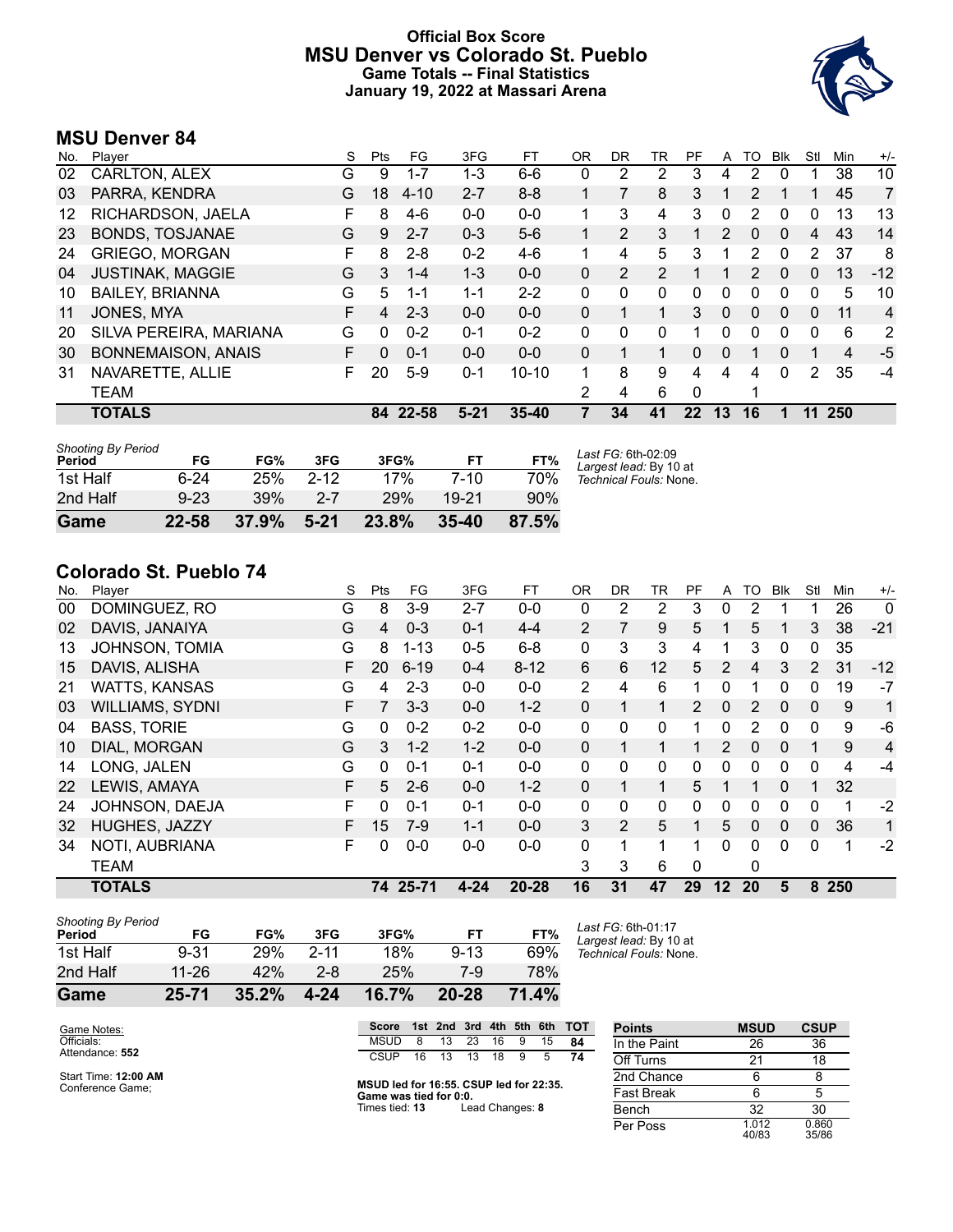# **Official Box Score MSU Denver vs Colorado St. Pueblo First Half Statistics Only January 19, 2022 at Massari Arena**



# **MSU Denver 21**

| No. | Player                    | S  | <b>Pts</b> | <b>FG</b> | 3FG      | <b>FT</b> | <b>OR</b> | <b>DR</b>   | <b>TR</b>      | PF             | A              | TO       | <b>Blk</b> | Stl      | Min | $+/-$    |
|-----|---------------------------|----|------------|-----------|----------|-----------|-----------|-------------|----------------|----------------|----------------|----------|------------|----------|-----|----------|
| 02  | CARLTON, ALEX             | G  | 3          | 1-3       | $1 - 2$  | $0-0$     | 0         | 2           | 2              | 0              | 0              | 2        | 0          | 0        | 11  | $-3$     |
| 03  | PARRA, KENDRA             | G  | 2          | $0 - 3$   | $0 - 3$  | $2 - 2$   | 0         | 3           | 3              | 1              | 0              |          |            | 0        | 17  | $-5$     |
| 04  | <b>JUSTINAK, MAGGIE</b>   | G  | 3          | $1 - 4$   | 1-3      | $0 - 0$   | 0         | 2           | 2              |                |                | 2        | 0          | 0        | 13  | $-12$    |
| 10  | <b>BAILEY, BRIANNA</b>    | G  | $\Omega$   | $0 - 0$   | $0 - 0$  | $0 - 0$   | 0         | $\Omega$    | $\mathbf{0}$   | 0              | 0              | 0        | 0          | 0        | 1   | 2        |
| 11  | JONES, MYA                | F  | 2          | $1 - 2$   | $0 - 0$  | $0 - 0$   | $\Omega$  | 1           | -1             | $\overline{2}$ | $\mathbf{0}$   | 0        | $\Omega$   | $\Omega$ | 8   | -1       |
| 12  | RICHARDSON, JAELA         | F. | 6          | $3 - 4$   | $0 - 0$  | $0 - 0$   |           | 2           | 3              | $\overline{2}$ | 0              | 0        | $\Omega$   | 0        | 5   | 3        |
| 20  | SILVA PEREIRA, MARIANA    | G  | 0          | $0 - 1$   | $0 - 1$  | $0 - 2$   | 0         | 0           | 0              | 1              | 0              | 0        | 0          | 0        | 3   | -3       |
| 23  | <b>BONDS, TOSJANAE</b>    | G  | 2          | $0 - 2$   | $0 - 1$  | $2 - 2$   |           | 1           | $\overline{2}$ | 0              | $\overline{2}$ | $\Omega$ | 0          |          | 14  | $-1$     |
| 24  | <b>GRIEGO, MORGAN</b>     | F  |            | $0 - 3$   | $0 - 1$  | $1 - 2$   | 0         | 3           | 3              |                | 0              |          | 0          | 2        | 12  | $-7$     |
| 30  | <b>BONNEMAISON, ANAIS</b> | F. | $\Omega$   | $0 - 1$   | $0 - 0$  | $0 - 0$   | 0         | $\mathbf 1$ | 1              | $\Omega$       | $\Omega$       |          | 0          | 1        | 4   | $-5$     |
| 31  | NAVARETTE, ALLIE          | F  | 2          | $0 - 1$   | $0 - 1$  | $2 - 2$   | 0         | 1           | 1              | 2              | 2              | 3        | $\Omega$   |          | 11  | -9       |
|     | TEAM                      |    | 0          | $0 - 0$   | $0 - 0$  | $0 - 0$   |           | 3           | 4              | 0              | 0              |          | $\Omega$   | 0        | 0   | 0        |
|     | <b>TOTALS</b>             |    | 21         | $6 - 24$  | $2 - 12$ | $7 - 10$  | 3         | 18          | 21             | 10             | 5              | 11       |            | 5        | 100 | $\bf{0}$ |

| <b>Shooting By Period</b><br>Period | FG        | FG%      | 3FG      | 3FG%  | <b>FT</b> | FT%   | Last FG Half: MSUD 2nd-04:16 |
|-------------------------------------|-----------|----------|----------|-------|-----------|-------|------------------------------|
| 1st Half                            | $6-24$    | 25%      | $2 - 12$ | 17%   | 7-10      | 70%   |                              |
| Game                                | $22 - 58$ | $37.9\%$ | $5-21$   | 23.8% | $35-40$   | 87.5% |                              |

# **Colorado St. Pueblo 29**

| No. | Player               | S  | Pts | <b>FG</b> | 3FG      | <b>FT</b> | <b>OR</b>    | <b>DR</b> | <b>TR</b> | PF | A        | TO | <b>Blk</b>   | Stl          | Min          | $+/-$            |
|-----|----------------------|----|-----|-----------|----------|-----------|--------------|-----------|-----------|----|----------|----|--------------|--------------|--------------|------------------|
| 00  | DOMINGUEZ, RO        | G  | 6   | $2 - 6$   | $2 - 5$  | $0-0$     | 0            |           |           | 0  | 0        | 2  |              | 0            | 14           | 7                |
| 02  | DAVIS, JANAIYA       | G  | 2   | $0 - 1$   | $0 - 0$  | $2 - 2$   | $\Omega$     | 6         | 6         |    |          | 0  |              | 2            | 16           | $-2$             |
| 03  | WILLIAMS, SYDNI      | F  |     | $0-0$     | $0 - 0$  | $1 - 2$   | 0            | 0         | 0         | 2  | 0        |    | 0            | $\Omega$     | 3            | $-1$             |
| 04  | <b>BASS, TORIE</b>   | G  | 0   | $0 - 1$   | $0 - 1$  | $0 - 0$   | $\Omega$     | 0         | 0         | 0  | 0        | 2  | 0            | 0            | 3            | $-1$             |
| 10  | DIAL, MORGAN         | G  | 0   | $0 - 1$   | $0 - 1$  | $0 - 0$   | $\mathbf{0}$ |           |           |    | 0        | 0  | 0            |              | 6            | 1                |
| 13  | JOHNSON, TOMIA       | G  | 4   | $1 - 5$   | $0 - 1$  | $2 - 2$   | $\mathbf{0}$ | 2         | 2         | 2  |          | 2  | $\mathbf{0}$ | $\mathbf{0}$ | 12           |                  |
| 14  | LONG, JALEN          | G  | 0   | $0-0$     | $0 - 0$  | $0 - 0$   | 0            | 0         | 0         | 0  | 0        | 0  | 0            | 0            | $\mathbf 0$  | 0                |
| 15  | DAVIS, ALISHA        | F  | 5   | $1 - 8$   | $0 - 3$  | $3-5$     | 5            | 3         | 8         |    |          |    | $\mathbf{0}$ | 2            | 15           | 7                |
| 21  | <b>WATTS, KANSAS</b> | G  | 4   | $2 - 3$   | $0 - 0$  | $0 - 0$   | 1            | 2         | 3         |    | 0        |    | 0            | 0            | 8            | 12               |
| 22  | LEWIS, AMAYA         | F  | 3   | $1 - 3$   | $0 - 0$  | $1 - 2$   | $\mathbf{0}$ | 0         | 0         |    | $\Omega$ | 0  | $\mathbf{0}$ |              | 10           |                  |
| 24  | JOHNSON, DAEJA       | F. | 0   | $0-0$     | $0 - 0$  | $0 - 0$   | $\Omega$     | 0         | $\Omega$  | 0  | $\Omega$ | 0  | 0            | $\Omega$     | $\mathbf{0}$ | 0                |
| 32  | HUGHES, JAZZY        | F  | 4   | $2 - 3$   | $0 - 0$  | $0 - 0$   | $\mathbf{0}$ |           | 1         | 0  |          | 0  | $\mathbf{0}$ | 0            | 12           | $\mathbf 0$      |
| 34  | NOTI, AUBRIANA       | F  | 0   | $0 - 0$   | $0 - 0$  | $0 - 0$   | 0            | 0         | $\Omega$  | 0  | $\Omega$ | 0  | $\Omega$     | $\Omega$     | $\mathbf{0}$ | $\mathbf 0$      |
|     | <b>TEAM</b>          |    | 0   | $0-0$     | $0 - 0$  | $0 - 0$   | 2            | 2         | 4         | 0  | 0        | 0  | 0            | 0            | 0            | 0                |
|     | <b>TOTALS</b>        |    | 29  | $9 - 31$  | $2 - 11$ | $9 - 13$  | 8            | 16        | 24        | 9  | 4        | 9  | $\mathbf{2}$ | 6            | 100          | $\boldsymbol{0}$ |
|     |                      |    |     |           |          |           |              |           |           |    |          |    |              |              |              |                  |

| <b>Shooting By Period</b><br>Period | FG       | FG%   | 3FG      | 3FG%  | FТ        | FT%   |
|-------------------------------------|----------|-------|----------|-------|-----------|-------|
| 1st Half                            | $9 - 31$ | 29%   | $2 - 11$ | 18%   | $9 - 13$  | 69%   |
| Game                                | 25-71    | 35.2% | 4-24     | 16.7% | $20 - 28$ | 71.4% |

*Last FG Half:* CSUP 2nd-02:52

| Game Notes:          | Score |    |    |    |    |   |    | 1st 2nd 3rd 4th 5th 6th TOT | <b>Points from (This Period) MSUD CSUP</b> |  |  |  |  |
|----------------------|-------|----|----|----|----|---|----|-----------------------------|--------------------------------------------|--|--|--|--|
| Officials:           | MSUD  |    | 13 | 23 | 16 | 9 | 15 | -84                         | In the Paint                               |  |  |  |  |
| Attendance: 552      | CSUP  | 16 | 13 | 13 | 18 | 9 | 5  | 74                          | Off Turns                                  |  |  |  |  |
| Start Time: 12:00 AM |       |    |    |    |    |   |    |                             | 2nd Chance                                 |  |  |  |  |
| Conference Game:     |       |    |    |    |    |   |    |                             | <b>Fast Break</b>                          |  |  |  |  |
|                      |       |    |    |    |    |   |    |                             | Bench                                      |  |  |  |  |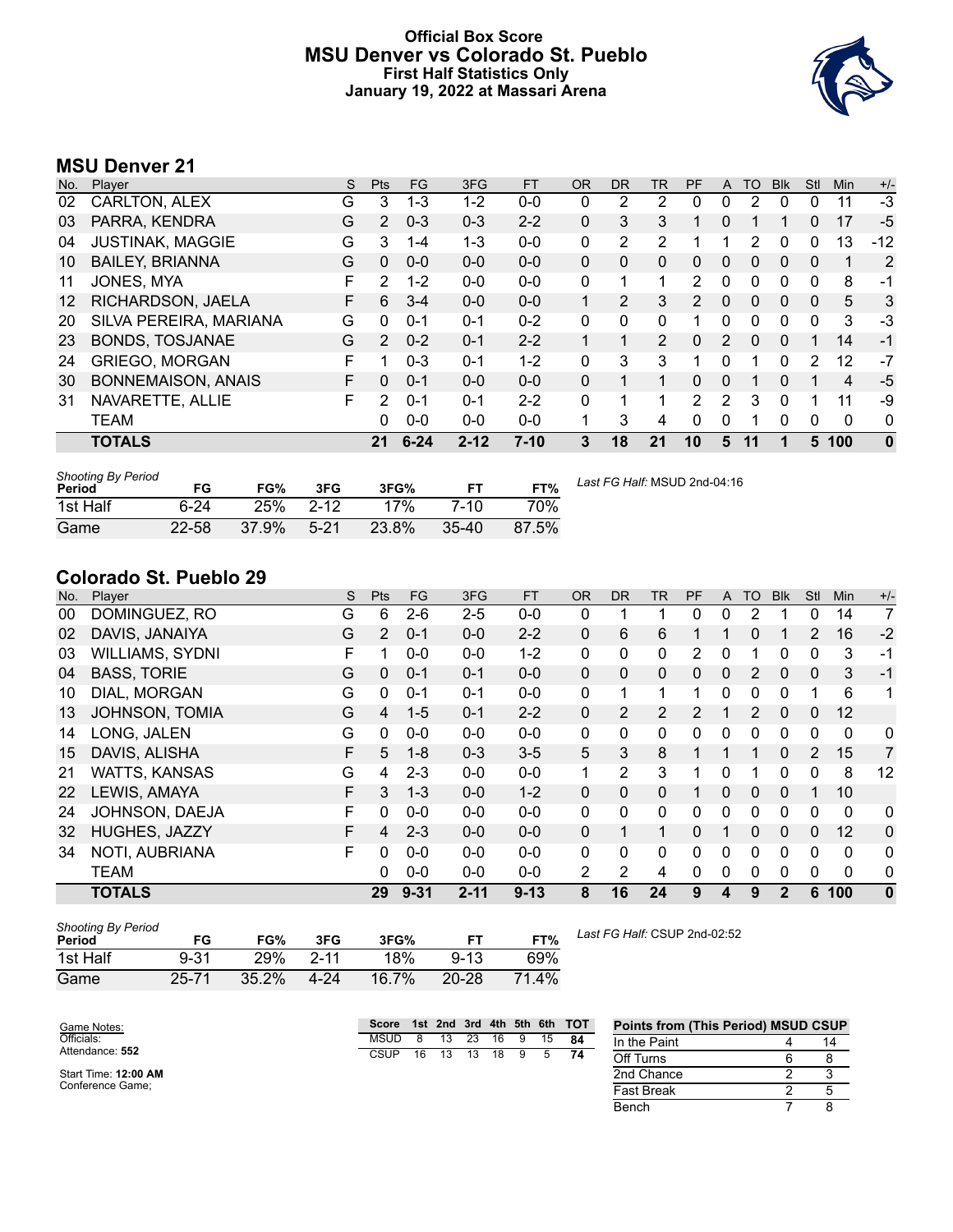# **Official Box Score MSU Denver vs Colorado St. Pueblo First Quarter Statistics Only January 19, 2022 at Massari Arena**



# **MSU Denver 8**

| No. | Player                    | S | <b>Pts</b> | <b>FG</b> | 3FG     | <b>FT</b> | 0R           | <b>DR</b>    | TR | PF       | A            | TO       | <b>BIK</b> | <b>Stl</b>   | Min          | $+/-$ |
|-----|---------------------------|---|------------|-----------|---------|-----------|--------------|--------------|----|----------|--------------|----------|------------|--------------|--------------|-------|
| 02  | CARLTON, ALEX             | G | 0          | $0 - 1$   | $0 - 1$ | $0 - 0$   | 0            | 2            | 2  | 0        | 0            |          | 0          | 0            | 6            | 0     |
| 03  | PARRA, KENDRA             | G | 0          | $0 - 2$   | $0 - 2$ | $0 - 0$   | $\mathbf{0}$ |              |    | 0        | $\mathbf{0}$ | 0        |            | 0            | 8            | $-5$  |
| 12  | RICHARDSON, JAELA         | F | 6          | $3 - 4$   | $0 - 0$ | $0-0$     | 1            | 2            | 3  | 2        | 0            | 0        | 0          | 0            | 5            | 3     |
| 23  | <b>BONDS, TOSJANAE</b>    | G | 2          | $0 - 0$   | $0 - 0$ | $2 - 2$   | $\mathbf{0}$ | 0            | 0  | 0        | 2            | 0        | 0          | $\mathbf{0}$ | 8            | $-5$  |
| 24  | <b>GRIEGO, MORGAN</b>     | F | 0          | $0 - 2$   | $0 - 0$ | $0-0$     | 0            | 1            | 1  | 1        | 0            |          | 0          | 2            | 8            | -9    |
| 04  | <b>JUSTINAK, MAGGIE</b>   | G | $\Omega$   | $0 - 1$   | $0 - 1$ | $0 - 0$   | $\mathbf{0}$ | $\mathbf{0}$ | 0  |          | $\mathbf{0}$ |          | 0          | $\mathbf{0}$ | 5            | $-11$ |
| 10  | <b>BAILEY, BRIANNA</b>    | G | 0          | $0 - 0$   | $0 - 0$ | $0 - 0$   | $\Omega$     | 0            | 0  | 0        | 0            | 0        | 0          | 0            | 0            | 0     |
| 11  | JONES, MYA                | F | $\Omega$   | $0 - 0$   | $0 - 0$ | $0 - 0$   | $\mathbf{0}$ | $\Omega$     | 0  | 0        | $\Omega$     | $\Omega$ | 0          | $\Omega$     | 1            | $-1$  |
| 20  | SILVA PEREIRA, MARIANA    | G | 0          | $0 - 0$   | $0 - 0$ | $0 - 0$   | $\Omega$     | 0            | 0  | 0        | 0            | 0        | 0          | 0            | 2            | $-3$  |
| 30  | <b>BONNEMAISON, ANAIS</b> | F | $\Omega$   | $0 - 0$   | $0 - 0$ | $0 - 0$   | $\Omega$     | $\Omega$     | 0  | 0        | $\Omega$     | 0        | 0          | $\Omega$     | $\mathbf{0}$ | 0     |
| 31  | NAVARETTE, ALLIE          | F | 0          | $0 - 1$   | $0 - 1$ | $0 - 0$   | $\Omega$     | 0            | 0  | 0        | $\Omega$     | 2        | 0          | 0            | 6            | -9    |
|     | <b>TEAM</b>               |   |            | $0 - 0$   |         |           | $\Omega$     | $\Omega$     | 0  | $\Omega$ |              |          |            |              |              |       |
|     | <b>TEAM</b>               |   |            | $0 - 0$   |         |           | $\Omega$     | 0            | 0  | $\Omega$ |              | 0        |            |              |              |       |
|     | <b>TOTALS</b>             |   | 8          | $3 - 11$  | $0 - 5$ | $2 - 2$   | 1            | 6            | 7  | 4        |              | 6        |            |              | 50           |       |

| <b>Shooting By Period</b><br>Period | FG       | FG%   | 3FG      | 3FG%   | FТ      | FT%     |
|-------------------------------------|----------|-------|----------|--------|---------|---------|
| 1st Half                            | $3 - 11$ | 27%   | ი-5      | $00\%$ | $2-2$   | $100\%$ |
| 1st Half                            | $6 - 24$ | 25%   | $2 - 12$ | 17%    | 7-10    | 70%     |
| Game                                | 22-58    | 37.9% | 5-21     | 23.8%  | $35-40$ | 87.5%   |

# **Colorado St. Pueblo 16**

| No. | Player                 | S | Pts          | <b>FG</b> | 3FG     | <b>FT</b> | <b>OR</b> | <b>DR</b>      | TR.            | <b>PF</b> | A            | <b>TO</b>    | <b>Blk</b>   | Stl          | Min            | $+/-$       |
|-----|------------------------|---|--------------|-----------|---------|-----------|-----------|----------------|----------------|-----------|--------------|--------------|--------------|--------------|----------------|-------------|
| 00  | DOMINGUEZ, RO          | G | 3            | $1 - 3$   | $1 - 3$ | $0-0$     | 0         | 0              | 0              | 0         | 0            | 2            | 0            | 0            | 8              | 8           |
| 02  | DAVIS, JANAIYA         | G | $\mathbf{0}$ | $0 - 0$   | $0 - 0$ | $0-0$     | $\Omega$  | $\overline{4}$ | $\overline{4}$ |           |              | $\mathbf{0}$ | $\mathbf{0}$ | $\mathbf 0$  | 7              | $\mathbf 0$ |
| 13  | JOHNSON, TOMIA         | G | 2            | $1 - 2$   | $0 - 0$ | $0-0$     | 0         | 1              | 1              | 0         | 1            |              | 0            | 0            | 8              |             |
| 15  | DAVIS, ALISHA          | F | 3            | $1 - 7$   | $0 - 2$ | $1 - 1$   | 3         | $\mathbf{1}$   | 4              |           | 0            |              | $\Omega$     | 1            | 8              | 9           |
| 21  | <b>WATTS, KANSAS</b>   | G | 4            | $2 - 3$   | $0-0$   | $0-0$     | 1         | 1              | $\overline{2}$ |           | 0            |              | $\Omega$     | 0            | $6\phantom{1}$ | 10          |
| 03  | <b>WILLIAMS, SYDNI</b> | F |              | $0 - 0$   | $0 - 0$ | $1 - 2$   | 0         | $\mathbf 0$    | $\mathbf{0}$   |           | 0            |              | 0            | $\mathbf 0$  | 2              | $-1$        |
| 04  | <b>BASS, TORIE</b>     | G | $\Omega$     | $0-0$     | $0-0$   | $0-0$     | 0         | $\mathbf{0}$   | $\mathbf{0}$   | 0         | $\mathbf{0}$ | 0            | $\mathbf{0}$ | $\mathbf{0}$ | 0              | 0           |
| 10  | DIAL, MORGAN           | G | $\Omega$     | $0 - 0$   | $0 - 0$ | $0 - 0$   | 0         | $\mathbf{0}$   | $\mathbf{0}$   | 0         | 0            | 0            | $\Omega$     | $\mathbf{0}$ | 2              | $\mathbf 0$ |
| 14  | LONG, JALEN            | G | 0            | $0 - 0$   | $0 - 0$ | $0-0$     | 0         | $\mathbf{0}$   | $\mathbf{0}$   | 0         | 0            | 0            | $\Omega$     | 0            | 0              | $\mathbf 0$ |
| 22  | LEWIS, AMAYA           | F | 3            | $1 - 1$   | $0-0$   | $1 - 2$   | $\Omega$  | $\mathbf{0}$   | $\mathbf{0}$   | 0         | 0            | $\Omega$     | $\mathbf{0}$ | 1            | 5              |             |
| 24  | JOHNSON, DAEJA         | F | 0            | $0 - 0$   | $0 - 0$ | $0-0$     | 0         | 0              | 0              | 0         | 0            | 0            | $\mathbf{0}$ | $\mathbf{0}$ | 0              | 0           |
| 32  | HUGHES, JAZZY          | F | $\mathbf{0}$ | $0 - 0$   | $0 - 0$ | $0 - 0$   | $\Omega$  | $\mathbf{0}$   | $\Omega$       | 0         | 0            | 0            | $\mathbf{0}$ | $\mathbf{0}$ | 4              | $-2$        |
| 34  | NOTI, AUBRIANA         | F | 0            | $0 - 0$   | $0 - 0$ | $0-0$     | 0         | $\mathbf{0}$   | $\mathbf{0}$   | 0         | 0            | $\Omega$     | $\Omega$     | $\Omega$     | $\mathbf 0$    | $\mathbf 0$ |
|     | TEAM                   |   |              | $0 - 0$   |         |           | 2         | 0              | $\overline{2}$ | $\Omega$  |              | 0            |              |              |                |             |
|     | <b>TEAM</b>            |   |              | $0-0$     |         |           | 0         | 1              |                | $\Omega$  |              | 0            |              |              |                |             |
|     | <b>TOTALS</b>          |   | 16           | $6 - 16$  | $1 - 5$ | $3 - 5$   | 6         | 7              | 13             | 4         | 2            | 6            | $\bf{0}$     | $\mathbf{2}$ | 50             |             |

| <b>Shooting By Period</b><br>Period | FG        | FG%   | 3FG      | 3FG%       | FТ        | FT%   |
|-------------------------------------|-----------|-------|----------|------------|-----------|-------|
| 1st Half                            | 6-16      | 38%   | $1 - 5$  | <b>20%</b> | $3 - 5$   | 60%   |
| 1st Half                            | $9 - 31$  | 29%   | $2 - 11$ | 18%        | $9 - 13$  | 69%   |
| Game                                | $25 - 71$ | 35.2% | 4-24     | 16.7%      | $20 - 28$ | 71.4% |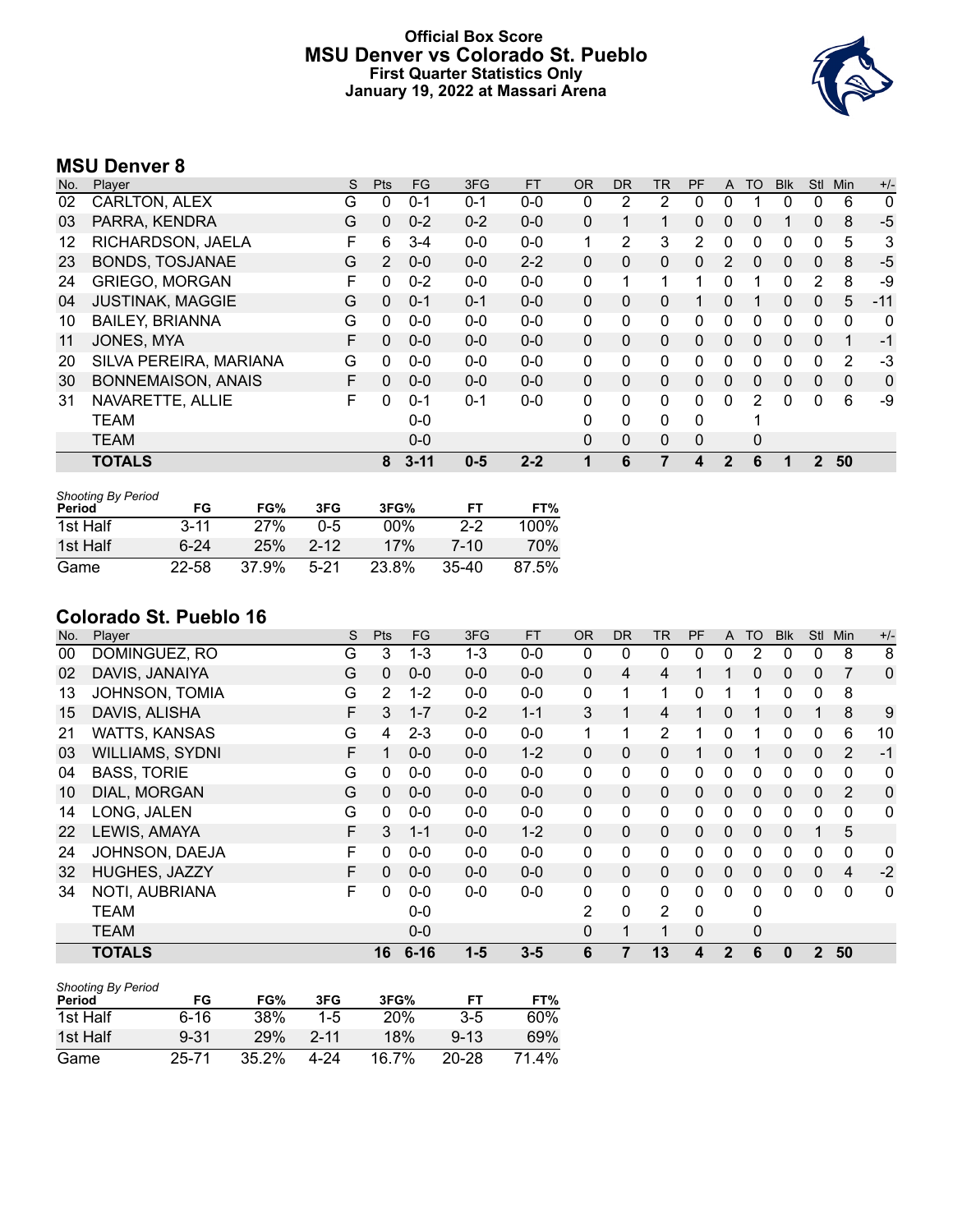G a m e N o t e s: Officials: Attendance: **5 5 2**

Start Time: 12:00 AM<br>Conference Game;

|     |  |  |  | Score 1st 2nd 3rd 4th 5th 6th TOT |
|-----|--|--|--|-----------------------------------|
|     |  |  |  | MSUD 8 13 23 16 9 15 84           |
| -74 |  |  |  | CSUP 16 13 13 18 9 5              |
|     |  |  |  |                                   |
|     |  |  |  |                                   |

| <b>Points (This Period)</b> | <b>MSUD CSUP</b> |               |
|-----------------------------|------------------|---------------|
| In the Paint                |                  | 10            |
| Off Turns                   |                  | 5             |
| 2nd Chance                  | 2                | 2             |
| <b>Fast Break</b>           |                  | з             |
| Bench                       | n                |               |
| Per Poss                    | 0.471<br>4/17    | 0.800<br>8/20 |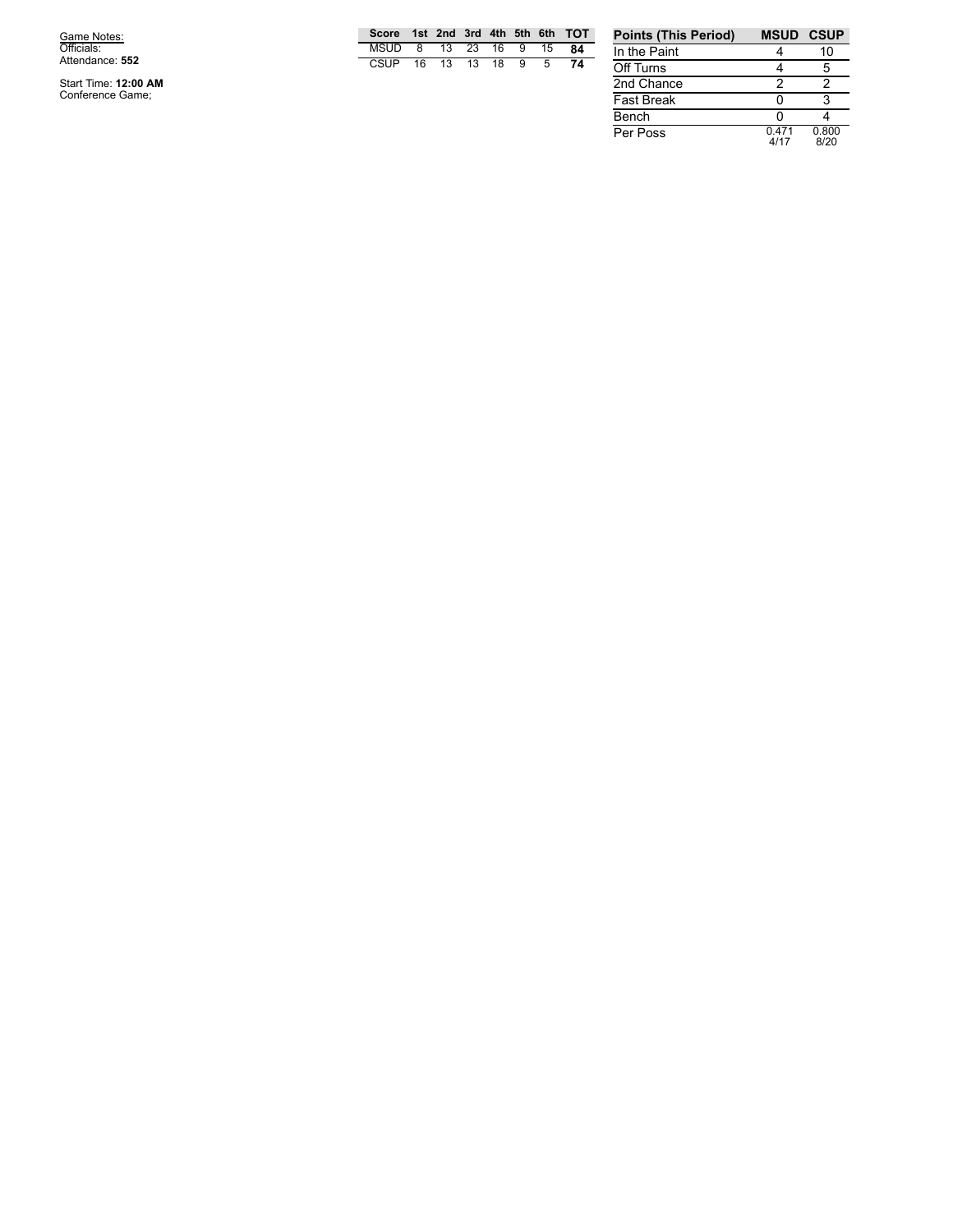### **Official Play-By-Play MSU Denver vs Colorado St. Pueblo First Quarter January 19, 2022 at Massari Arena**



### **Period 1**

#### **Starters:**

**MSU Denver**: 2 CARLTON,ALEX (G); 3 PARRA,KENDRA (G); 12 RICHARDSON,JAELA (F); 23 BONDS,TOSJANAE (G); 24 GRIEGO,MORGAN (F);<br>**Colorado St. Pueblo**: 0 DOMINGUEZ,RO (G); 2 DAVIS,JANAIYA (G); 13 JOHNSON,TOMIA (G); 15 DAVIS,ALI

| Time  | <b>VISITORS: MSU Denver</b>        | <b>Score</b> | <b>Margin</b>  | <b>HOME: Colorado St. Pueblo</b> |
|-------|------------------------------------|--------------|----------------|----------------------------------|
| 09:50 |                                    |              |                | MISSED 3PTR by DOMINGUEZ, RO     |
| 09:46 |                                    |              |                | REBOUND (OFF) by DAVIS, ALISHA   |
| 09:46 |                                    |              |                | MISSED JUMPER by DAVIS, ALISHA   |
| 09:43 | REBOUND (DEF) by CARLTON, ALEX     |              |                |                                  |
| 09:28 | MISSED 3PTR by PARRA, KENDRA       |              |                |                                  |
| 09:16 |                                    |              |                | REBOUND (DEF) by DAVIS, JANAIYA  |
| 09:07 |                                    |              |                | TURNOVER by WATTS, KANSAS        |
| 09:07 | STEAL by GRIEGO, MORGAN            |              |                |                                  |
| 09:07 | MISSED JUMPER by RICHARDSON, JAELA |              |                |                                  |
| 09:07 |                                    |              |                | REBOUND (DEF) by DAVIS, JANAIYA  |
| 08:52 |                                    |              |                | SUB IN: LEWIS, AMAYA             |
| 08:52 |                                    |              |                | SUB OUT: JOHNSON, TOMIA          |
| 08:37 |                                    |              |                | MISSED LAYUP by WATTS, KANSAS    |
| 08:33 |                                    |              |                | REBOUND (OFF) by DAVIS, ALISHA   |
| 08:21 |                                    |              |                | MISSED JUMPER by DAVIS, ALISHA   |
| 08:19 |                                    |              |                | REBOUND (OFF) by DAVIS, ALISHA   |
| 08:19 |                                    |              |                | MISSED LAYUP by DAVIS, ALISHA    |
| 08:19 | BLOCK by PARRA, KENDRA             |              |                |                                  |
| 08:19 |                                    |              |                | REBOUND (OFF) by TEAM            |
| 08:19 |                                    |              |                | SUB OUT: LEWIS, AMAYA            |
| 08:19 |                                    |              |                | SUB IN: JOHNSON, TOMIA           |
| 08:19 |                                    |              |                |                                  |
|       |                                    |              |                | TURNOVER by DOMINGUEZ, RO        |
| 08:19 | STEAL by GRIEGO, MORGAN            |              |                |                                  |
| 08:19 | FOUL by GRIEGO, MORGAN             |              |                |                                  |
| 08:17 |                                    |              |                | FOUL by DAVIS, ALISHA            |
| 08:07 | GOOD! FT by BONDS, TOSJANAE        | $0 - 1$      | V <sub>1</sub> |                                  |
| 08:07 | GOOD! FT by BONDS, TOSJANAE        | $0 - 2$      | V <sub>2</sub> |                                  |
| 07:47 |                                    | $2 - 2$      | T              | GOOD! LAYUP by JOHNSON, TOMIA    |
| 07:41 | TURNOVER by CARLTON, ALEX          |              |                |                                  |
| 07:41 |                                    |              |                | SUB OUT: WATTS, KANSAS           |
| 07:41 |                                    |              |                | SUB IN: HUGHES, JAZZY            |
| 07:28 |                                    |              |                | TURNOVER by JOHNSON, TOMIA       |
| 07:16 | GOOD! JUMPER by RICHARDSON, JAELA  | $2 - 4$      | V <sub>2</sub> |                                  |
| 07:16 | ASSIST by BONDS, TOSJANAE          |              |                |                                  |
| 07:08 |                                    |              |                | MISSED LAYUP by JOHNSON, TOMIA   |
| 07:04 | REBOUND (DEF) by RICHARDSON, JAELA |              |                |                                  |
| 06:53 | MISSED 3PTR by PARRA, KENDRA       |              |                |                                  |
| 06:50 |                                    |              |                | REBOUND (DEF) by DAVIS, ALISHA   |
| 06:41 |                                    |              |                | MISSED 3PTR by DAVIS, ALISHA     |
| 06:39 | REBOUND (DEF) by RICHARDSON, JAELA |              |                |                                  |
| 06:17 | GOOD! LAYUP by RICHARDSON, JAELA   | $2 - 6$      | V <sub>4</sub> |                                  |
| 06:17 | ASSIST by BONDS, TOSJANAE          |              |                |                                  |
| 06:06 |                                    | $4-6$        | V <sub>2</sub> | GOOD! LAYUP by DAVIS, ALISHA     |
| 06:06 | FOUL by RICHARDSON, JAELA          |              |                |                                  |
| 06:06 |                                    |              |                | SUB OUT: DOMINGUEZ, RO           |
| 06:06 |                                    |              |                | SUB OUT: JOHNSON, TOMIA          |
| 06:06 |                                    |              |                | SUB IN: DIAL, MORGAN             |
| 06:06 |                                    |              |                | SUB IN: LEWIS, AMAYA             |
| 06:06 |                                    | $5-6$        | V <sub>1</sub> | GOOD! FT by DAVIS, ALISHA        |
| 06:06 |                                    |              |                | SUB OUT: DAVIS, ALISHA           |
| 06:06 |                                    |              |                | SUB IN: WILLIAMS, SYDNI          |
| 06:06 | SUB OUT: GRIEGO, MORGAN            |              |                |                                  |
| 06:06 | SUB IN: NAVARETTE, ALLIE           |              |                |                                  |
| 05:56 |                                    |              |                | FOUL by WILLIAMS, SYDNI          |
| 05:54 | MISSED 3PTR by NAVARETTE, ALLIE    |              |                |                                  |
| 05:52 | REBOUND (OFF) by RICHARDSON, JAELA |              |                |                                  |
| 05:49 | GOOD! LAYUP by RICHARDSON, JAELA   | $5 - 8$      | $V_3$          |                                  |
| 05:21 | FOUL by RICHARDSON, JAELA          |              |                |                                  |
| 05:21 | SUB OUT: CARLTON, ALEX             |              |                |                                  |
| 05:21 | SUB OUT: RICHARDSON, JAELA         |              |                |                                  |
| 05:21 | SUB IN: JUSTINAK, MAGGIE           |              |                |                                  |
| 05:21 | SUB IN: JONES, MYA                 |              |                |                                  |
| 05:21 |                                    | $6 - 8$      | V <sub>2</sub> | GOOD! FT by WILLIAMS, SYDNI      |
| 05:21 |                                    |              |                | MISSED FT by WILLIAMS, SYDNI     |
| 05:21 | REBOUND (DEF) by PARRA, KENDRA     |              |                |                                  |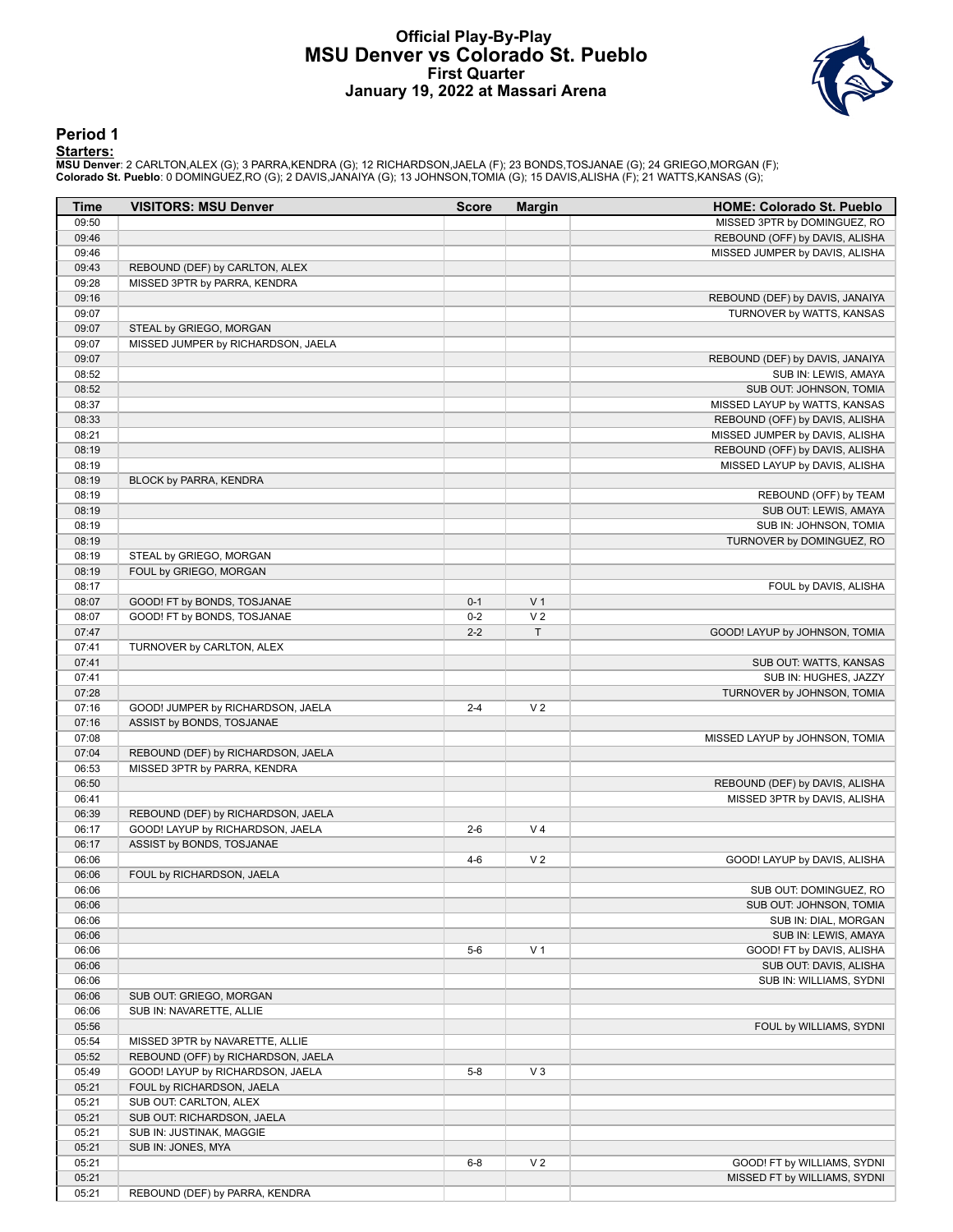| 04:59<br>FOUL by DAVIS, JANAIYA<br>04:59<br><b>TIMEOUT MEDIA</b><br>04:37<br>TURNOVER by TEAM<br>04:16<br>TURNOVER by WILLIAMS, SYDNI<br>04:16<br>SUB OUT: DAVIS, JANAIYA<br>04:16<br>SUB OUT: WILLIAMS, SYDNI<br>04:16<br>SUB IN: JOHNSON, TOMIA<br>04:16<br>SUB IN: DAVIS, ALISHA<br>04:16<br>SUB OUT: JONES, MYA<br>04:16<br>SUB IN: GRIEGO, MORGAN<br>03:58<br>TURNOVER by NAVARETTE, ALLIE<br>03:58<br>STEAL by DAVIS, ALISHA<br>03:48<br>TURNOVER by DAVIS, ALISHA<br>03:48<br>SUB OUT: DIAL, MORGAN<br>03:48<br>SUB IN: DOMINGUEZ, RO<br>03:31<br>TURNOVER by GRIEGO, MORGAN<br>03:31<br>SUB OUT: HUGHES, JAZZY<br>03:31<br>SUB IN: WATTS, KANSAS<br>$\mathsf T$<br>03:24<br>$8 - 8$<br>GOOD! LAYUP by LEWIS, AMAYA<br>02:59<br>MISSED LAYUP by GRIEGO, MORGAN<br>02:56<br>REBOUND (DEF) by JOHNSON, TOMIA<br>02:48<br>$11 - 8$<br>$H_3$<br>GOOD! 3PTR by DOMINGUEZ, RO<br>02:48<br>ASSIST by JOHNSON, TOMIA<br>02:43<br>TIMEOUT 30SEC<br>02:36<br>TURNOVER by NAVARETTE, ALLIE<br>02:16<br>MISSED LAYUP by DAVIS, ALISHA<br>02:13<br>REBOUND (OFF) by WATTS, KANSAS<br>02:11<br>$13 - 8$<br>H <sub>5</sub><br>GOOD! LAYUP by WATTS, KANSAS<br>01:55<br>FOUL by WATTS, KANSAS<br>01:38<br>TURNOVER by JUSTINAK, MAGGIE<br>01:38<br>STEAL by LEWIS, AMAYA<br>01:35<br>FOUL by JUSTINAK, MAGGIE<br>01:35<br>SUB OUT: PARRA, KENDRA<br>01:35<br>SUB OUT: BONDS, TOSJANAE<br>01:35<br>SUB IN: CARLTON, ALEX<br>01:35<br>SUB IN: SILVA PEREIRA, MARIANA<br>01:35<br>$14 - 8$<br>H <sub>6</sub><br>GOOD! FT by LEWIS, AMAYA [FB]<br>01:35<br>MISSED FT by LEWIS, AMAYA [FB]<br>01:35<br>REBOUND (OFF) by TEAM<br>01:35<br>SUB OUT: LEWIS, AMAYA<br>01:35<br>SUB IN: DAVIS, JANAIYA<br>01:31<br>TURNOVER by DOMINGUEZ, RO<br>01:10<br>MISSED 3PTR by JUSTINAK, MAGGIE<br>01:07<br>REBOUND (DEF) by WATTS, KANSAS<br>00:57<br>MISSED 3PTR by DAVIS, ALISHA<br>00:54<br>REBOUND (DEF) by GRIEGO, MORGAN<br>00:39<br>MISSED JUMPER by GRIEGO, MORGAN<br>00:37<br>REBOUND (DEF) by DAVIS, JANAIYA<br>00:32<br>MISSED 3PTR by DOMINGUEZ, RO<br>00:30<br>REBOUND (DEF) by CARLTON, ALEX<br>00:21<br>MISSED 3PTR by CARLTON, ALEX<br>00:18<br>REBOUND (DEF) by DAVIS, JANAIYA<br>H 8<br>GOOD! LAYUP by WATTS, KANSAS [FB]<br>00:14<br>$16 - 8$<br>ASSIST by DAVIS, JANAIYA<br>00:14 | <b>Time</b> | <b>VISITORS: MSU Denver</b> | <b>Score</b> | <b>Margin</b> | HOME: Colorado St. Pueblo |
|------------------------------------------------------------------------------------------------------------------------------------------------------------------------------------------------------------------------------------------------------------------------------------------------------------------------------------------------------------------------------------------------------------------------------------------------------------------------------------------------------------------------------------------------------------------------------------------------------------------------------------------------------------------------------------------------------------------------------------------------------------------------------------------------------------------------------------------------------------------------------------------------------------------------------------------------------------------------------------------------------------------------------------------------------------------------------------------------------------------------------------------------------------------------------------------------------------------------------------------------------------------------------------------------------------------------------------------------------------------------------------------------------------------------------------------------------------------------------------------------------------------------------------------------------------------------------------------------------------------------------------------------------------------------------------------------------------------------------------------------------------------------------------------------------------------------------------------------------------------------------------------------------------------------------------------------------------------------------------------------------------------------------------------------------------------------------------------------------------------------------------------------------------------------------------------------------------------------------------------------------------------------------|-------------|-----------------------------|--------------|---------------|---------------------------|
|                                                                                                                                                                                                                                                                                                                                                                                                                                                                                                                                                                                                                                                                                                                                                                                                                                                                                                                                                                                                                                                                                                                                                                                                                                                                                                                                                                                                                                                                                                                                                                                                                                                                                                                                                                                                                                                                                                                                                                                                                                                                                                                                                                                                                                                                              |             |                             |              |               |                           |
|                                                                                                                                                                                                                                                                                                                                                                                                                                                                                                                                                                                                                                                                                                                                                                                                                                                                                                                                                                                                                                                                                                                                                                                                                                                                                                                                                                                                                                                                                                                                                                                                                                                                                                                                                                                                                                                                                                                                                                                                                                                                                                                                                                                                                                                                              |             |                             |              |               |                           |
|                                                                                                                                                                                                                                                                                                                                                                                                                                                                                                                                                                                                                                                                                                                                                                                                                                                                                                                                                                                                                                                                                                                                                                                                                                                                                                                                                                                                                                                                                                                                                                                                                                                                                                                                                                                                                                                                                                                                                                                                                                                                                                                                                                                                                                                                              |             |                             |              |               |                           |
|                                                                                                                                                                                                                                                                                                                                                                                                                                                                                                                                                                                                                                                                                                                                                                                                                                                                                                                                                                                                                                                                                                                                                                                                                                                                                                                                                                                                                                                                                                                                                                                                                                                                                                                                                                                                                                                                                                                                                                                                                                                                                                                                                                                                                                                                              |             |                             |              |               |                           |
|                                                                                                                                                                                                                                                                                                                                                                                                                                                                                                                                                                                                                                                                                                                                                                                                                                                                                                                                                                                                                                                                                                                                                                                                                                                                                                                                                                                                                                                                                                                                                                                                                                                                                                                                                                                                                                                                                                                                                                                                                                                                                                                                                                                                                                                                              |             |                             |              |               |                           |
|                                                                                                                                                                                                                                                                                                                                                                                                                                                                                                                                                                                                                                                                                                                                                                                                                                                                                                                                                                                                                                                                                                                                                                                                                                                                                                                                                                                                                                                                                                                                                                                                                                                                                                                                                                                                                                                                                                                                                                                                                                                                                                                                                                                                                                                                              |             |                             |              |               |                           |
|                                                                                                                                                                                                                                                                                                                                                                                                                                                                                                                                                                                                                                                                                                                                                                                                                                                                                                                                                                                                                                                                                                                                                                                                                                                                                                                                                                                                                                                                                                                                                                                                                                                                                                                                                                                                                                                                                                                                                                                                                                                                                                                                                                                                                                                                              |             |                             |              |               |                           |
|                                                                                                                                                                                                                                                                                                                                                                                                                                                                                                                                                                                                                                                                                                                                                                                                                                                                                                                                                                                                                                                                                                                                                                                                                                                                                                                                                                                                                                                                                                                                                                                                                                                                                                                                                                                                                                                                                                                                                                                                                                                                                                                                                                                                                                                                              |             |                             |              |               |                           |
|                                                                                                                                                                                                                                                                                                                                                                                                                                                                                                                                                                                                                                                                                                                                                                                                                                                                                                                                                                                                                                                                                                                                                                                                                                                                                                                                                                                                                                                                                                                                                                                                                                                                                                                                                                                                                                                                                                                                                                                                                                                                                                                                                                                                                                                                              |             |                             |              |               |                           |
|                                                                                                                                                                                                                                                                                                                                                                                                                                                                                                                                                                                                                                                                                                                                                                                                                                                                                                                                                                                                                                                                                                                                                                                                                                                                                                                                                                                                                                                                                                                                                                                                                                                                                                                                                                                                                                                                                                                                                                                                                                                                                                                                                                                                                                                                              |             |                             |              |               |                           |
|                                                                                                                                                                                                                                                                                                                                                                                                                                                                                                                                                                                                                                                                                                                                                                                                                                                                                                                                                                                                                                                                                                                                                                                                                                                                                                                                                                                                                                                                                                                                                                                                                                                                                                                                                                                                                                                                                                                                                                                                                                                                                                                                                                                                                                                                              |             |                             |              |               |                           |
|                                                                                                                                                                                                                                                                                                                                                                                                                                                                                                                                                                                                                                                                                                                                                                                                                                                                                                                                                                                                                                                                                                                                                                                                                                                                                                                                                                                                                                                                                                                                                                                                                                                                                                                                                                                                                                                                                                                                                                                                                                                                                                                                                                                                                                                                              |             |                             |              |               |                           |
|                                                                                                                                                                                                                                                                                                                                                                                                                                                                                                                                                                                                                                                                                                                                                                                                                                                                                                                                                                                                                                                                                                                                                                                                                                                                                                                                                                                                                                                                                                                                                                                                                                                                                                                                                                                                                                                                                                                                                                                                                                                                                                                                                                                                                                                                              |             |                             |              |               |                           |
|                                                                                                                                                                                                                                                                                                                                                                                                                                                                                                                                                                                                                                                                                                                                                                                                                                                                                                                                                                                                                                                                                                                                                                                                                                                                                                                                                                                                                                                                                                                                                                                                                                                                                                                                                                                                                                                                                                                                                                                                                                                                                                                                                                                                                                                                              |             |                             |              |               |                           |
|                                                                                                                                                                                                                                                                                                                                                                                                                                                                                                                                                                                                                                                                                                                                                                                                                                                                                                                                                                                                                                                                                                                                                                                                                                                                                                                                                                                                                                                                                                                                                                                                                                                                                                                                                                                                                                                                                                                                                                                                                                                                                                                                                                                                                                                                              |             |                             |              |               |                           |
|                                                                                                                                                                                                                                                                                                                                                                                                                                                                                                                                                                                                                                                                                                                                                                                                                                                                                                                                                                                                                                                                                                                                                                                                                                                                                                                                                                                                                                                                                                                                                                                                                                                                                                                                                                                                                                                                                                                                                                                                                                                                                                                                                                                                                                                                              |             |                             |              |               |                           |
|                                                                                                                                                                                                                                                                                                                                                                                                                                                                                                                                                                                                                                                                                                                                                                                                                                                                                                                                                                                                                                                                                                                                                                                                                                                                                                                                                                                                                                                                                                                                                                                                                                                                                                                                                                                                                                                                                                                                                                                                                                                                                                                                                                                                                                                                              |             |                             |              |               |                           |
|                                                                                                                                                                                                                                                                                                                                                                                                                                                                                                                                                                                                                                                                                                                                                                                                                                                                                                                                                                                                                                                                                                                                                                                                                                                                                                                                                                                                                                                                                                                                                                                                                                                                                                                                                                                                                                                                                                                                                                                                                                                                                                                                                                                                                                                                              |             |                             |              |               |                           |
|                                                                                                                                                                                                                                                                                                                                                                                                                                                                                                                                                                                                                                                                                                                                                                                                                                                                                                                                                                                                                                                                                                                                                                                                                                                                                                                                                                                                                                                                                                                                                                                                                                                                                                                                                                                                                                                                                                                                                                                                                                                                                                                                                                                                                                                                              |             |                             |              |               |                           |
|                                                                                                                                                                                                                                                                                                                                                                                                                                                                                                                                                                                                                                                                                                                                                                                                                                                                                                                                                                                                                                                                                                                                                                                                                                                                                                                                                                                                                                                                                                                                                                                                                                                                                                                                                                                                                                                                                                                                                                                                                                                                                                                                                                                                                                                                              |             |                             |              |               |                           |
|                                                                                                                                                                                                                                                                                                                                                                                                                                                                                                                                                                                                                                                                                                                                                                                                                                                                                                                                                                                                                                                                                                                                                                                                                                                                                                                                                                                                                                                                                                                                                                                                                                                                                                                                                                                                                                                                                                                                                                                                                                                                                                                                                                                                                                                                              |             |                             |              |               |                           |
|                                                                                                                                                                                                                                                                                                                                                                                                                                                                                                                                                                                                                                                                                                                                                                                                                                                                                                                                                                                                                                                                                                                                                                                                                                                                                                                                                                                                                                                                                                                                                                                                                                                                                                                                                                                                                                                                                                                                                                                                                                                                                                                                                                                                                                                                              |             |                             |              |               |                           |
|                                                                                                                                                                                                                                                                                                                                                                                                                                                                                                                                                                                                                                                                                                                                                                                                                                                                                                                                                                                                                                                                                                                                                                                                                                                                                                                                                                                                                                                                                                                                                                                                                                                                                                                                                                                                                                                                                                                                                                                                                                                                                                                                                                                                                                                                              |             |                             |              |               |                           |
|                                                                                                                                                                                                                                                                                                                                                                                                                                                                                                                                                                                                                                                                                                                                                                                                                                                                                                                                                                                                                                                                                                                                                                                                                                                                                                                                                                                                                                                                                                                                                                                                                                                                                                                                                                                                                                                                                                                                                                                                                                                                                                                                                                                                                                                                              |             |                             |              |               |                           |
|                                                                                                                                                                                                                                                                                                                                                                                                                                                                                                                                                                                                                                                                                                                                                                                                                                                                                                                                                                                                                                                                                                                                                                                                                                                                                                                                                                                                                                                                                                                                                                                                                                                                                                                                                                                                                                                                                                                                                                                                                                                                                                                                                                                                                                                                              |             |                             |              |               |                           |
|                                                                                                                                                                                                                                                                                                                                                                                                                                                                                                                                                                                                                                                                                                                                                                                                                                                                                                                                                                                                                                                                                                                                                                                                                                                                                                                                                                                                                                                                                                                                                                                                                                                                                                                                                                                                                                                                                                                                                                                                                                                                                                                                                                                                                                                                              |             |                             |              |               |                           |
|                                                                                                                                                                                                                                                                                                                                                                                                                                                                                                                                                                                                                                                                                                                                                                                                                                                                                                                                                                                                                                                                                                                                                                                                                                                                                                                                                                                                                                                                                                                                                                                                                                                                                                                                                                                                                                                                                                                                                                                                                                                                                                                                                                                                                                                                              |             |                             |              |               |                           |
|                                                                                                                                                                                                                                                                                                                                                                                                                                                                                                                                                                                                                                                                                                                                                                                                                                                                                                                                                                                                                                                                                                                                                                                                                                                                                                                                                                                                                                                                                                                                                                                                                                                                                                                                                                                                                                                                                                                                                                                                                                                                                                                                                                                                                                                                              |             |                             |              |               |                           |
|                                                                                                                                                                                                                                                                                                                                                                                                                                                                                                                                                                                                                                                                                                                                                                                                                                                                                                                                                                                                                                                                                                                                                                                                                                                                                                                                                                                                                                                                                                                                                                                                                                                                                                                                                                                                                                                                                                                                                                                                                                                                                                                                                                                                                                                                              |             |                             |              |               |                           |
|                                                                                                                                                                                                                                                                                                                                                                                                                                                                                                                                                                                                                                                                                                                                                                                                                                                                                                                                                                                                                                                                                                                                                                                                                                                                                                                                                                                                                                                                                                                                                                                                                                                                                                                                                                                                                                                                                                                                                                                                                                                                                                                                                                                                                                                                              |             |                             |              |               |                           |
|                                                                                                                                                                                                                                                                                                                                                                                                                                                                                                                                                                                                                                                                                                                                                                                                                                                                                                                                                                                                                                                                                                                                                                                                                                                                                                                                                                                                                                                                                                                                                                                                                                                                                                                                                                                                                                                                                                                                                                                                                                                                                                                                                                                                                                                                              |             |                             |              |               |                           |
|                                                                                                                                                                                                                                                                                                                                                                                                                                                                                                                                                                                                                                                                                                                                                                                                                                                                                                                                                                                                                                                                                                                                                                                                                                                                                                                                                                                                                                                                                                                                                                                                                                                                                                                                                                                                                                                                                                                                                                                                                                                                                                                                                                                                                                                                              |             |                             |              |               |                           |
|                                                                                                                                                                                                                                                                                                                                                                                                                                                                                                                                                                                                                                                                                                                                                                                                                                                                                                                                                                                                                                                                                                                                                                                                                                                                                                                                                                                                                                                                                                                                                                                                                                                                                                                                                                                                                                                                                                                                                                                                                                                                                                                                                                                                                                                                              |             |                             |              |               |                           |
|                                                                                                                                                                                                                                                                                                                                                                                                                                                                                                                                                                                                                                                                                                                                                                                                                                                                                                                                                                                                                                                                                                                                                                                                                                                                                                                                                                                                                                                                                                                                                                                                                                                                                                                                                                                                                                                                                                                                                                                                                                                                                                                                                                                                                                                                              |             |                             |              |               |                           |
|                                                                                                                                                                                                                                                                                                                                                                                                                                                                                                                                                                                                                                                                                                                                                                                                                                                                                                                                                                                                                                                                                                                                                                                                                                                                                                                                                                                                                                                                                                                                                                                                                                                                                                                                                                                                                                                                                                                                                                                                                                                                                                                                                                                                                                                                              |             |                             |              |               |                           |
|                                                                                                                                                                                                                                                                                                                                                                                                                                                                                                                                                                                                                                                                                                                                                                                                                                                                                                                                                                                                                                                                                                                                                                                                                                                                                                                                                                                                                                                                                                                                                                                                                                                                                                                                                                                                                                                                                                                                                                                                                                                                                                                                                                                                                                                                              |             |                             |              |               |                           |
|                                                                                                                                                                                                                                                                                                                                                                                                                                                                                                                                                                                                                                                                                                                                                                                                                                                                                                                                                                                                                                                                                                                                                                                                                                                                                                                                                                                                                                                                                                                                                                                                                                                                                                                                                                                                                                                                                                                                                                                                                                                                                                                                                                                                                                                                              |             |                             |              |               |                           |
|                                                                                                                                                                                                                                                                                                                                                                                                                                                                                                                                                                                                                                                                                                                                                                                                                                                                                                                                                                                                                                                                                                                                                                                                                                                                                                                                                                                                                                                                                                                                                                                                                                                                                                                                                                                                                                                                                                                                                                                                                                                                                                                                                                                                                                                                              |             |                             |              |               |                           |
|                                                                                                                                                                                                                                                                                                                                                                                                                                                                                                                                                                                                                                                                                                                                                                                                                                                                                                                                                                                                                                                                                                                                                                                                                                                                                                                                                                                                                                                                                                                                                                                                                                                                                                                                                                                                                                                                                                                                                                                                                                                                                                                                                                                                                                                                              |             |                             |              |               |                           |
|                                                                                                                                                                                                                                                                                                                                                                                                                                                                                                                                                                                                                                                                                                                                                                                                                                                                                                                                                                                                                                                                                                                                                                                                                                                                                                                                                                                                                                                                                                                                                                                                                                                                                                                                                                                                                                                                                                                                                                                                                                                                                                                                                                                                                                                                              |             |                             |              |               |                           |
|                                                                                                                                                                                                                                                                                                                                                                                                                                                                                                                                                                                                                                                                                                                                                                                                                                                                                                                                                                                                                                                                                                                                                                                                                                                                                                                                                                                                                                                                                                                                                                                                                                                                                                                                                                                                                                                                                                                                                                                                                                                                                                                                                                                                                                                                              |             |                             |              |               |                           |
|                                                                                                                                                                                                                                                                                                                                                                                                                                                                                                                                                                                                                                                                                                                                                                                                                                                                                                                                                                                                                                                                                                                                                                                                                                                                                                                                                                                                                                                                                                                                                                                                                                                                                                                                                                                                                                                                                                                                                                                                                                                                                                                                                                                                                                                                              |             |                             |              |               |                           |
|                                                                                                                                                                                                                                                                                                                                                                                                                                                                                                                                                                                                                                                                                                                                                                                                                                                                                                                                                                                                                                                                                                                                                                                                                                                                                                                                                                                                                                                                                                                                                                                                                                                                                                                                                                                                                                                                                                                                                                                                                                                                                                                                                                                                                                                                              |             |                             |              |               |                           |
|                                                                                                                                                                                                                                                                                                                                                                                                                                                                                                                                                                                                                                                                                                                                                                                                                                                                                                                                                                                                                                                                                                                                                                                                                                                                                                                                                                                                                                                                                                                                                                                                                                                                                                                                                                                                                                                                                                                                                                                                                                                                                                                                                                                                                                                                              |             |                             |              |               |                           |
|                                                                                                                                                                                                                                                                                                                                                                                                                                                                                                                                                                                                                                                                                                                                                                                                                                                                                                                                                                                                                                                                                                                                                                                                                                                                                                                                                                                                                                                                                                                                                                                                                                                                                                                                                                                                                                                                                                                                                                                                                                                                                                                                                                                                                                                                              |             |                             |              |               |                           |
|                                                                                                                                                                                                                                                                                                                                                                                                                                                                                                                                                                                                                                                                                                                                                                                                                                                                                                                                                                                                                                                                                                                                                                                                                                                                                                                                                                                                                                                                                                                                                                                                                                                                                                                                                                                                                                                                                                                                                                                                                                                                                                                                                                                                                                                                              |             |                             |              |               |                           |
|                                                                                                                                                                                                                                                                                                                                                                                                                                                                                                                                                                                                                                                                                                                                                                                                                                                                                                                                                                                                                                                                                                                                                                                                                                                                                                                                                                                                                                                                                                                                                                                                                                                                                                                                                                                                                                                                                                                                                                                                                                                                                                                                                                                                                                                                              |             |                             |              |               |                           |
|                                                                                                                                                                                                                                                                                                                                                                                                                                                                                                                                                                                                                                                                                                                                                                                                                                                                                                                                                                                                                                                                                                                                                                                                                                                                                                                                                                                                                                                                                                                                                                                                                                                                                                                                                                                                                                                                                                                                                                                                                                                                                                                                                                                                                                                                              |             |                             |              |               |                           |
|                                                                                                                                                                                                                                                                                                                                                                                                                                                                                                                                                                                                                                                                                                                                                                                                                                                                                                                                                                                                                                                                                                                                                                                                                                                                                                                                                                                                                                                                                                                                                                                                                                                                                                                                                                                                                                                                                                                                                                                                                                                                                                                                                                                                                                                                              |             |                             |              |               |                           |
|                                                                                                                                                                                                                                                                                                                                                                                                                                                                                                                                                                                                                                                                                                                                                                                                                                                                                                                                                                                                                                                                                                                                                                                                                                                                                                                                                                                                                                                                                                                                                                                                                                                                                                                                                                                                                                                                                                                                                                                                                                                                                                                                                                                                                                                                              |             |                             |              |               |                           |
|                                                                                                                                                                                                                                                                                                                                                                                                                                                                                                                                                                                                                                                                                                                                                                                                                                                                                                                                                                                                                                                                                                                                                                                                                                                                                                                                                                                                                                                                                                                                                                                                                                                                                                                                                                                                                                                                                                                                                                                                                                                                                                                                                                                                                                                                              |             |                             |              |               |                           |
|                                                                                                                                                                                                                                                                                                                                                                                                                                                                                                                                                                                                                                                                                                                                                                                                                                                                                                                                                                                                                                                                                                                                                                                                                                                                                                                                                                                                                                                                                                                                                                                                                                                                                                                                                                                                                                                                                                                                                                                                                                                                                                                                                                                                                                                                              |             |                             |              |               |                           |
|                                                                                                                                                                                                                                                                                                                                                                                                                                                                                                                                                                                                                                                                                                                                                                                                                                                                                                                                                                                                                                                                                                                                                                                                                                                                                                                                                                                                                                                                                                                                                                                                                                                                                                                                                                                                                                                                                                                                                                                                                                                                                                                                                                                                                                                                              |             |                             |              |               |                           |
|                                                                                                                                                                                                                                                                                                                                                                                                                                                                                                                                                                                                                                                                                                                                                                                                                                                                                                                                                                                                                                                                                                                                                                                                                                                                                                                                                                                                                                                                                                                                                                                                                                                                                                                                                                                                                                                                                                                                                                                                                                                                                                                                                                                                                                                                              |             |                             |              |               |                           |

# **MSU Denver 8, Colorado St. Pueblo 16**

| <b>Points (This Period)</b> | <b>MSUD</b>   | <b>CSUP</b>   |
|-----------------------------|---------------|---------------|
| In the Paint                |               | 10            |
| Off Turns                   |               | 5             |
| 2nd Chance                  | ົ             |               |
| <b>Fast Break</b>           |               |               |
| Bench                       |               |               |
| Per Poss                    | 0.471<br>4/17 | 0.800<br>8/20 |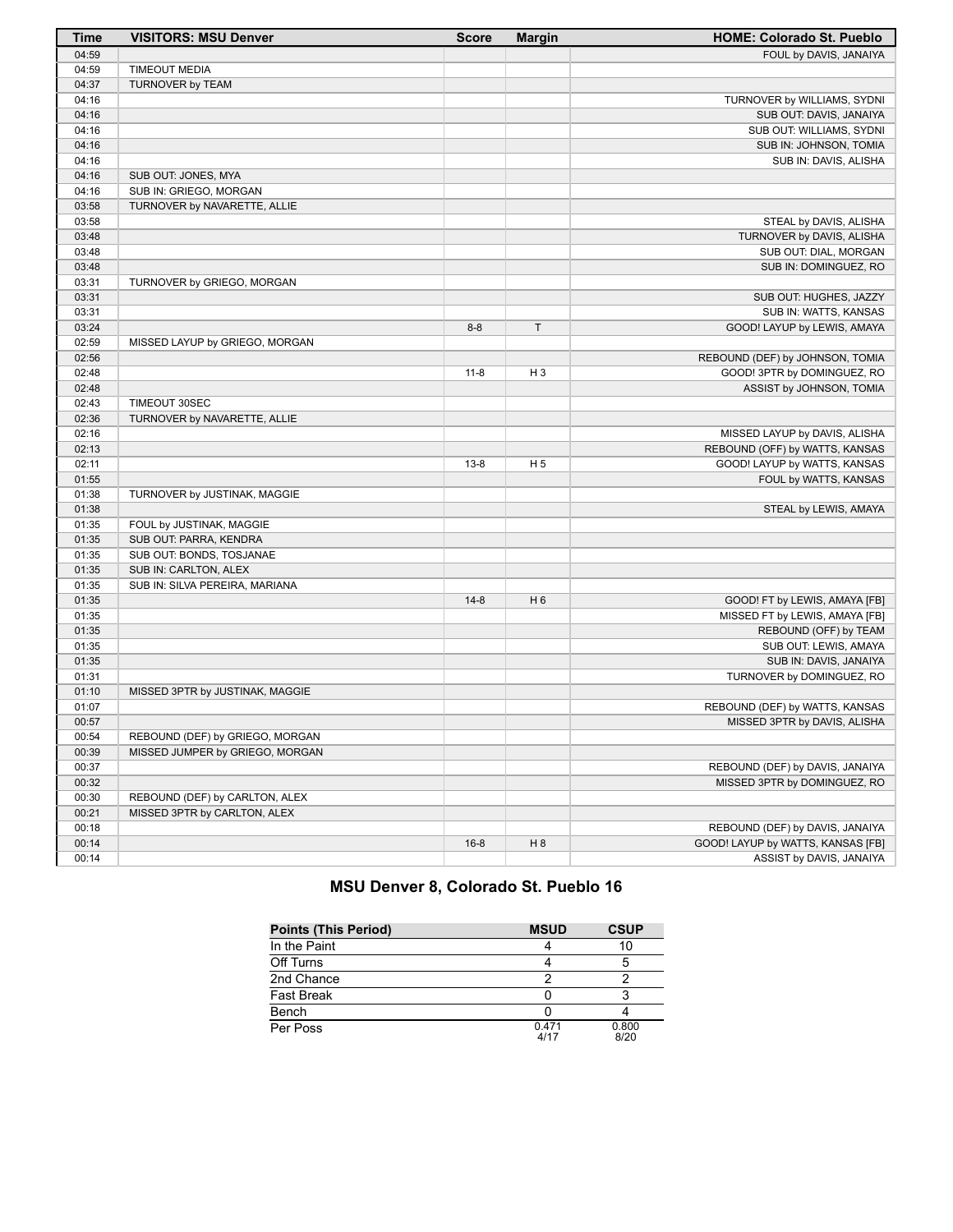# **Official Box Score MSU Denver vs Colorado St. Pueblo Second Quarter Statistics Only January 19, 2022 at Massari Arena**



# **MSU Denver 13**

| No. | Player                    | S | <b>Pts</b>    | <b>FG</b> | 3FG     | <b>FT</b> | 0R           | <b>DR</b> | TR | PF            | A            | TO           | <b>BIK</b> | <b>Stl</b>   | Min | $+/-$        |
|-----|---------------------------|---|---------------|-----------|---------|-----------|--------------|-----------|----|---------------|--------------|--------------|------------|--------------|-----|--------------|
| 02  | CARLTON, ALEX             | G | 3             | $1 - 2$   | 1-1     | $0 - 0$   | 0            | 0         | 0  | 0             | 0            |              | 0          | 0            | 5   | $-3$         |
| 03  | PARRA, KENDRA             | G | 2             | $0 - 1$   | $0 - 1$ | $2 - 2$   | $\Omega$     | 2         | 2  |               | $\mathbf{0}$ |              | 0          | 0            | 9   | 0            |
| 12  | RICHARDSON, JAELA         | F | 0             | $0 - 0$   | $0 - 0$ | $0-0$     | $\Omega$     | 0         | 0  | 0             | 0            | 0            | 0          | 0            | 0   | 0            |
| 23  | <b>BONDS, TOSJANAE</b>    | G | $\mathbf{0}$  | $0 - 2$   | $0 - 1$ | $0 - 0$   | 1            |           | 2  | 0             | $\mathbf{0}$ | 0            | 0          |              | 6   | 4            |
| 24  | <b>GRIEGO, MORGAN</b>     | F |               | $0 - 1$   | $0 - 1$ | $1 - 2$   | 0            | 2         | 2  | 0             | 0            | 0            | 0          | $\mathbf 0$  | 4   | 2            |
| 04  | <b>JUSTINAK, MAGGIE</b>   | G | 3             | $1 - 3$   | $1 - 2$ | $0 - 0$   | $\mathbf{0}$ | 2         | 2  | 0             |              |              | 0          | $\mathbf{0}$ | 8   | $-1$         |
| 10  | <b>BAILEY, BRIANNA</b>    | G | 0             | $0 - 0$   | $0 - 0$ | $0 - 0$   | $\Omega$     | $\Omega$  | 0  | 0             | 0            | 0            | 0          | $\mathbf 0$  | 1   | 2            |
| 11  | JONES, MYA                | F | $\mathcal{P}$ | $1 - 2$   | $0 - 0$ | $0 - 0$   | $\mathbf{0}$ |           | 1  | $\mathcal{P}$ | $\Omega$     | $\mathbf{0}$ | $\Omega$   | $\Omega$     | 7   | 0            |
| 20  | SILVA PEREIRA, MARIANA    | G | 0             | $0 - 1$   | $0 - 1$ | $0 - 2$   | $\Omega$     | $\Omega$  | 0  | 1             | 0            | 0            | 0          | $\Omega$     | 1   | 0            |
| 30  | <b>BONNEMAISON, ANAIS</b> | F | $\Omega$      | $0 - 1$   | $0 - 0$ | $0 - 0$   | $\Omega$     |           | 1  | 0             | $\Omega$     |              | 0          |              | 4   | $-5$         |
| 31  | NAVARETTE, ALLIE          | F | 2             | $0 - 0$   | $0 - 0$ | $2 - 2$   | $\Omega$     |           | 1  | $\mathcal{P}$ | 2            |              | 0          |              | 5   | $\mathbf{0}$ |
|     | <b>TEAM</b>               |   |               | $0 - 0$   |         |           |              | 2         | 3  | $\Omega$      |              | 0            |            |              |     |              |
|     | <b>TEAM</b>               |   |               | $0 - 0$   |         |           | $\Omega$     |           |    | 0             |              | 0            |            |              |     |              |
|     | <b>TOTALS</b>             |   | 13            | $3 - 13$  | $2 - 7$ | $5-8$     | $\mathbf{2}$ | 12        | 14 | 6             | 3            | 5            | 0          | 3            | 50  |              |

| <b>Shooting By Period</b><br>Period | FG        | FG%        | 3FG     | 3FG%       | FT        | FT%   |
|-------------------------------------|-----------|------------|---------|------------|-----------|-------|
| 2nd Half                            | $3-13$    | <b>23%</b> | 2-7     | <b>29%</b> | $5-8$     | 63%   |
| 2nd Half                            | $9 - 23$  | 39%        | $2 - 7$ | <b>29%</b> | 19-21     | 90%   |
| Game                                | $22 - 58$ | 37.9%      | $5-21$  | 23.8%      | $35 - 40$ | 87.5% |

# **Colorado St. Pueblo 13**

| No. | Player                 | S | Pts            | <b>FG</b> | 3FG     | <b>FT</b> | <b>OR</b>    | <b>DR</b>    | <b>TR</b>    | <b>PF</b>      | A            | <b>TO</b> | <b>Blk</b>   | Stl            | Min            | $+/-$          |
|-----|------------------------|---|----------------|-----------|---------|-----------|--------------|--------------|--------------|----------------|--------------|-----------|--------------|----------------|----------------|----------------|
| 00  | DOMINGUEZ, RO          | G | 3              | $1 - 3$   | $1 - 2$ | $0-0$     | 0            |              |              | 0              | 0            | 0         |              | 0              | 6              | $-1$           |
| 02  | DAVIS, JANAIYA         | G | $\overline{2}$ | $0 - 1$   | $0 - 0$ | $2 - 2$   | $\Omega$     | 2            | 2            | $\Omega$       | $\mathbf{0}$ | 0         |              | $\overline{2}$ | 9              | $-2$           |
| 13  | JOHNSON, TOMIA         | G | $\overline{2}$ | $0 - 3$   | $0 - 1$ | $2 - 2$   | 0            | 1            | 1            | $\overline{2}$ | $\mathbf{0}$ |           | 0            | 0              | 4              | $-2$           |
| 15  | DAVIS, ALISHA          | F | $\overline{2}$ | $0 - 1$   | $0 - 1$ | $2 - 4$   | 2            | 2            | 4            | 0              | 1            | 0         | $\Omega$     | 1              | $\overline{7}$ | $-2$           |
| 21  | <b>WATTS, KANSAS</b>   | G | 0              | $0 - 0$   | $0 - 0$ | $0-0$     | 0            | 1            | $\mathbf 1$  | 0              | $\mathbf{0}$ | 0         | $\Omega$     | 0              | 2              | $\overline{2}$ |
| 03  | <b>WILLIAMS, SYDNI</b> | F | $\Omega$       | $0 - 0$   | $0 - 0$ | $0 - 0$   | $\mathbf{0}$ | 0            | $\Omega$     |                | $\Omega$     | 0         | $\Omega$     | $\Omega$       |                | $\mathbf 0$    |
| 04  | <b>BASS, TORIE</b>     | G | $\Omega$       | $0 - 1$   | $0 - 1$ | $0 - 0$   | 0            | $\mathbf{0}$ | $\mathbf{0}$ | 0              | $\mathbf{0}$ | 2         | $\mathbf{0}$ | 0              | 3              | $-1$           |
| 10  | DIAL, MORGAN           | G | $\Omega$       | $0 - 1$   | $0 - 1$ | $0 - 0$   | $\Omega$     | 1            | 1            | 1              | $\mathbf{0}$ | $\Omega$  | $\Omega$     | 1              | 4              | 1              |
| 14  | LONG, JALEN            | G | 0              | $0 - 0$   | $0 - 0$ | $0 - 0$   | 0            | 0            | $\mathbf{0}$ | 0              | $\mathbf{0}$ | 0         | 0            | 0              | $\mathbf{0}$   | $\mathbf 0$    |
| 22  | LEWIS, AMAYA           | F | $\Omega$       | $0 - 2$   | $0 - 0$ | $0 - 0$   | $\mathbf{0}$ | $\Omega$     | $\mathbf{0}$ |                | $\mathbf{0}$ | 0         | $\mathbf{0}$ | $\Omega$       | 5              | 3              |
| 24  | JOHNSON, DAEJA         | F | 0              | $0 - 0$   | $0-0$   | $0 - 0$   | 0            | 0            | $\mathbf{0}$ | 0              | $\mathbf{0}$ | 0         | 0            | 0              | 0              | 0              |
| 32  | HUGHES, JAZZY          | F | 4              | $2 - 3$   | $0 - 0$ | $0 - 0$   | $\mathbf{0}$ | 1            | 1            | 0              | 1            | 0         | 0            | $\Omega$       | 8              | $\overline{2}$ |
| 34  | NOTI, AUBRIANA         | F | $\Omega$       | $0 - 0$   | $0 - 0$ | $0 - 0$   | 0            | 0            | $\Omega$     | $\Omega$       | $\Omega$     | 0         | $\Omega$     | 0              | 0              | $\mathbf{0}$   |
|     | <b>TEAM</b>            |   |                | $0-0$     |         |           | 0            | 0            | $\Omega$     | 0              |              | 0         |              |                |                |                |
|     | <b>TEAM</b>            |   |                | $0-0$     |         |           | 0            | 1            | $\mathbf 1$  | $\mathbf{0}$   |              | 0         |              |                |                |                |
|     | <b>TOTALS</b>          |   | 13             | $3 - 15$  | $1 - 6$ | $6 - 8$   | $\mathbf{2}$ | 9            | 11           | 5              | $\mathbf{2}$ | 3         | $\mathbf{2}$ | 4              | 50             |                |

| <b>Shooting By Period</b><br>Period | FG       | FG%   | 3FG     | 3FG%  | FТ        | FT%   |
|-------------------------------------|----------|-------|---------|-------|-----------|-------|
| 2nd Half                            | $3 - 15$ | 20%   | 1-6     | 17%   | $6 - 8$   | 75%   |
| 2nd Half                            | 11-26    | 42%   | $2 - 8$ | 25%   | 7-9       | 78%   |
| Game                                | 25-71    | 35.2% | 4-24    | 16.7% | $20 - 28$ | 71.4% |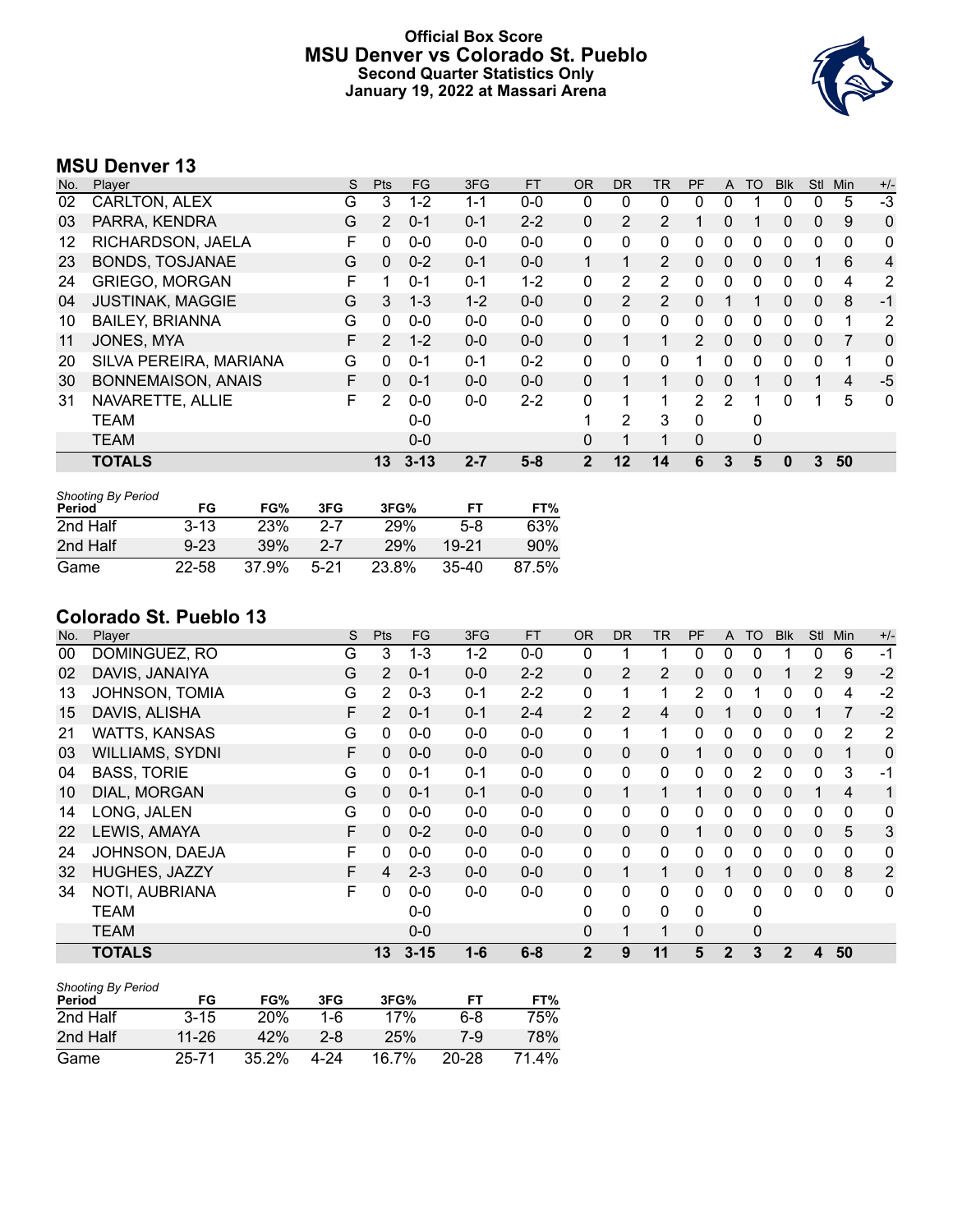G a m e N o t e s: Officials: Attendance: **5 5 2**

Start Time: 12:00 AM<br>Conference Game;

|     |  |  |  | Score 1st 2nd 3rd 4th 5th 6th TOT |
|-----|--|--|--|-----------------------------------|
|     |  |  |  | MSUD 8 13 23 16 9 15 84           |
| -74 |  |  |  | CSUP 16 13 13 18 9 5              |
|     |  |  |  |                                   |
|     |  |  |  |                                   |

| <b>Points (This Period)</b> | <b>MSUD CSUP</b> |               |
|-----------------------------|------------------|---------------|
| In the Paint                |                  |               |
| Off Turns                   | 2                |               |
| 2nd Chance                  |                  |               |
| <b>Fast Break</b>           | 2                | 2             |
| Bench                       |                  |               |
| Per Poss                    | 0.650<br>6/20    | 0.684<br>6/19 |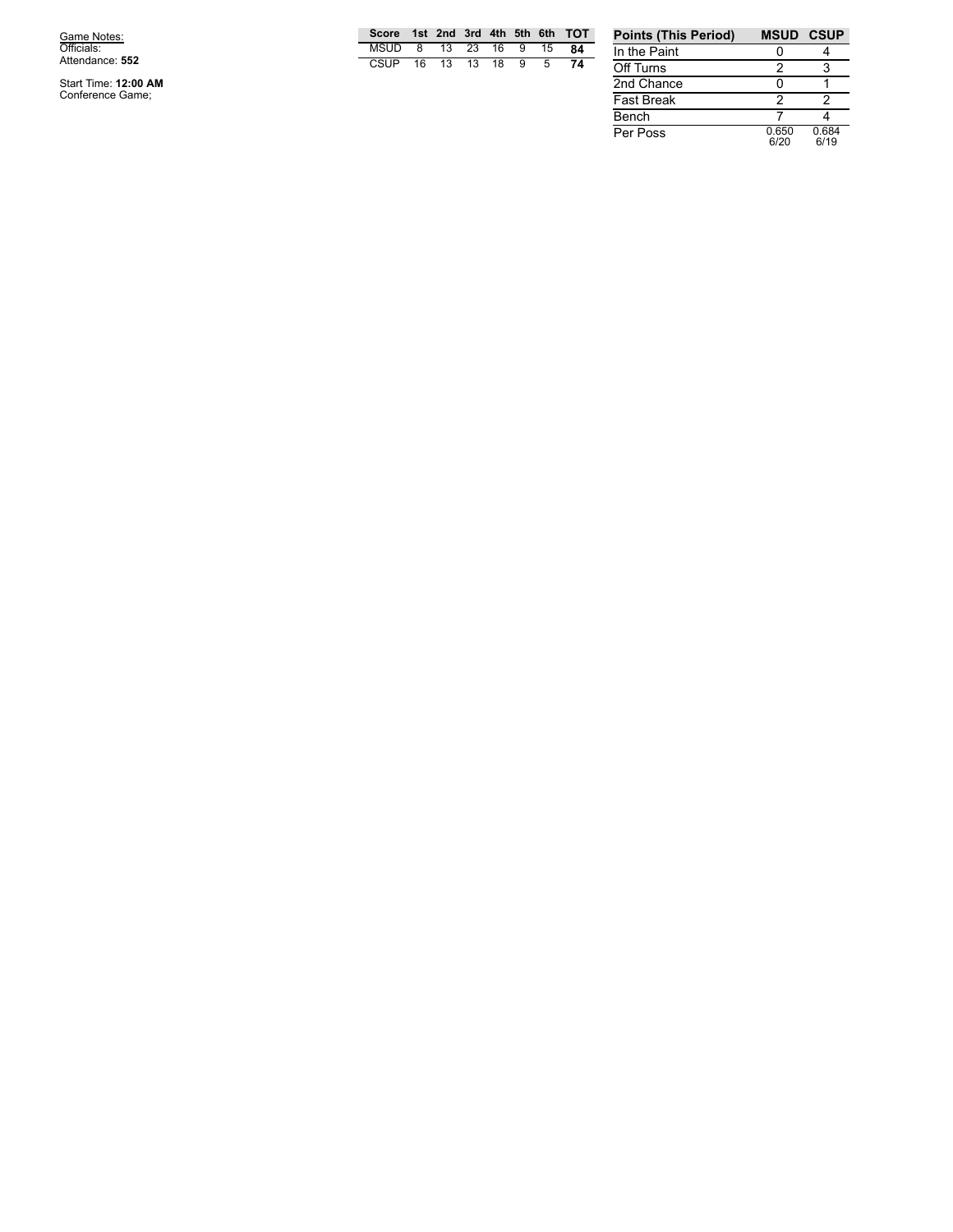### **Official Play-By-Play MSU Denver vs Colorado St. Pueblo Second Quarter January 19, 2022 at Massari Arena**



### **Period 2**

#### **Starters:**

**MSU Denver**: 2 CARLTON,ALEX (G); 3 PARRA,KENDRA (G); 12 RICHARDSON,JAELA (F); 23 BONDS,TOSJANAE (G); 24 GRIEGO,MORGAN (F);<br>**Colorado St. Pueblo**: 0 DOMINGUEZ,RO (G); 2 DAVIS,JANAIYA (G); 13 JOHNSON,TOMIA (G); 15 DAVIS,ALI

| Time           | <b>VISITORS: MSU Denver</b>                                   | <b>Score</b> | <b>Margin</b> | <b>HOME: Colorado St. Pueblo</b> |
|----------------|---------------------------------------------------------------|--------------|---------------|----------------------------------|
| 10:00          |                                                               |              |               | SUB OUT: JOHNSON, TOMIA          |
| 10:00          |                                                               |              |               | SUB OUT: DAVIS, ALISHA           |
| 10:00          |                                                               |              |               | SUB OUT: WATTS, KANSAS           |
| 10:00          |                                                               |              |               | SUB IN: WILLIAMS, SYDNI          |
| 10:00          |                                                               |              |               | SUB IN: BASS, TORIE              |
| 10:00          |                                                               |              |               | SUB IN: HUGHES, JAZZY            |
| 10:00<br>10:00 | SUB OUT: GRIEGO, MORGAN                                       |              |               |                                  |
| 09:33          | SUB IN: JONES, MYA<br>MISSED 3PTR by SILVA PEREIRA, MARIANA   |              |               |                                  |
| 09:33          |                                                               |              |               | BLOCK by DOMINGUEZ, RO           |
| 09:28          |                                                               |              |               | REBOUND (DEF) by HUGHES, JAZZY   |
| 09:25          |                                                               |              |               | MISSED 3PTR by BASS, TORIE       |
| 09:23          | REBOUND (DEF) by TEAM                                         |              |               |                                  |
| 08:56          |                                                               |              |               | FOUL by WILLIAMS, SYDNI          |
| 08:56          |                                                               |              |               | SUB OUT: DOMINGUEZ, RO           |
| 08:56          |                                                               |              |               | SUB OUT: WILLIAMS, SYDNI         |
| 08:56          |                                                               |              |               | SUB IN: DIAL, MORGAN             |
| 08:56          |                                                               |              |               | SUB IN: DAVIS, ALISHA            |
| 08:56          | MISSED FT by SILVA PEREIRA, MARIANA                           |              |               |                                  |
| 08:56          | REBOUND (DEADB) by TEAM                                       |              |               |                                  |
| 08:56          | MISSED FT by SILVA PEREIRA, MARIANA                           |              |               |                                  |
| 08:56          |                                                               |              |               | REBOUND (DEF) by DIAL, MORGAN    |
| 08:56          | FOUL by SILVA PEREIRA, MARIANA                                |              |               |                                  |
| 08:56          | SUB OUT: SILVA PEREIRA, MARIANA                               |              |               |                                  |
| 08:56          | SUB IN: PARRA, KENDRA                                         |              |               |                                  |
| 08:39          |                                                               |              |               | MISSED JUMPER by HUGHES, JAZZY   |
| 08:36<br>08:22 | REBOUND (DEF) by NAVARETTE, ALLIE<br>FOUL by NAVARETTE, ALLIE |              |               |                                  |
| 08:22          | TURNOVER by NAVARETTE, ALLIE                                  |              |               |                                  |
| 08:08          |                                                               | $18 - 8$     | H 10          | GOOD! LAYUP by HUGHES, JAZZY     |
| 07:56          |                                                               |              |               | FOUL by DIAL, MORGAN             |
| 07:56          | SUB OUT: JUSTINAK, MAGGIE                                     |              |               |                                  |
| 07:56          | SUB IN: BONDS, TOSJANAE                                       |              |               |                                  |
| 07:56          | GOOD! FT by NAVARETTE, ALLIE                                  | $18-9$       | H9            |                                  |
| 07:56          | GOOD! FT by NAVARETTE, ALLIE                                  | $18 - 10$    | H 8           |                                  |
| 07:39          |                                                               | $20 - 10$    | H 10          | GOOD! LAYUP by HUGHES, JAZZY     |
| 07:39          |                                                               |              |               | ASSIST by DAVIS, ALISHA          |
| 07:16          | GOOD! 3PTR by CARLTON, ALEX                                   | $20-13$      | H 7           |                                  |
| 07:16          | ASSIST by NAVARETTE, ALLIE                                    |              |               |                                  |
| 06:55          |                                                               |              |               | TURNOVER by BASS, TORIE          |
| 06:55          | STEAL by NAVARETTE, ALLIE                                     |              |               |                                  |
| 06:45          | MISSED 3PTR by PARRA, KENDRA                                  |              |               |                                  |
| 06:42          |                                                               |              |               | REBOUND (DEF) by DAVIS, ALISHA   |
| 06:37          |                                                               |              |               | TURNOVER by BASS, TORIE          |
| 06:37          | STEAL by BONDS, TOSJANAE                                      |              |               |                                  |
| 06:31          | MISSED LAYUP by BONDS, TOSJANAE                               |              |               |                                  |
| 06:31<br>06:31 |                                                               |              |               | BLOCK by DAVIS, JANAIYA          |
| 06:31          | REBOUND (OFF) by TEAM                                         |              |               | SUB OUT: BASS, TORIE             |
| 06:31          |                                                               |              |               | SUB OUT: DIAL, MORGAN            |
| 06:31          |                                                               |              |               | SUB IN: DOMINGUEZ, RO            |
| 06:31          |                                                               |              |               | SUB IN: JOHNSON, TOMIA           |
| 06:31          |                                                               |              |               | SUB OUT: HUGHES, JAZZY           |
| 06:31          |                                                               |              |               | SUB IN: LEWIS, AMAYA             |
| 06:29          | TURNOVER by CARLTON, ALEX                                     |              |               |                                  |
| 06:29          |                                                               |              |               | STEAL by DAVIS, ALISHA           |
| 06:04          |                                                               |              |               | MISSED LAYUP by LEWIS, AMAYA     |
| 06:02          |                                                               |              |               | REBOUND (OFF) by DAVIS, ALISHA   |
| 06:02          | FOUL by JONES, MYA                                            |              |               |                                  |
| 06:02          | SUB OUT: CARLTON, ALEX                                        |              |               |                                  |
| 06:02          | SUB OUT: JONES, MYA                                           |              |               |                                  |
| 06:02          | SUB IN: JUSTINAK, MAGGIE                                      |              |               |                                  |
| 06:02          | SUB IN: GRIEGO, MORGAN                                        |              |               |                                  |
| 06:02          |                                                               | $21 - 13$    | H 8           | GOOD! FT by DAVIS, ALISHA        |
| 06:02          |                                                               |              |               | MISSED FT by DAVIS, ALISHA       |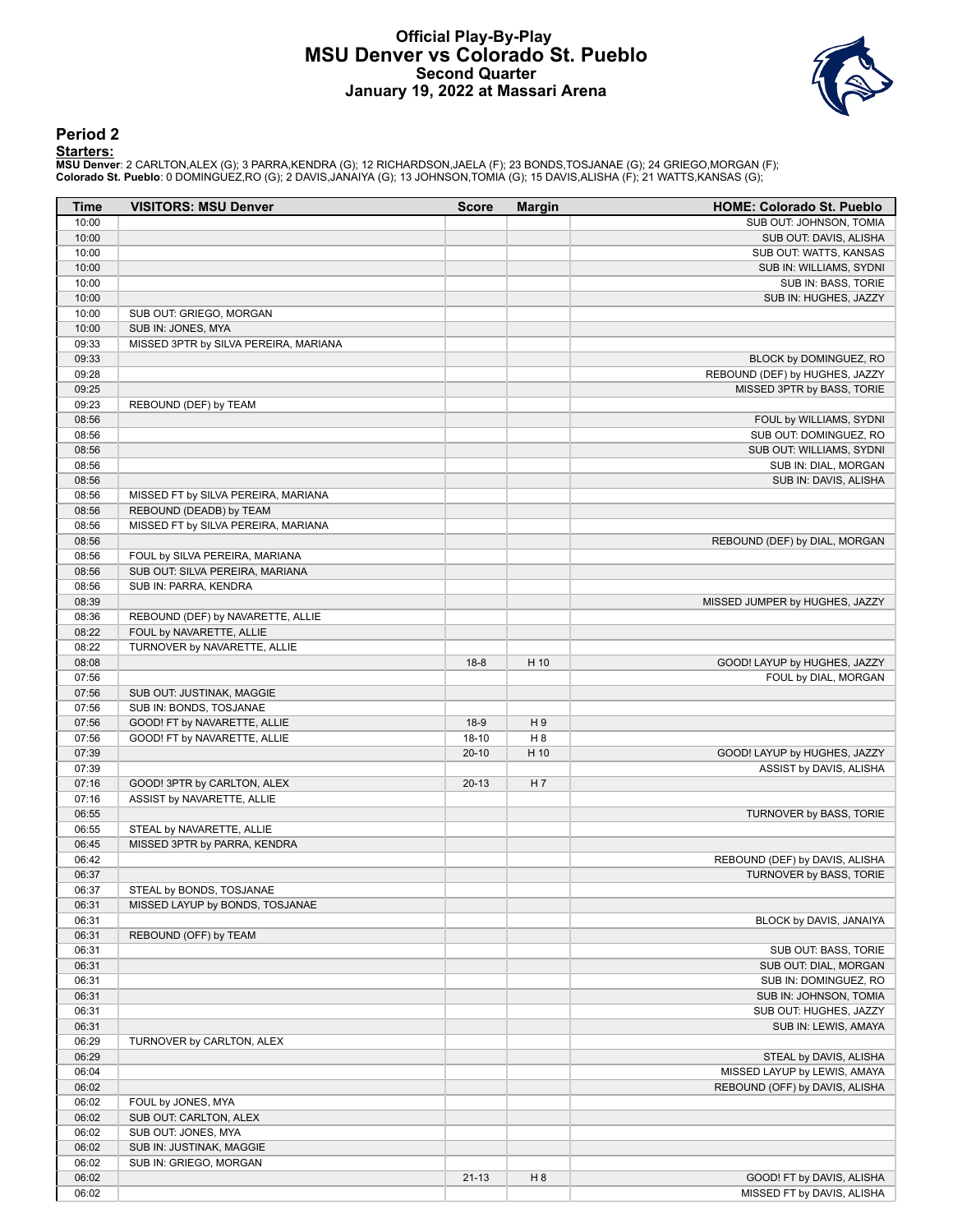| Time           | <b>VISITORS: MSU Denver</b>                                    | <b>Score</b> | <b>Margin</b>  | <b>HOME: Colorado St. Pueblo</b>                                |
|----------------|----------------------------------------------------------------|--------------|----------------|-----------------------------------------------------------------|
| 06:02          | REBOUND (DEF) by PARRA, KENDRA                                 |              |                |                                                                 |
| 05:44          | GOOD! 3PTR by JUSTINAK, MAGGIE                                 | $21 - 16$    | H <sub>5</sub> |                                                                 |
| 05:44          | ASSIST by NAVARETTE, ALLIE                                     |              |                |                                                                 |
| 05:32<br>05:27 | REBOUND (DEF) by BONDS, TOSJANAE                               |              |                | MISSED JUMPER by JOHNSON, TOMIA                                 |
| 05:13          | MISSED LAYUP by JUSTINAK, MAGGIE                               |              |                |                                                                 |
| 05:10          |                                                                |              |                | REBOUND (DEF) by DOMINGUEZ, RO                                  |
| 05:00          | FOUL by NAVARETTE, ALLIE                                       |              |                |                                                                 |
| 05:00          | <b>TIMEOUT MEDIA</b>                                           |              |                |                                                                 |
| 05:00          | SUB OUT: NAVARETTE, ALLIE                                      |              |                |                                                                 |
| 05:00          | SUB IN: JONES, MYA                                             |              |                |                                                                 |
| 05:00          |                                                                | $22 - 16$    | H <sub>6</sub> | GOOD! FT by DAVIS, ALISHA                                       |
| 05:00<br>05:00 | REBOUND (DEF) by GRIEGO, MORGAN                                |              |                | MISSED FT by DAVIS, ALISHA                                      |
| 04:39          |                                                                |              |                | FOUL by LEWIS, AMAYA                                            |
| 04:39          | MISSED FT by GRIEGO, MORGAN                                    |              |                |                                                                 |
| 04:39          | REBOUND (DEADB) by TEAM                                        |              |                |                                                                 |
| 04:39          | GOOD! FT by GRIEGO, MORGAN                                     | $22 - 17$    | H <sub>5</sub> |                                                                 |
| 04:39          |                                                                |              |                | SUB OUT: LEWIS, AMAYA                                           |
| 04:39          |                                                                |              |                | SUB IN: HUGHES, JAZZY                                           |
| 04:24<br>04:21 | REBOUND (DEF) by JUSTINAK, MAGGIE                              |              |                | MISSED JUMPER by DOMINGUEZ, RO                                  |
| 04:16          | GOOD! JUMPER by JONES, MYA [FB]                                | $22 - 19$    | $H_3$          |                                                                 |
| 04:16          | ASSIST by JUSTINAK, MAGGIE                                     |              |                |                                                                 |
| 04:04          |                                                                |              |                | MISSED LAYUP by JOHNSON, TOMIA                                  |
| 04:01          | REBOUND (DEF) by GRIEGO, MORGAN                                |              |                |                                                                 |
| 03:51          | MISSED 3PTR by GRIEGO, MORGAN                                  |              |                |                                                                 |
| 03:49          | REBOUND (OFF) by BONDS, TOSJANAE                               |              |                |                                                                 |
| 03:45          | MISSED JUMPER by JONES, MYA                                    |              |                |                                                                 |
| 03:42<br>03:35 |                                                                |              |                | REBOUND (DEF) by DAVIS, ALISHA<br>MISSED 3PTR by JOHNSON, TOMIA |
| 03:32          | REBOUND (DEF) by TEAM                                          |              |                |                                                                 |
| 03:32          |                                                                |              |                | SUB OUT: JOHNSON, TOMIA                                         |
| 03:32          |                                                                |              |                | SUB IN: LEWIS, AMAYA                                            |
| 03:32          | SUB OUT: GRIEGO, MORGAN                                        |              |                |                                                                 |
| 03:32          | SUB IN: BONNEMAISON, ANAIS                                     |              |                |                                                                 |
| 03:08          | MISSED 3PTR by BONDS, TOSJANAE                                 |              |                |                                                                 |
| 03:05<br>02:52 |                                                                |              | H <sub>6</sub> | REBOUND (DEF) by DAVIS, JANAIYA                                 |
| 02:52          |                                                                | $25-19$      |                | GOOD! 3PTR by DOMINGUEZ, RO<br>ASSIST by HUGHES, JAZZY          |
| 02:40          | TURNOVER by BONNEMAISON, ANAIS                                 |              |                |                                                                 |
| 02:40          |                                                                |              |                | STEAL by DAVIS, JANAIYA                                         |
| 02:30          |                                                                |              |                | MISSED 3PTR by DOMINGUEZ, RO                                    |
| 02:28          |                                                                |              |                | REBOUND (OFF) by DAVIS, ALISHA                                  |
| 02:10          |                                                                |              |                | MISSED 3PTR by DAVIS, ALISHA                                    |
| 02:08<br>01:56 | REBOUND (DEF) by JONES, MYA<br>MISSED 3PTR by JUSTINAK, MAGGIE |              |                |                                                                 |
| 01:54          |                                                                |              |                | REBOUND (DEF) by DAVIS, JANAIYA                                 |
| 01:51          | FOUL by JONES, MYA                                             |              |                |                                                                 |
| 01:51          |                                                                |              |                | SUB OUT: DOMINGUEZ, RO                                          |
| 01:51          |                                                                |              |                | SUB OUT: DAVIS, ALISHA                                          |
| 01:51          |                                                                |              |                | SUB IN: DIAL, MORGAN                                            |
| 01:51          |                                                                |              |                | SUB IN: WATTS, KANSAS                                           |
| 01:51          | SUB OUT: JONES, MYA                                            |              |                |                                                                 |
| 01:51<br>01:51 | SUB OUT: BONDS, TOSJANAE<br>SUB IN: CARLTON, ALEX              |              |                |                                                                 |
| 01:51          | SUB IN: GRIEGO, MORGAN                                         |              |                |                                                                 |
| 01:51          |                                                                | $26-19$      | H 7            | GOOD! FT by DAVIS, JANAIYA [FB]                                 |
| 01:51          |                                                                | $27-19$      | H 8            | GOOD! FT by DAVIS, JANAIYA [FB]                                 |
| 01:51          |                                                                |              |                | SUB OUT: DAVIS, JANAIYA                                         |
| 01:51          |                                                                |              |                | SUB IN: JOHNSON, TOMIA                                          |
| 01:41          | MISSED JUMPER by BONNEMAISON, ANAIS                            |              |                |                                                                 |
| 01:39<br>01:32 | FOUL by PARRA, KENDRA                                          |              |                | REBOUND (DEF) by WATTS, KANSAS                                  |
| 01:32          |                                                                | 28-19        | H9             | GOOD! FT by JOHNSON, TOMIA                                      |
| 01:32          |                                                                | 29-19        | H 10           | GOOD! FT by JOHNSON, TOMIA                                      |
| 01:17          | MISSED LAYUP by CARLTON, ALEX                                  |              |                |                                                                 |
| 01:15          |                                                                |              |                | REBOUND (DEF) by JOHNSON, TOMIA                                 |
| 01:12          |                                                                |              |                | TURNOVER by JOHNSON, TOMIA                                      |
| 01:12          | STEAL by BONNEMAISON, ANAIS                                    |              |                |                                                                 |
| 01:09          |                                                                |              |                | FOUL by JOHNSON, TOMIA                                          |
| 01:01          |                                                                |              |                | FOUL by JOHNSON, TOMIA                                          |
| 01:01<br>01:01 |                                                                |              |                | SUB OUT: JOHNSON, TOMIA<br>SUB IN: DAVIS, JANAIYA               |
| 01:01          | SUB OUT: CARLTON, ALEX                                         |              |                |                                                                 |
| 01:01          | SUB IN: BAILEY, BRIANNA                                        |              |                |                                                                 |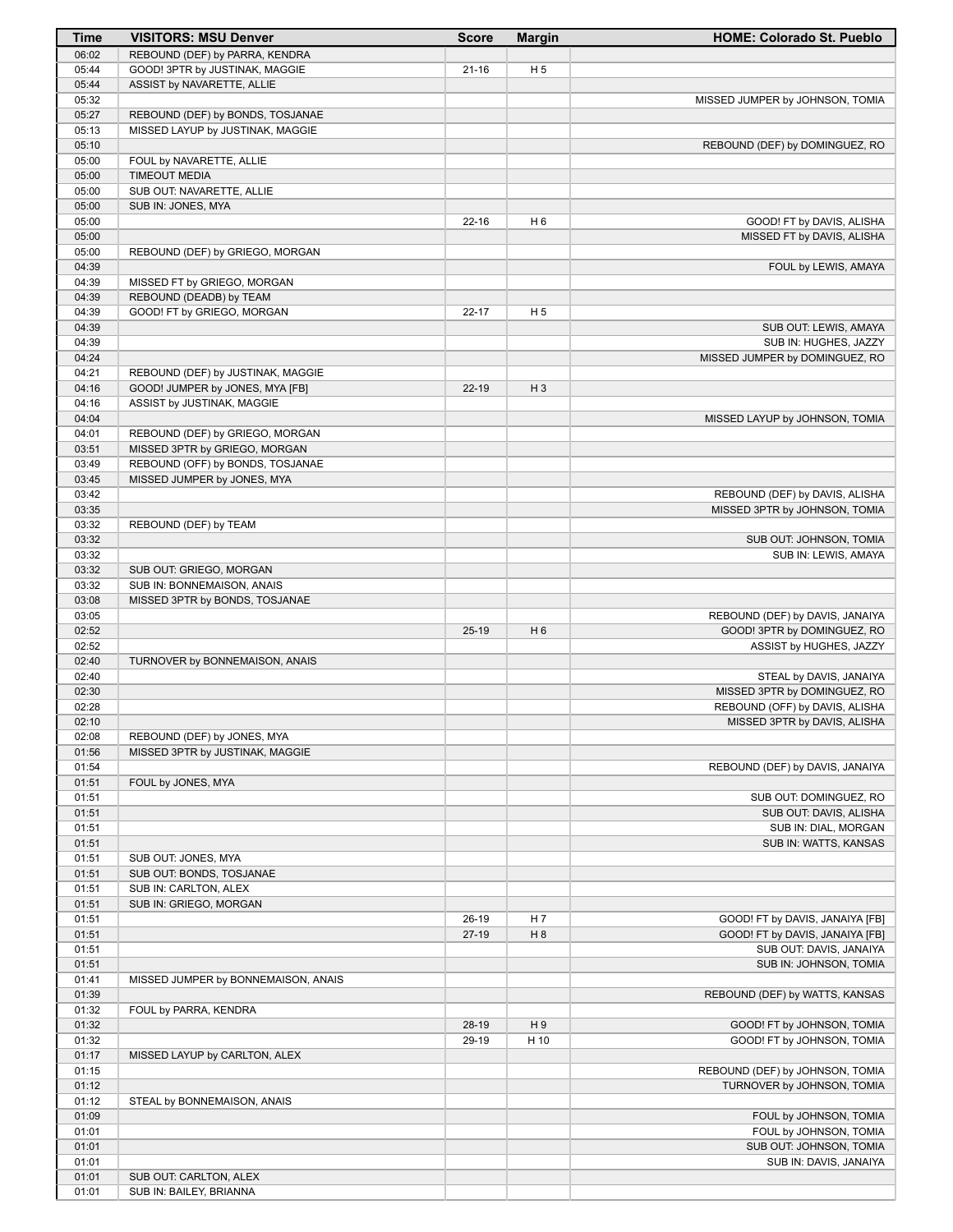| <b>Time</b> | <b>VISITORS: MSU Denver</b>         | <b>Score</b> | <b>Margin</b> | <b>HOME: Colorado St. Pueblo</b> |
|-------------|-------------------------------------|--------------|---------------|----------------------------------|
| 01:01       | GOOD! FT by PARRA, KENDRA           | 29-20        | H9            |                                  |
| 01:01       | GOOD! FT by PARRA, KENDRA           | 29-21        | H 8           |                                  |
| 00:50       |                                     |              |               | MISSED 3PTR by DIAL, MORGAN      |
| 00:48       | REBOUND (DEF) by PARRA, KENDRA      |              |               |                                  |
| 00:45       | TURNOVER by JUSTINAK, MAGGIE        |              |               |                                  |
| 00:45       |                                     |              |               | STEAL by DIAL, MORGAN            |
| 00:36       |                                     |              |               | MISSED LAYUP by LEWIS, AMAYA     |
| 00:33       | REBOUND (DEF) by BONNEMAISON, ANAIS |              |               |                                  |
| 00:29       | TURNOVER by PARRA, KENDRA           |              |               |                                  |
| 00:29       |                                     |              |               | STEAL by DAVIS, JANAIYA          |
| 00:04       |                                     |              |               | MISSED JUMPER by DAVIS, JANAIYA  |
| 00:00       | REBOUND (DEF) by JUSTINAK, MAGGIE   |              |               |                                  |

# **MSU Denver 21, Colorado St. Pueblo 29**

| <b>Points (This Period)</b> | <b>MSUD</b>   | <b>CSUP</b>   |
|-----------------------------|---------------|---------------|
| In the Paint                |               |               |
| Off Turns                   |               |               |
| 2nd Chance                  |               |               |
| <b>Fast Break</b>           |               |               |
| Bench                       |               |               |
| Per Poss                    | 0.650<br>6/20 | 0.684<br>6/19 |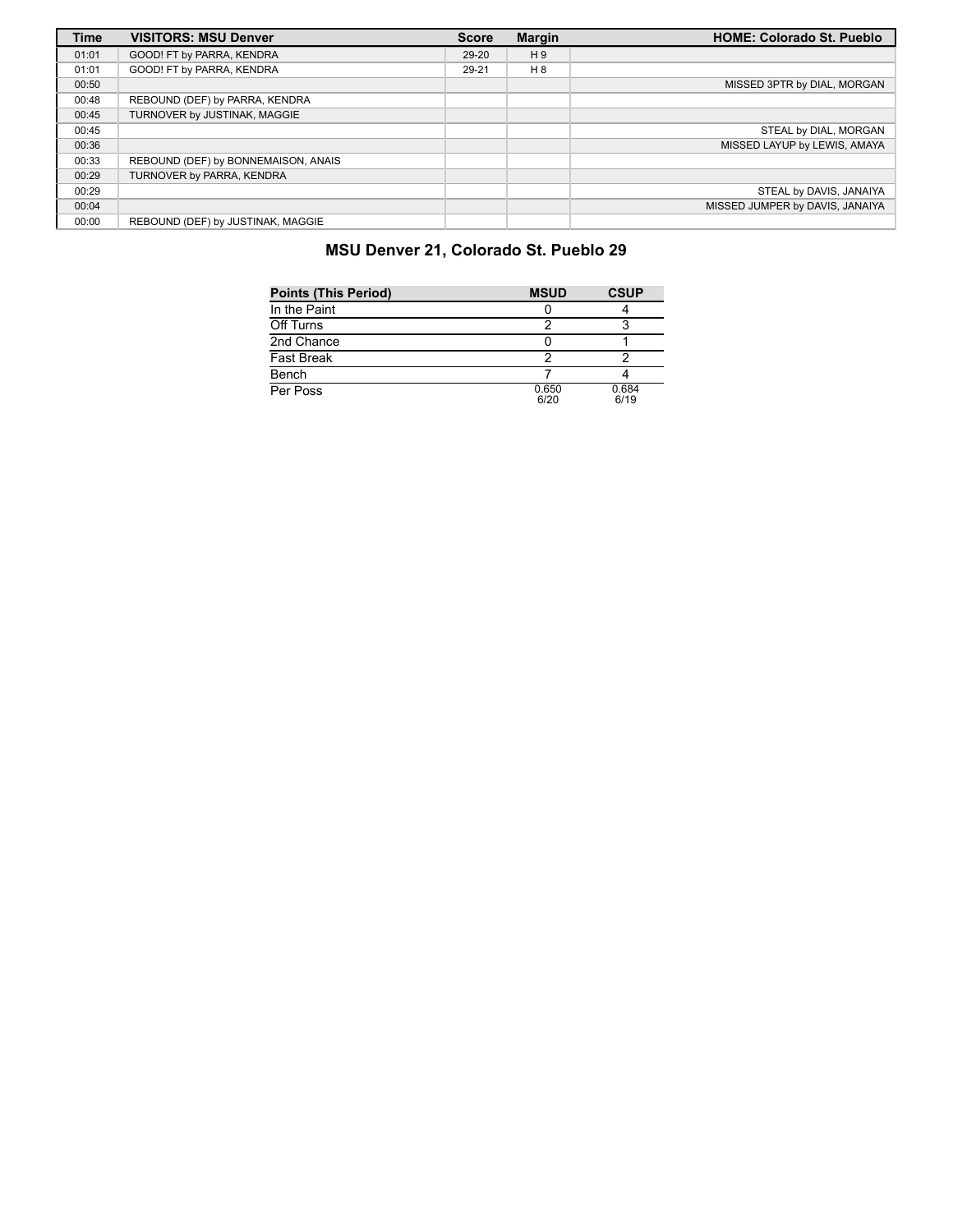# **Official Box Score MSU Denver vs Colorado St. Pueblo Second Half Statistics Only January 19, 2022 at Massari Arena**



# **MSU Denver 39**

| No. | Player                    | S  | <b>Pts</b>    | FG       | 3FG     | <b>FT</b> | <b>OR</b> | <b>DR</b> | <b>TR</b>      | PF | A | TO       | <b>Blk</b>   | Stl          | Min            | $+/-$          |
|-----|---------------------------|----|---------------|----------|---------|-----------|-----------|-----------|----------------|----|---|----------|--------------|--------------|----------------|----------------|
| 02  | CARLTON, ALEX             | G  | 2             | $0 - 2$  | $0-0$   | $2 - 2$   | 0         | 0         | 0              | 3  | 2 | 0        |              |              | 17             | 3              |
| 03  | PARRA, KENDRA             | G  | 9             | $2 - 4$  | $1 - 3$ | $4 - 4$   |           | 2         | 3              | 1  | 0 |          | 0            |              | 17             | $\overline{2}$ |
| 04  | <b>JUSTINAK, MAGGIE</b>   | G  | 0             | $0 - 0$  | $0 - 0$ | $0 - 0$   | 0         | 0         | 0              | 0  | 0 | 0        | 0            | 0            | 0              | 0              |
| 10  | <b>BAILEY, BRIANNA</b>    | G  | 5             | $1 - 1$  | $1 - 1$ | $2 - 2$   | 0         | $\Omega$  | $\mathbf{0}$   | 0  | 0 | $\Omega$ | 0            | $\mathbf{0}$ | $\overline{4}$ | 8              |
| 11  | JONES, MYA                | F  | 2             | $1 - 1$  | $0 - 0$ | $0 - 0$   | 0         | $\Omega$  | 0              | 1  | 0 | 0        | $\Omega$     | 0            | 3              | 5              |
| 12  | RICHARDSON, JAELA         | F  | $\mathcal{P}$ | $1 - 2$  | $0 - 0$ | $0 - 0$   | 0         |           |                |    | 0 | 0        | $\Omega$     | 0            | 6              | 0              |
| 20  | SILVA PEREIRA, MARIANA    | G  | 0             | $0 - 1$  | $0 - 0$ | $0 - 0$   | 0         | $\Omega$  | 0              | 0  | 0 | 0        | $\Omega$     | $\Omega$     | 3              | 5              |
| 23  | <b>BONDS, TOSJANAE</b>    | G  | 5             | $2 - 5$  | $0 - 2$ | $1 - 2$   | 0         | $\Omega$  | $\mathbf{0}$   | 0  | 0 | $\Omega$ | $\mathbf{0}$ | 3            | 18             | 5              |
| 24  | <b>GRIEGO, MORGAN</b>     | F  | 3             | $0 - 3$  | $0 - 1$ | $3 - 4$   |           | 1         | $\overline{2}$ | 2  |   |          | 0            | 0            | 16             | 6              |
| 30  | <b>BONNEMAISON, ANAIS</b> | F. | $\Omega$      | $0 - 0$  | $0 - 0$ | $0 - 0$   | 0         | 0         | 0              | 0  | 0 | $\Omega$ | $\Omega$     | $\Omega$     | $\mathbf{0}$   | 0              |
| 31  | NAVARETTE, ALLIE          | F. | 11            | $2 - 4$  | $0 - 0$ | $7 - 7$   | 1         | 4         | 5              |    |   |          | 0            | 1            | 15             | 7              |
|     | <b>TEAM</b>               |    | 0             | $0 - 0$  | $0 - 0$ | $0 - 0$   |           | 1         | $\overline{2}$ | 0  | 0 | 0        | $\Omega$     | 0            | 0              | 0              |
|     | <b>TOTALS</b>             |    | 39            | $9 - 23$ | $2 - 7$ | 19-21     | 4         | 9         | 13             | 9  | 4 | 3        | 0            | 6            | 100            | $\bf{0}$       |

| <b>Shooting By Period</b><br>Period | FG        | FG%   | 3FG     | 3FG%  | <b>FT</b> | FT%   | Last FG Half: MSUD 4th-00:03 |
|-------------------------------------|-----------|-------|---------|-------|-----------|-------|------------------------------|
| 2nd Half                            | $9 - 23$  | 39%   | $2 - 7$ | 29%   | 19-21     | 90%   |                              |
| Game                                | $22 - 58$ | 37.9% | $5-21$  | 23.8% | $35 - 40$ | 87.5% |                              |

# **Colorado St. Pueblo 31**

| No. | Player                 | S | <b>Pts</b>     | <b>FG</b> | 3FG     | <b>FT</b> | <b>OR</b>    | <b>DR</b> | <b>TR</b>      | PF             | A              | TO       | <b>Blk</b>   | Stl      | <b>Min</b>     | $+/-$        |
|-----|------------------------|---|----------------|-----------|---------|-----------|--------------|-----------|----------------|----------------|----------------|----------|--------------|----------|----------------|--------------|
| 00  | DOMINGUEZ, RO          | G | $\overline{2}$ | $1 - 1$   | $0 - 0$ | $0-0$     | 0            |           |                | 2              | 0              | 0        | 0            |          | 11             | $-5$         |
| 02  | DAVIS, JANAIYA         | G | 0              | $0 - 1$   | $0 - 1$ | $0-0$     | $\mathbf 1$  | 0         |                | 3              | 0              | 5        | 0            | 0        | 16             | $-13$        |
| 03  | <b>WILLIAMS, SYDNI</b> | F | 2              | $1 - 1$   | $0 - 0$ | $0-0$     | 0            |           |                | 0              | 0              | 0        | 0            | 0        | 3              | 0            |
| 04  | <b>BASS, TORIE</b>     | G | 0              | $0 - 1$   | $0 - 1$ | $0 - 0$   | $\mathbf{0}$ | 0         | 0              |                | $\mathbf{0}$   | 0        | $\mathbf{0}$ | 0        | 5              | $-5$         |
| 10  | DIAL, MORGAN           | G | 3              | $1 - 1$   | $1 - 1$ | $0-0$     | $\mathbf{0}$ | 0         | $\mathbf{0}$   | 0              | $\overline{2}$ | 0        | 0            | 0        | $\overline{2}$ | 2            |
| 13  | <b>JOHNSON, TOMIA</b>  | G | 3              | $0 - 4$   | $0 - 2$ | $3 - 4$   | $\mathbf{0}$ | 1         | 1              | $\overline{2}$ | 0              | 0        | $\mathbf{0}$ | 0        | 13             | $\mathbf 0$  |
| 14  | LONG, JALEN            | G | $\Omega$       | $0 - 1$   | $0 - 1$ | $0 - 0$   | $\Omega$     | 0         | $\mathbf{0}$   | 0              | 0              | 0        | $\mathbf{0}$ | $\Omega$ | 3              | $-2$         |
| 15  | DAVIS, ALISHA          | F | 14             | $5 - 11$  | $0 - 1$ | $4 - 5$   | 1            | 3         | 4              | 3              | 1              | 3        | 3            | 0        | 14             | $-7$         |
| 21  | <b>WATTS, KANSAS</b>   | G | $\Omega$       | $0-0$     | $0 - 0$ | $0-0$     | 1            | 2         | 3              | 0              | 0              | 0        | 0            | 0        | 6              | $-7$         |
| 22  | LEWIS, AMAYA           | F | $\mathcal{P}$  | $1 - 2$   | $0 - 0$ | $0 - 0$   | $\mathbf{0}$ | 1         | 1.             | $\mathcal{P}$  | 1              | 1        | $\mathbf{0}$ | $\Omega$ | 12             | $-3$         |
| 24  | JOHNSON, DAEJA         | F | 0              | $0 - 0$   | $0 - 0$ | $0 - 0$   | $\mathbf{0}$ | 0         | 0              | 0              | 0              | 0        | 0            | 0        | $\mathbf{0}$   | $\mathbf{0}$ |
| 32  | HUGHES, JAZZY          | F | 5              | $2 - 3$   | $1 - 1$ | $0 - 0$   | 2            | 0         | $\overline{2}$ |                | 3              | $\Omega$ | $\mathbf{0}$ | $\Omega$ | 15             | $-2$         |
| 34  | NOTI, AUBRIANA         | F | 0              | $0 - 0$   | $0 - 0$ | $0 - 0$   | $\Omega$     | 1         | 1              |                | $\Omega$       | 0        | 0            | $\Omega$ | 1              | $-2$         |
|     | <b>TEAM</b>            |   | 0              | $0 - 0$   | $0 - 0$ | $0 - 0$   | 1            |           | 2              | 0              | 0              | 0        | 0            | 0        | $\mathbf{0}$   | 0            |
|     | <b>TOTALS</b>          |   |                | 31 11-26  | $2 - 8$ | $7 - 9$   | 6            | 11        | 17             | 15             | 7              | 9        | 3            | 1        | 100            | $\mathbf{0}$ |

| Shooting By Period<br>Period | FG        | FG%      | 3FG     | 3FG%  |           | FT%   |
|------------------------------|-----------|----------|---------|-------|-----------|-------|
| 2nd Half                     | 11-26     | 42%      | $2 - 8$ | 25%   | 7-9       | 78%   |
| Game                         | $25 - 71$ | $35.2\%$ | 4-24    | 16.7% | $20 - 28$ | 71.4% |

*Last FG Half:* CSUP 4th-00:33

| Game Notes:          | <b>Score</b> |    |    |    |    |   |    | 1st 2nd 3rd 4th 5th 6th TOT | <b>Points from (This Period) MSUD CSUP</b> |    |
|----------------------|--------------|----|----|----|----|---|----|-----------------------------|--------------------------------------------|----|
| Officials:           | MSUD         |    | 13 | 23 | 16 | 9 | 15 | 84                          | In the Paint                               | 12 |
| Attendance: 552      | CSUP         | 16 | 13 | 13 | 18 | 9 | 5  | 74                          | Off Turns                                  |    |
| Start Time: 12:00 AM |              |    |    |    |    |   |    |                             | 2nd Chance                                 |    |
| Conference Game:     |              |    |    |    |    |   |    |                             | <b>Fast Break</b>                          |    |
|                      |              |    |    |    |    |   |    |                             | Bench                                      | 12 |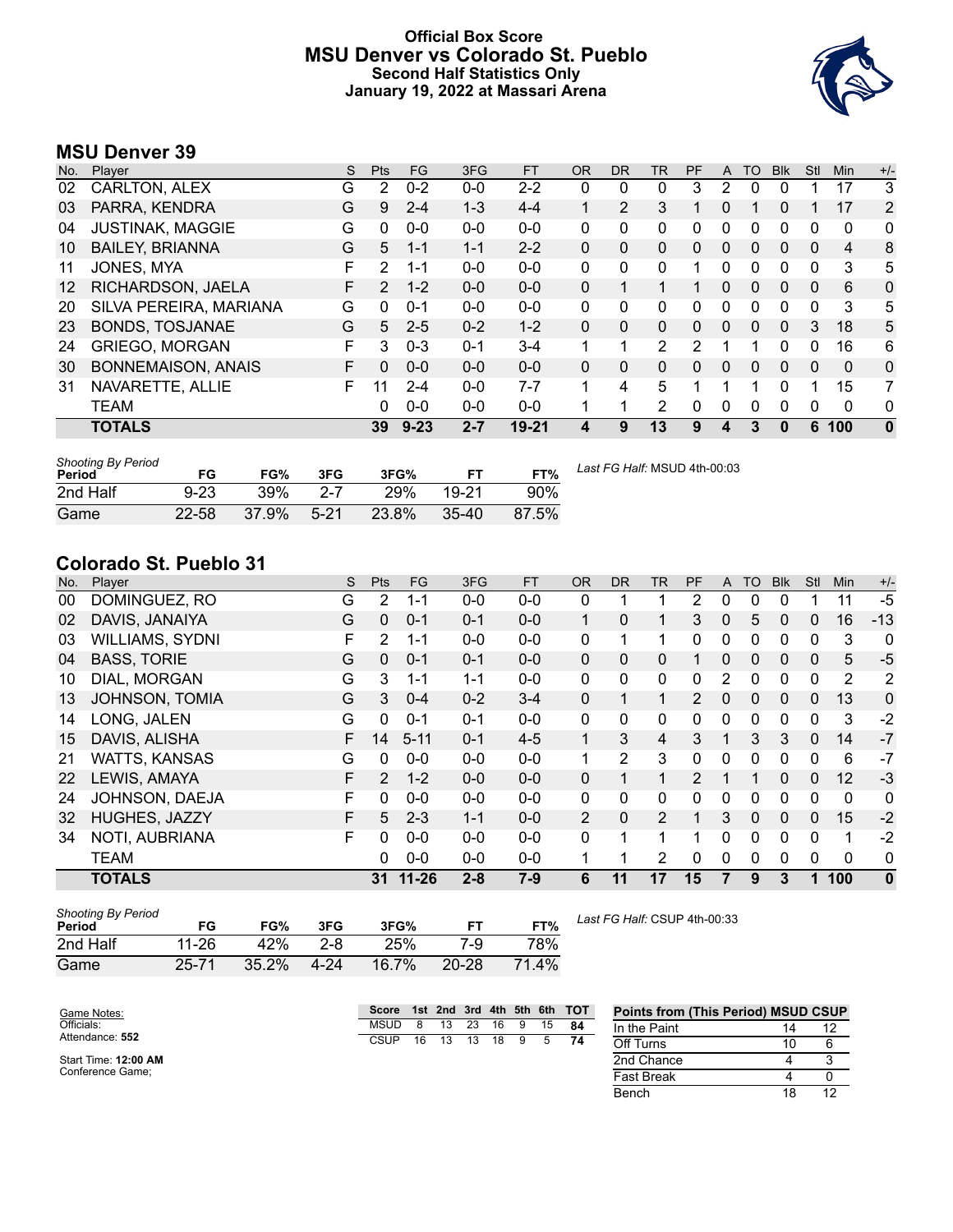# **Official Box Score MSU Denver vs Colorado St. Pueblo Third Quarter Statistics Only January 19, 2022 at Massari Arena**



# **MSU Denver 63**

| No. | Plaver                    | S | <b>Pts</b>    | <b>FG</b> | 3FG     | <b>FT</b> | 0R           | <b>DR</b>    | TR       | <b>PF</b>    | $\mathsf{A}$ | TO       | <b>BIK</b> | <b>Stl</b>  | Min            | $+/-$ |
|-----|---------------------------|---|---------------|-----------|---------|-----------|--------------|--------------|----------|--------------|--------------|----------|------------|-------------|----------------|-------|
| 02  | CARLTON, ALEX             | G | 2             | $0 - 0$   | $0 - 0$ | $2 - 2$   | 0            | 0            | 0        |              |              | O        | 0          |             | 8              | 5     |
| 03  | PARRA, KENDRA             | G | 4             | $1 - 1$   | $0 - 0$ | $2 - 2$   | $\mathbf{0}$ | $\mathbf{0}$ | 0        | 0            | $\Omega$     |          | 0          |             | 8              | 5     |
| 12  | RICHARDSON, JAELA         | F | 2             | $1 - 2$   | $0 - 0$ | $0 - 0$   | 0            |              |          | 0            | 0            | 0        | 0          | 0           | 5              | 3     |
| 23  | <b>BONDS, TOSJANAE</b>    | G | 4             | $2 - 4$   | $0 - 1$ | $0 - 0$   | $\Omega$     | 0            | 0        | 0            | $\Omega$     | $\Omega$ | $\Omega$   | 2           | 8              | 10    |
| 24  | <b>GRIEGO, MORGAN</b>     | F |               | $0 - 0$   | $0 - 0$ | $1 - 2$   | $\Omega$     | 1            | 1        | 1            |              | 0        | 0          | $\mathbf 0$ | 8              | 5     |
| 04  | <b>JUSTINAK, MAGGIE</b>   | G | $\Omega$      | $0 - 0$   | $0 - 0$ | $0 - 0$   | $\mathbf{0}$ | 0            | 0        | 0            | $\Omega$     | 0        | 0          | $\Omega$    | $\mathbf{0}$   | 0     |
| 10  | <b>BAILEY, BRIANNA</b>    | G | 3             | 1-1       | $1 - 1$ | $0 - 0$   | $\Omega$     | 0            | 0        | 0            | 0            | 0        | 0          | 0           | 3              | 5     |
| 11  | JONES, MYA                | F | $\mathcal{P}$ | $1 - 1$   | $0 - 0$ | $0 - 0$   | $\Omega$     | $\Omega$     | $\Omega$ | 0            | $\Omega$     | 0        | 0          | $\Omega$    | $\overline{2}$ | 5     |
| 20  | SILVA PEREIRA, MARIANA    | G | 0             | $0 - 0$   | $0 - 0$ | $0 - 0$   | $\Omega$     | 0            | 0        | 0            | $\Omega$     | 0        | 0          | $\Omega$    | $\overline{2}$ | 5     |
| 30  | <b>BONNEMAISON, ANAIS</b> | F | 0             | $0 - 0$   | $0 - 0$ | $0 - 0$   | $\Omega$     | 0            | 0        | 0            | $\Omega$     | 0        | 0          | 0           | $\mathbf{0}$   | 0     |
| 31  | NAVARETTE, ALLIE          | F | 5             | $2 - 2$   | $0 - 0$ | $1 - 1$   | $\Omega$     |              | 1        | 0            |              |          | 0          | 0           | 5              | 7     |
|     | <b>TEAM</b>               |   |               | $0 - 0$   |         |           | $\Omega$     | 0            | 0        | 0            |              | 0        |            |             |                |       |
|     | <b>TOTALS</b>             |   | 23            | $8 - 11$  | $1 - 2$ | $6 - 7$   | $\bf{0}$     | 3            | 3        | $\mathbf{2}$ | 3            | 2        | 0          | 4           | 50             |       |

| <b>Shooting By Period</b><br>Period | FG        | FG%   | 3FG    | 3FG%  | FТ        | FT%   |
|-------------------------------------|-----------|-------|--------|-------|-----------|-------|
| 2nd Half                            | 7-11      | 64%   | $1-2$  | 50%   | 9-9       | 100%  |
| Game                                | $22 - 58$ | 37.9% | $5-21$ | 23.8% | $35 - 40$ | 87.5% |

# **Colorado St. Pueblo 45**

| No. | Player                 | S | Pts            | <b>FG</b> | 3FG     | FT      | 0R           | <b>DR</b> | <b>TR</b>      | PF       | A              | TO       | <b>Blk</b> | Stl          | Min            | $+/-$       |
|-----|------------------------|---|----------------|-----------|---------|---------|--------------|-----------|----------------|----------|----------------|----------|------------|--------------|----------------|-------------|
| 00  | DOMINGUEZ, RO          | G | 2              | $1 - 1$   | $0 - 0$ | $0-0$   | 0            | 0         | 0              |          | 0              | 0        | 0          |              | 8              | $-5$        |
| 02  | DAVIS, JANAIYA         | G | $\Omega$       | $0 - 1$   | $0 - 1$ | $0-0$   | $\mathbf{1}$ | 0         | 1              |          | 0              | 4        | 0          | $\mathbf{0}$ | 8              | $-12$       |
| 13  | JOHNSON, TOMIA         | G | $\mathbf{0}$   | $0 - 3$   | $0 - 2$ | $0-0$   | 0            | 0         | 0              |          | 0              | 0        | 0          | 0            | 5              | -3          |
| 15  | DAVIS, ALISHA          | F | $\overline{2}$ | $1 - 3$   | $0 - 0$ | $0 - 0$ | $\Omega$     | 0         | $\mathbf{0}$   | 2        | 0              | 2        | $\Omega$   | $\Omega$     | 4              | $-9$        |
| 21  | <b>WATTS, KANSAS</b>   | G | $\Omega$       | $0-0$     | $0 - 0$ | $0-0$   | $\mathbf{1}$ | 1         | $\overline{2}$ | 0        | 0              | $\Omega$ | 0          | $\mathbf{0}$ | 3              | -5          |
| 03  | <b>WILLIAMS, SYDNI</b> | F | 2              | $1 - 1$   | $0 - 0$ | $0 - 0$ | 0            |           | 1              | 0        | $\mathbf{0}$   | 0        | 0          | $\mathbf{0}$ | 3              | $\mathbf 0$ |
| 04  | <b>BASS, TORIE</b>     | G | $\Omega$       | $0 - 1$   | $0 - 1$ | $0-0$   | 0            | 0         | $\mathbf{0}$   | 0        | 0              | $\Omega$ | $\Omega$   | $\Omega$     | 2              | -5          |
| 10  | DIAL, MORGAN           | G | 3              | $1 - 1$   | $1 - 1$ | $0 - 0$ | 0            | 0         | $\Omega$       | 0        | 2              | $\Omega$ | $\Omega$   | $\mathbf{0}$ | $\overline{2}$ | 2           |
| 14  | LONG, JALEN            | G | $\Omega$       | $0 - 1$   | $0 - 1$ | $0-0$   | 0            | 0         | 0              | 0        | 0              | $\Omega$ | 0          | 0            | 3              | $-2$        |
| 22  | LEWIS, AMAYA           | F | $\mathcal{P}$  | $1 - 1$   | $0 - 0$ | $0 - 0$ | $\Omega$     | 0         | $\mathbf{0}$   |          |                |          | $\Omega$   | $\Omega$     | $\overline{4}$ | $-5$        |
| 24  | JOHNSON, DAEJA         | F | 0              | $0 - 0$   | $0 - 0$ | $0-0$   | 0            | 0         | $\mathbf{0}$   | 0        | 0              | 0        | 0          | 0            | 0              | 0           |
| 32  | HUGHES, JAZZY          | F | 2              | $1 - 2$   | $0 - 0$ | $0 - 0$ | 2            | $\Omega$  | 2              | $\Omega$ | $\overline{2}$ | $\Omega$ | $\Omega$   | $\Omega$     | 7              | $-4$        |
| 34  | NOTI, AUBRIANA         | F | 0              | $0-0$     | $0 - 0$ | $0 - 0$ | 0            | 1         | 1              | 1        | 0              | 0        | 0          | 0            |                | $-2$        |
|     | <b>TEAM</b>            |   |                | $0 - 0$   |         |         | 1            | 0         | 1              | 0        |                | 0        |            |              |                |             |
|     | <b>TOTALS</b>          |   | 13             | $6 - 15$  | $1 - 6$ | $0 - 0$ | 5            | 3         | 8              | 7        | 5              |          | 0          |              | 50             |             |

| Shooting By Period<br>Period | FG       | FG%   | 3FG     | 3FG%  | FТ        | FT%   |
|------------------------------|----------|-------|---------|-------|-----------|-------|
| 2nd Half                     | $5 - 14$ | 36%   | $0 - 5$ | 00%   | 4-6       | 67%   |
| Game                         | 25-71    | 35.2% | 4-24    | 16.7% | $20 - 28$ | 71.4% |

| Game Notes:          | <b>Score</b> |    |    |    |    |   |    | 1st 2nd 3rd 4th 5th 6th TOT | <b>Points (This Period)</b> | <b>MSUD CSUP</b> |  |
|----------------------|--------------|----|----|----|----|---|----|-----------------------------|-----------------------------|------------------|--|
| Officials:           | <b>MSUD</b>  | 8  | 13 | 23 | 16 | 9 | 15 | 84                          | In the Paint                | 14               |  |
| Attendance: 552      | CSUP         | 16 | 13 | 13 | 18 | 9 | 5  | 74                          | Off Turns                   |                  |  |
| Start Time: 12:00 AM |              |    |    |    |    |   |    |                             | 2nd Chance                  |                  |  |
| Conference Game;     |              |    |    |    |    |   |    |                             | Fast Break                  |                  |  |
|                      |              |    |    |    |    |   |    |                             | Bench                       |                  |  |

Per Poss

1.438<br>11/16

0.722 6/18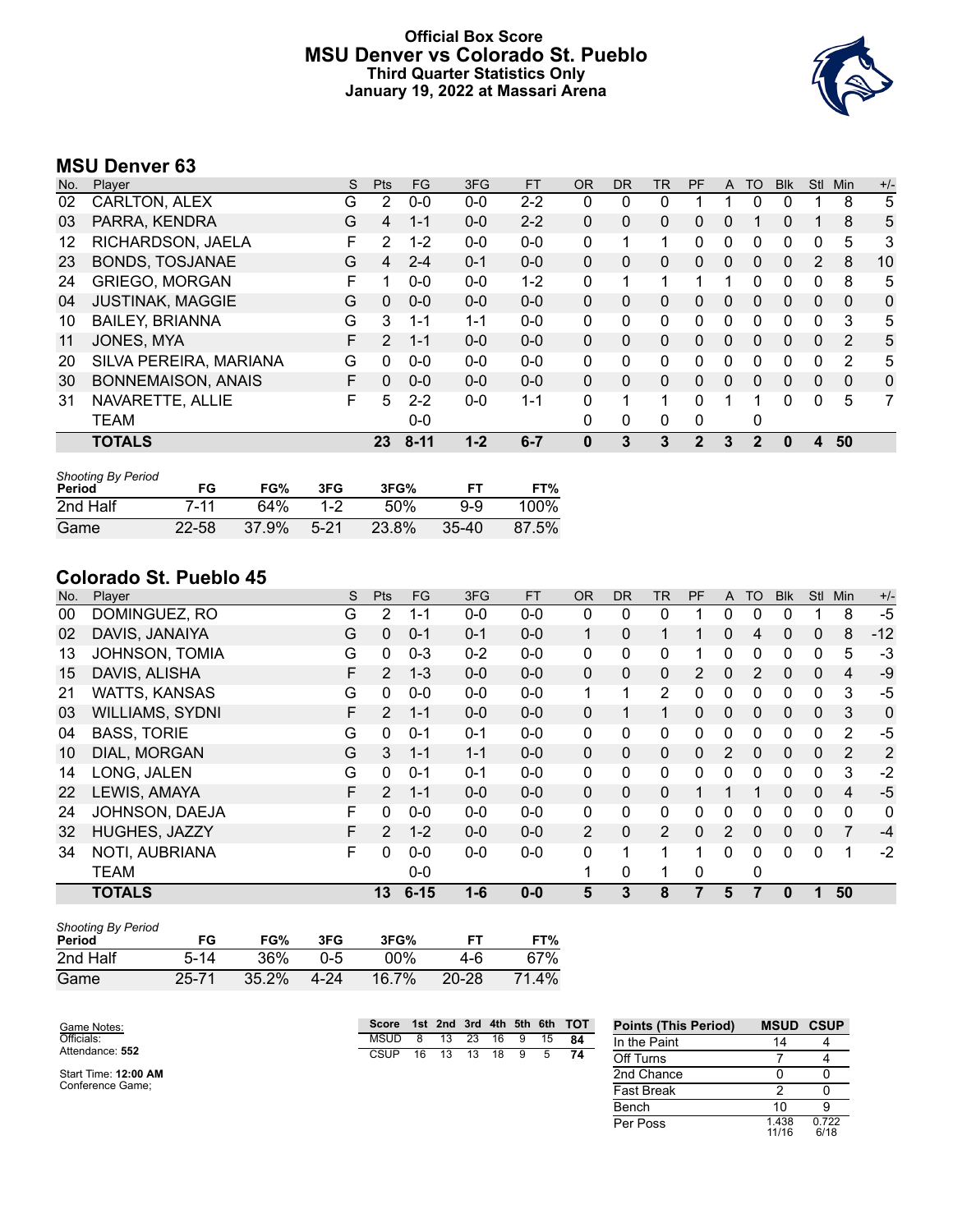### **Official Play-By-Play MSU Denver vs Colorado St. Pueblo Third Quarter January 19, 2022 at Massari Arena**



### **Period 3**

#### **Starters:**

**MSU Denver**: 2 CARLTON,ALEX (G); 3 PARRA,KENDRA (G); 12 RICHARDSON,JAELA (F); 23 BONDS,TOSJANAE (G); 24 GRIEGO,MORGAN (F);<br>**Colorado St. Pueblo**: 0 DOMINGUEZ,RO (G); 2 DAVIS,JANAIYA (G); 13 JOHNSON,TOMIA (G); 15 DAVIS,ALI

| Time           | <b>VISITORS: MSU Denver</b>                          | <b>Score</b> | <b>Margin</b>  | <b>HOME: Colorado St. Pueblo</b> |
|----------------|------------------------------------------------------|--------------|----------------|----------------------------------|
| 10:00          |                                                      |              |                | SUB OUT: DIAL, MORGAN            |
| 10:00          |                                                      |              |                | SUB OUT: LEWIS, AMAYA            |
| 10:00          |                                                      |              |                | SUB OUT: HUGHES, JAZZY           |
| 10:00          |                                                      |              |                | SUB IN: DOMINGUEZ, RO            |
| 10:00          |                                                      |              |                | SUB IN: JOHNSON, TOMIA           |
| 10:00          |                                                      |              |                | SUB IN: DAVIS, ALISHA            |
| 10:00          | SUB OUT: JUSTINAK, MAGGIE                            |              |                |                                  |
| 10:00          | SUB OUT: BAILEY, BRIANNA                             |              |                |                                  |
| 10:00          | SUB OUT: BONNEMAISON, ANAIS                          |              |                |                                  |
| 10:00<br>10:00 | SUB IN: CARLTON, ALEX                                |              |                |                                  |
| 10:00          | SUB IN: RICHARDSON, JAELA<br>SUB IN: BONDS, TOSJANAE |              |                |                                  |
| 09:40          |                                                      |              |                | MISSED 3PTR by DAVIS, JANAIYA    |
| 09:38          |                                                      |              |                | REBOUND (OFF) by TEAM            |
| 09:34          |                                                      |              |                | TURNOVER by DAVIS, ALISHA        |
| 09:34          | STEAL by PARRA, KENDRA                               |              |                |                                  |
| 09:16          | MISSED LAYUP by RICHARDSON, JAELA                    |              |                |                                  |
| 09:14          |                                                      |              |                | REBOUND (DEF) by WATTS, KANSAS   |
| 09:14          | FOUL by GRIEGO, MORGAN                               |              |                |                                  |
| 08:55          |                                                      |              |                | TURNOVER by DAVIS, JANAIYA       |
| 08:55          | STEAL by BONDS, TOSJANAE                             |              |                |                                  |
| 08:50          | GOOD! LAYUP by BONDS, TOSJANAE [FB]                  | 29-23        | H <sub>6</sub> |                                  |
| 08:38          |                                                      |              |                | MISSED LAYUP by DAVIS, ALISHA    |
| 08:35          |                                                      |              |                | REBOUND (OFF) by WATTS, KANSAS   |
| 08:22          |                                                      |              |                | FOUL by DAVIS, ALISHA            |
| 08:22          |                                                      |              |                | TURNOVER by DAVIS, ALISHA        |
| 08:14          |                                                      |              |                | FOUL by DOMINGUEZ, RO            |
| 08:14          | GOOD! FT by PARRA, KENDRA                            | 29-24        | H <sub>5</sub> |                                  |
| 08:14          | GOOD! FT by PARRA, KENDRA                            | 29-25        | H4             |                                  |
| 08:02          |                                                      |              |                | MISSED 3PTR by JOHNSON, TOMIA    |
| 07:59          | REBOUND (DEF) by GRIEGO, MORGAN                      |              |                |                                  |
| 07:51          |                                                      |              |                | FOUL by DAVIS, ALISHA            |
| 07:51          |                                                      |              |                | SUB OUT: DAVIS, ALISHA           |
| 07:51          |                                                      |              |                | SUB IN: HUGHES, JAZZY            |
| 07:51          | MISSED FT by GRIEGO, MORGAN                          |              |                |                                  |
| 07:51          | REBOUND (DEADB) by TEAM                              |              |                |                                  |
| 07:51          | GOOD! FT by GRIEGO, MORGAN                           | 29-26        | $H_3$          |                                  |
| 07:26          |                                                      |              |                | MISSED 3PTR by JOHNSON, TOMIA    |
| 07:23          |                                                      |              |                | REBOUND (OFF) by DAVIS, JANAIYA  |
| 07:21          |                                                      |              |                | MISSED LAYUP by JOHNSON, TOMIA   |
| 07:18          |                                                      |              |                | REBOUND (OFF) by HUGHES, JAZZY   |
| 07:17          |                                                      |              |                | MISSED LAYUP by HUGHES, JAZZY    |
| 07:09          | REBOUND (DEF) by RICHARDSON, JAELA                   |              |                |                                  |
| 07:09          | TURNOVER by PARRA, KENDRA                            |              |                |                                  |
| 07:09          |                                                      |              |                | SUB OUT: DAVIS, JANAIYA          |
| 07:09          |                                                      |              |                | SUB IN: DIAL, MORGAN             |
| 07:09          |                                                      |              |                | SUB OUT: WATTS, KANSAS           |
| 07:09          |                                                      |              |                | SUB IN: LEWIS, AMAYA             |
| 06:48          |                                                      | $31 - 26$    | H <sub>5</sub> | GOOD! JUMPER by DOMINGUEZ, RO    |
| 06:48          |                                                      |              |                | ASSIST by DIAL, MORGAN           |
| 06:25          |                                                      |              |                | FOUL by LEWIS, AMAYA             |
| 06:25          | SUB OUT: BONDS, TOSJANAE                             |              |                |                                  |
| 06:25          | SUB IN: BAILEY, BRIANNA                              |              |                |                                  |
| 06:15          | GOOD! LAYUP by RICHARDSON, JAELA                     | $31 - 28$    | $H_3$          |                                  |
| 05:59          |                                                      | 33-28        | H <sub>5</sub> | GOOD! JUMPER by HUGHES, JAZZY    |
| 05:59          |                                                      |              |                | ASSIST by DIAL, MORGAN           |
| 05:40          | GOOD! LAYUP by PARRA, KENDRA                         | 33-30        | H <sub>3</sub> |                                  |
| 05:28          |                                                      | 36-30        | H <sub>6</sub> | GOOD! 3PTR by DIAL, MORGAN       |
| 05:28          |                                                      |              |                | ASSIST by LEWIS, AMAYA           |
| 05:08          | GOOD! 3PTR by BAILEY, BRIANNA                        | 36-33        | $H_3$          |                                  |
| 05:08          | ASSIST by CARLTON, ALEX                              |              |                |                                  |
| 04:52          |                                                      | 38-33        | H <sub>5</sub> | GOOD! JUMPER by LEWIS, AMAYA     |
| 04:52          |                                                      |              |                | TIMEOUT 30SEC                    |
| 04:52          |                                                      |              |                | SUB OUT: DIAL, MORGAN            |
| 04:52          |                                                      |              |                | SUB IN: LONG, JALEN              |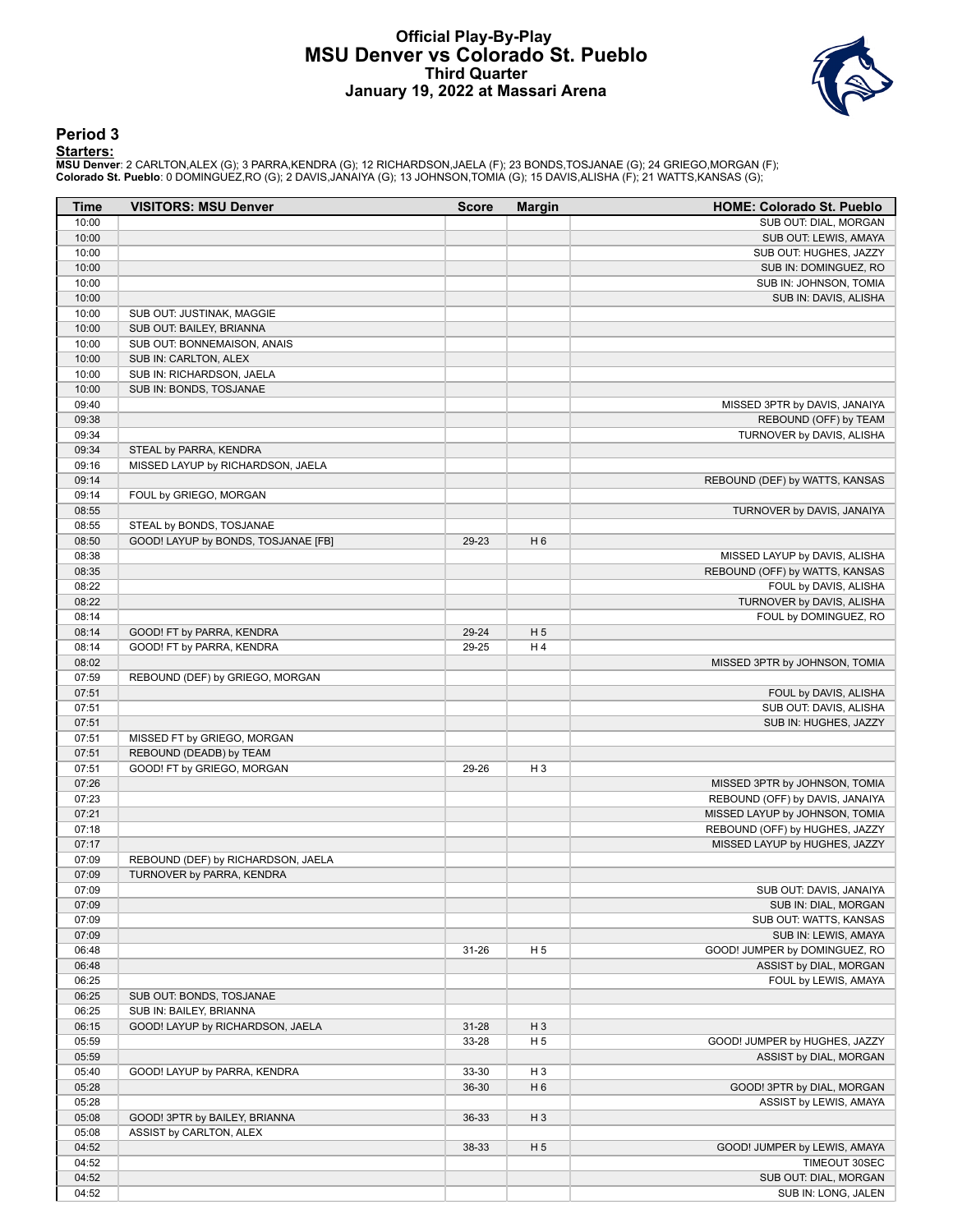| Time           | <b>VISITORS: MSU Denver</b>       | <b>Score</b> | <b>Margin</b>  | <b>HOME: Colorado St. Pueblo</b> |
|----------------|-----------------------------------|--------------|----------------|----------------------------------|
| 04:52          | SUB OUT: RICHARDSON, JAELA        |              |                |                                  |
| 04:52          | SUB IN: NAVARETTE, ALLIE          |              |                |                                  |
| 04:50          |                                   |              |                | FOUL by JOHNSON, TOMIA           |
| 04:50          |                                   |              |                | SUB OUT: JOHNSON, TOMIA          |
| 04:50          |                                   |              |                | SUB IN: DAVIS, JANAIYA           |
| 04:50          | SUB OUT: BAILEY, BRIANNA          |              |                |                                  |
| 04:50          | SUB IN: BONDS, TOSJANAE           |              |                |                                  |
| 04:50          | <b>TIMEOUT MEDIA</b>              |              |                |                                  |
| 04:50          | GOOD! FT by CARLTON, ALEX         | 38-34        | H4             |                                  |
| 04:50          | GOOD! FT by CARLTON, ALEX         | 38-35        | H <sub>3</sub> |                                  |
| 04:39          | FOUL by CARLTON, ALEX             |              |                |                                  |
| 04:35          |                                   |              |                | TURNOVER by LEWIS, AMAYA         |
| 04:22          |                                   |              |                | SUB OUT: LEWIS, AMAYA            |
| 04:22          |                                   |              |                | SUB IN: WILLIAMS, SYDNI          |
| 04:06          | MISSED LAYUP by BONDS, TOSJANAE   |              |                |                                  |
| 04:03          |                                   |              |                | REBOUND (DEF) by WILLIAMS, SYDNI |
| 04:01          |                                   |              |                | TURNOVER by DAVIS, JANAIYA       |
| 04:01          | STEAL by BONDS, TOSJANAE          |              |                |                                  |
| 03:56          | TURNOVER by NAVARETTE, ALLIE      |              |                |                                  |
| 03:56          |                                   |              |                | STEAL by DOMINGUEZ, RO           |
| 03:36          |                                   | 40-35        | H <sub>5</sub> | GOOD! LAYUP by WILLIAMS, SYDNI   |
| 03:36          |                                   |              |                | ASSIST by HUGHES, JAZZY          |
| 03:09          | GOOD! LAYUP by NAVARETTE, ALLIE   | 40-37        | $H_3$          |                                  |
| 03:09          | ASSIST by GRIEGO, MORGAN          |              |                |                                  |
| 02:44          |                                   |              |                | MISSED 3PTR by LONG, JALEN       |
| 02:41          |                                   |              |                | REBOUND (OFF) by HUGHES, JAZZY   |
| 02:28          |                                   |              |                | TURNOVER by DAVIS, JANAIYA       |
| 02:28          | STEAL by CARLTON, ALEX            |              |                |                                  |
| 02:14          |                                   |              |                | SUB OUT: DOMINGUEZ, RO           |
| 02:14          |                                   |              |                | SUB IN: BASS, TORIE              |
| 02:14          | SUB OUT: CARLTON, ALEX            |              |                |                                  |
| 02:14          | SUB OUT: GRIEGO, MORGAN           |              |                |                                  |
| 02:14          | SUB IN: JONES, MYA                |              |                |                                  |
| 02:14          | SUB IN: SILVA PEREIRA, MARIANA    |              |                |                                  |
| 02:02          |                                   |              |                | SUB OUT: HUGHES, JAZZY           |
| 02:02          |                                   |              |                | SUB IN: NOTI, AUBRIANA           |
| 01:42          | MISSED 3PTR by BONDS, TOSJANAE    |              |                |                                  |
| 01:42          |                                   |              |                | REBOUND (DEF) by NOTI, AUBRIANA  |
| 01:41          |                                   |              |                | FOUL by DAVIS, JANAIYA           |
| 01:41          |                                   |              |                | TURNOVER by DAVIS, JANAIYA       |
| 01:35          |                                   |              |                | SUB OUT: WILLIAMS, SYDNI         |
| 01:35          |                                   |              |                | SUB OUT: LONG, JALEN             |
| 01:35          |                                   |              |                | SUB IN: DAVIS, ALISHA            |
| 01:35          |                                   |              |                | SUB IN: LEWIS, AMAYA             |
| 01:35          | SUB OUT: PARRA, KENDRA            |              |                |                                  |
| 01:35          | SUB IN: BAILEY, BRIANNA           |              |                |                                  |
| 01:11          | GOOD! LAYUP by NAVARETTE, ALLIE   | 40-39        | H 1            |                                  |
| 01:11          |                                   |              |                | FOUL by NOTI, AUBRIANA           |
| 01:11          |                                   |              |                | SUB OUT: NOTI, AUBRIANA          |
| 01:11          |                                   |              |                | SUB IN: HUGHES, JAZZY            |
| 01:11          | GOOD! FT by NAVARETTE, ALLIE      | 40-40        | T              |                                  |
| 00:59          |                                   |              |                | MISSED LAYUP by DAVIS, ALISHA    |
| 00:55          | REBOUND (DEF) by NAVARETTE, ALLIE |              |                |                                  |
| 00:42          | GOOD! LAYUP by BONDS, TOSJANAE    | 40-42        | V <sub>2</sub> |                                  |
| 00:29          |                                   | 42-42        | T              | GOOD! LAYUP by DAVIS, ALISHA     |
| 00:29          |                                   |              |                | ASSIST by HUGHES, JAZZY          |
| 00:07          | GOOD! LAYUP by JONES, MYA         | 42-44        | V <sub>2</sub> |                                  |
|                |                                   |              |                |                                  |
| 00:07<br>00:01 | ASSIST by NAVARETTE, ALLIE        |              |                |                                  |
| 00:00          | REBOUND (DEADB) by TEAM           |              |                | MISSED 3PTR by BASS, TORIE       |
|                |                                   |              |                |                                  |

# **MSU Denver 44, Colorado St. Pueblo 42**

| <b>Points (This Period)</b> | <b>MSUD</b>    | <b>CSUP</b>   |
|-----------------------------|----------------|---------------|
| In the Paint                | 14             |               |
| Off Turns                   |                |               |
| 2nd Chance                  |                |               |
| <b>Fast Break</b>           |                |               |
| Bench                       | 10             |               |
| Per Poss                    | 1.438<br>11/16 | 0.722<br>6/18 |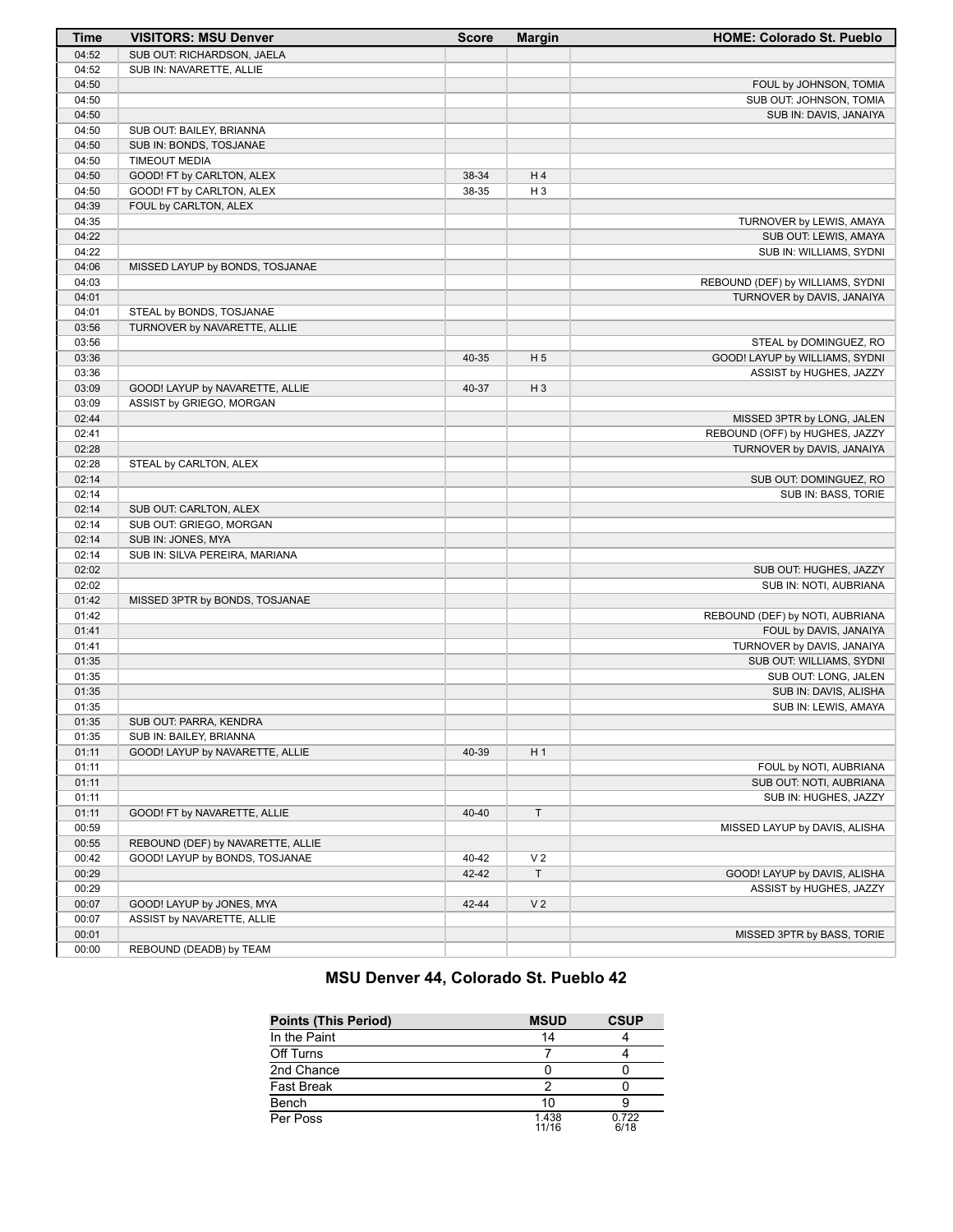# **Official Box Score MSU Denver vs Colorado St. Pueblo Fourth Quarter Statistics Only January 19, 2022 at Massari Arena**



# **MSU Denver 16**

| No. | Player                  | S | <b>Pts</b>    | <b>FG</b> | 3FG     | <b>FT</b> | <b>OR</b>    | <b>DR</b>    | TR | PF | A            | TO       | <b>BIK</b> | <b>Stl</b>     | Min          | $+/-$ |
|-----|-------------------------|---|---------------|-----------|---------|-----------|--------------|--------------|----|----|--------------|----------|------------|----------------|--------------|-------|
| 02  | CARLTON, ALEX           | G | 0             | $0 - 2$   | $0 - 0$ | $0 - 0$   | 0            | 0            | 0  | 2  |              | O        | 0          | 0              | 9            | $-2$  |
| 03  | PARRA, KENDRA           | G | 5             | $1 - 3$   | $1 - 3$ | $2 - 2$   | 1            | 2            | 3  | 1  | $\Omega$     | 0        | 0          | $\mathbf{0}$   | 9            | $-3$  |
| 12  | RICHARDSON, JAELA       | F | 0             | $0 - 0$   | $0 - 0$ | $0 - 0$   | $\mathbf{0}$ | 0            | 0  |    | $\mathbf{0}$ | 0        | 0          | $\mathbf 0$    | 1            | $-3$  |
| 23  | <b>BONDS, TOSJANAE</b>  | G |               | $0 - 1$   | $0 - 1$ | $1 - 2$   | $\Omega$     | $\mathbf{0}$ | 0  | 0  | $\Omega$     | 0        | 0          |                | 10           | $-5$  |
| 24  | <b>GRIEGO, MORGAN</b>   | F | 2             | $0 - 3$   | $0 - 1$ | $2 - 2$   | 1            | $\Omega$     | 1  |    | 0            |          | 0          | 0              | 8            | 1     |
| 04  | <b>JUSTINAK, MAGGIE</b> | G | $\Omega$      | $0 - 0$   | $0 - 0$ | $0 - 0$   | $\Omega$     | $\Omega$     | 0  | 0  | $\Omega$     | $\Omega$ | $\Omega$   | $\Omega$       | $\mathbf{0}$ | 0     |
| 10  | <b>BAILEY, BRIANNA</b>  | G | $\mathcal{P}$ | $0 - 0$   | $0 - 0$ | $2 - 2$   | $\Omega$     | $\Omega$     | 0  | 0  | $\Omega$     | 0        | 0          | $\Omega$       | 1            | 3     |
| 11  | JONES, MYA              | F | $\Omega$      | $0 - 0$   | $0 - 0$ | $0 - 0$   | $\Omega$     | $\mathbf{0}$ | 0  |    | $\Omega$     | 0        | 0          | $\mathbf{0}$   |              | 0     |
| 20  | SILVA PEREIRA, MARIANA  | G | 0             | $0 - 1$   | $0 - 0$ | $0 - 0$   | $\Omega$     | 0            | 0  | 0  | 0            | 0        | 0          | $\Omega$       | 1            | 0     |
| 30  | BONNEMAISON, ANAIS      | F | $\Omega$      | $0 - 0$   | $0 - 0$ | $0 - 0$   | $\Omega$     | $\Omega$     | 0  | 0  | $\Omega$     | 0        | 0          | $\Omega$       | $\Omega$     | 0     |
| 31  | NAVARETTE, ALLIE        | F | 6             | $0 - 2$   | $0 - 0$ | $6-6$     | 1            | 3            | 4  | 1  | $\Omega$     | 0        | 0          |                | 10           | 0     |
|     | <b>TEAM</b>             |   |               | $0 - 0$   |         |           |              | 1            | 2  | 0  |              | 0        |            |                |              |       |
|     | <b>TOTALS</b>           |   | 16            | $1 - 12$  | $1 - 5$ | $13 - 14$ | 4            | 6            | 10 |    |              |          | 0          | $\overline{2}$ | 50           |       |
|     |                         |   |               |           |         |           |              |              |    |    |              |          |            |                |              |       |

| <b>Shooting By Period</b> |           |       |        |       |       |       |
|---------------------------|-----------|-------|--------|-------|-------|-------|
| Period                    | FG        | FG%   | 3FG    | 3FG%  |       | FT%   |
| Game                      | $22 - 58$ | 37.9% | $5-21$ | 23.8% | 35-40 | 87.5% |

# **Colorado St. Pueblo 18**

| No. | Player                 | S | Pts      | <b>FG</b> | 3FG     | <b>FT</b> | <b>OR</b> | <b>DR</b> | <b>TR</b>    | PF | A            | <b>TO</b> | <b>Blk</b> | <b>Stl</b>   | Min      | $+/-$          |
|-----|------------------------|---|----------|-----------|---------|-----------|-----------|-----------|--------------|----|--------------|-----------|------------|--------------|----------|----------------|
| 00  | DOMINGUEZ, RO          | G | 0        | $0 - 0$   | $0 - 0$ | $0-0$     | 0         |           |              |    | 0            | 0         | 0          | 0            | 3        | $\mathbf 0$    |
| 02  | DAVIS, JANAIYA         | G | $\Omega$ | $0 - 0$   | $0 - 0$ | $0 - 0$   | $\Omega$  | 0         | 0            | 2  | 0            |           | 0          | $\Omega$     | 8        | $-1$           |
| 13  | JOHNSON, TOMIA         | G | 3        | $0 - 1$   | $0 - 0$ | $3 - 4$   | 0         |           | 1            |    | 0            | 0         | 0          | 0            | 8        | 3              |
| 15  | DAVIS, ALISHA          | F | 12       | $4 - 8$   | $0 - 1$ | $4 - 5$   | 1         | 3         | 4            |    |              | 1         | 3          | $\Omega$     | 10       | 2              |
| 21  | <b>WATTS, KANSAS</b>   | G | 0        | $0 - 0$   | $0 - 0$ | $0-0$     | 0         | 1         | 1            | 0  | 0            | 0         | 0          | 0            | 3        | $-2$           |
| 03  | <b>WILLIAMS, SYDNI</b> | F | $\Omega$ | $0 - 0$   | $0 - 0$ | $0 - 0$   | $\Omega$  | 0         | $\mathbf 0$  | 0  | $\mathbf{0}$ | 0         | 0          | $\mathbf{0}$ | $\Omega$ | $\mathbf 0$    |
| 04  | <b>BASS, TORIE</b>     | G | $\Omega$ | $0 - 0$   | $0 - 0$ | $0 - 0$   | 0         | $\Omega$  | $\mathbf{0}$ | 1  | 0            | $\Omega$  | 0          | 0            | 3        | 0              |
| 10  | DIAL, MORGAN           | G | $\Omega$ | $0 - 0$   | $0 - 0$ | $0-0$     | 0         | 0         | $\Omega$     | 0  | 0            | $\Omega$  | 0          | $\Omega$     | $\Omega$ | $\mathbf 0$    |
| 14  | LONG, JALEN            | G | $\Omega$ | $0 - 0$   | $0 - 0$ | $0-0$     | 0         | 0         | 0            | 0  | 0            | $\Omega$  | 0          | 0            | 0        | 0              |
| 22  | LEWIS, AMAYA           | F | $\Omega$ | $0 - 1$   | $0 - 0$ | $0 - 0$   | $\Omega$  |           | 1            |    | $\Omega$     | $\Omega$  | 0          | $\mathbf{0}$ | 8        | $\overline{2}$ |
| 24  | JOHNSON, DAEJA         | F | 0        | $0 - 0$   | $0 - 0$ | $0-0$     | 0         | 0         | $\mathbf{0}$ | 0  | 0            | $\Omega$  | 0          | $\Omega$     | 0        | 0              |
| 32  | HUGHES, JAZZY          | F | 3        | $1 - 1$   | $1 - 1$ | $0-0$     | $\Omega$  | $\Omega$  | $\mathbf 0$  |    |              | $\Omega$  | $\Omega$   | $\Omega$     | 8        | $\overline{2}$ |
| 34  | NOTI, AUBRIANA         | F | $\Omega$ | $0 - 0$   | $0 - 0$ | $0 - 0$   | 0         | 0         | $\mathbf{0}$ | 0  | 0            | $\Omega$  | 0          | 0            | 0        | 0              |
|     | <b>TEAM</b>            |   |          | $0 - 0$   |         |           | 0         | 1         | 1            | 0  |              | 0         |            |              |          |                |
|     | <b>TOTALS</b>          |   | 18       | $5 - 11$  | $1 - 2$ | $7 - 9$   |           | 8         | 9            | 8  | $\mathbf{2}$ | 2         | 3          | $\bf{0}$     | 50       |                |

|        | <b>Shooting By Period</b> |            |     |       |       |       |  |  |  |  |  |  |  |
|--------|---------------------------|------------|-----|-------|-------|-------|--|--|--|--|--|--|--|
| Period | FG                        | FG%        | 3FG | 3FG%  | FТ    | FT%   |  |  |  |  |  |  |  |
| Game   | $25 - 71$                 | 35.2% 4-24 |     | 16.7% | 20-28 | 71.4% |  |  |  |  |  |  |  |

| Game Notes:          | Score       |    |    |    |    |   |    | 1st 2nd 3rd 4th 5th 6th TOT | <b>Points (This Period)</b> | <b>MSUD CSUP</b> |               |
|----------------------|-------------|----|----|----|----|---|----|-----------------------------|-----------------------------|------------------|---------------|
| Officials:           | <b>MSUD</b> |    | 13 | 23 | 16 | 9 | 15 | 84                          | In the Paint                |                  |               |
| Attendance: 552      | <b>CSUP</b> | 16 | 13 | 13 | 18 | 9 | 5  | 74                          | Off Turns                   |                  |               |
| Start Time: 12:00 AM |             |    |    |    |    |   |    |                             | 2nd Chance                  |                  |               |
| Conference Game;     |             |    |    |    |    |   |    |                             | <b>Fast Break</b>           |                  |               |
|                      |             |    |    |    |    |   |    |                             | Bench                       |                  |               |
|                      |             |    |    |    |    |   |    |                             | Per Poss                    | 000. ا<br>8/16   | 1.125<br>9/16 |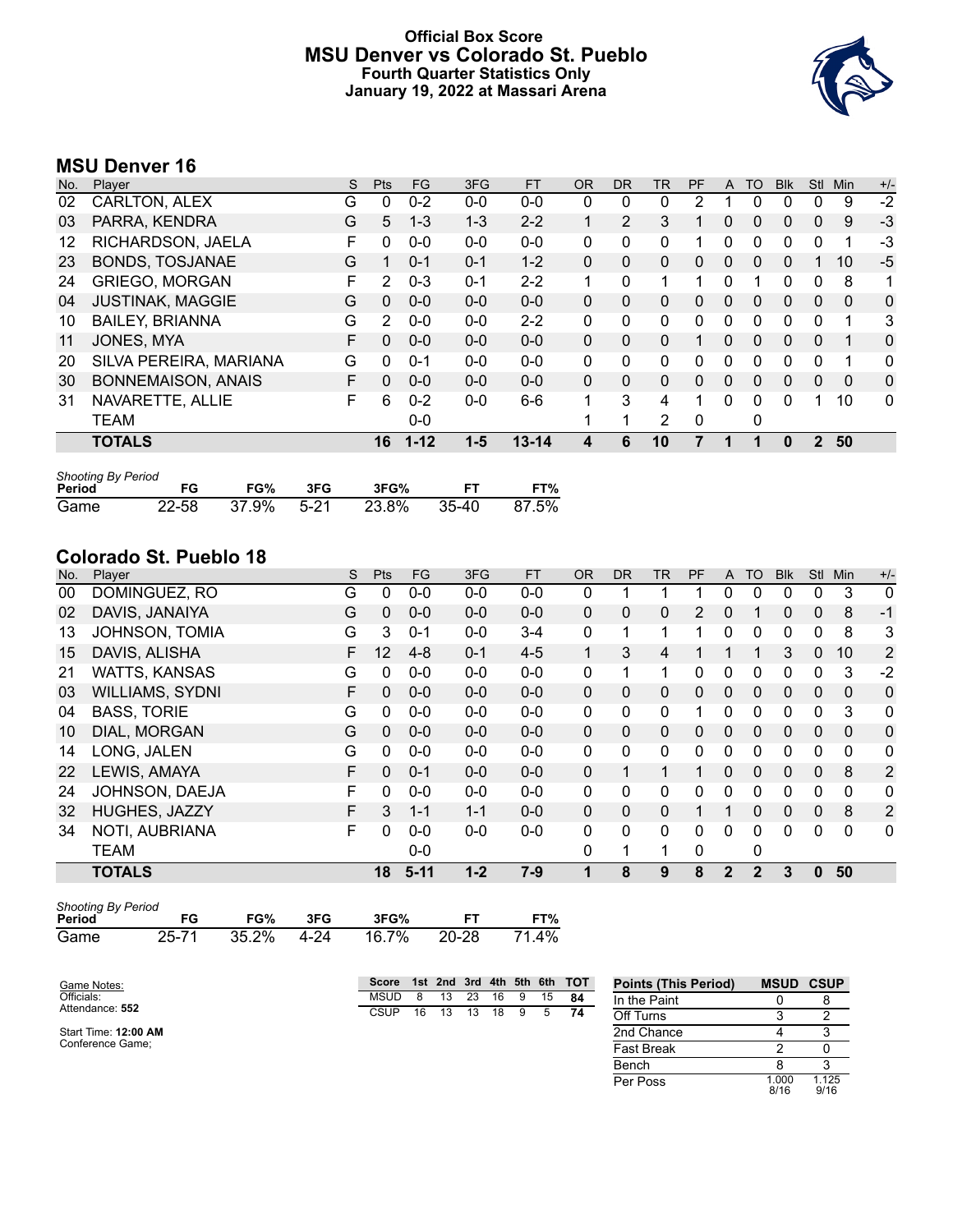### **Official Play-By-Play MSU Denver vs Colorado St. Pueblo Fourth Quarter January 19, 2022 at Massari Arena**



### **Period 4**

#### **Starters:**

**MSU Denver**: 2 CARLTON,ALEX (G); 3 PARRA,KENDRA (G); 12 RICHARDSON,JAELA (F); 23 BONDS,TOSJANAE (G); 24 GRIEGO,MORGAN (F);<br>**Colorado St. Pueblo**: 0 DOMINGUEZ,RO (G); 2 DAVIS,JANAIYA (G); 13 JOHNSON,TOMIA (G); 15 DAVIS,ALI

| Time           | <b>VISITORS: MSU Denver</b>                                  | <b>Score</b> | <b>Margin</b>  | <b>HOME: Colorado St. Pueblo</b>                |
|----------------|--------------------------------------------------------------|--------------|----------------|-------------------------------------------------|
| 10:00          |                                                              |              |                | SUB OUT: DAVIS, JANAIYA                         |
| 10:00          |                                                              |              |                | SUB IN: JOHNSON, TOMIA                          |
| 09:42          | MISSED LAYUP by SILVA PEREIRA, MARIANA                       |              |                |                                                 |
| 09:42          |                                                              |              |                | BLOCK by DAVIS, ALISHA                          |
| 09:38          |                                                              |              |                | REBOUND (DEF) by LEWIS, AMAYA                   |
| 09:12          | FOUL by JONES, MYA                                           |              |                |                                                 |
| 09:12          | SUB OUT: JONES, MYA                                          |              |                |                                                 |
| 09:12          | SUB IN: RICHARDSON, JAELA                                    |              |                |                                                 |
| 09:12<br>09:12 | SUB OUT: SILVA PEREIRA, MARIANA<br>SUB IN: CARLTON, ALEX     |              |                |                                                 |
| 09:12          |                                                              |              |                | MISSED FT by JOHNSON, TOMIA                     |
| 09:12          |                                                              |              |                | REBOUND (DEADB) by TEAM                         |
| 09:12          |                                                              | 43-44        | V <sub>1</sub> | GOOD! FT by JOHNSON, TOMIA                      |
| 09:03          |                                                              |              |                | FOUL by JOHNSON, TOMIA                          |
| 09:03          |                                                              |              |                | SUB OUT: JOHNSON, TOMIA                         |
| 09:03          |                                                              |              |                | SUB IN: DOMINGUEZ, RO                           |
| 08:56          |                                                              |              |                | FOUL by DOMINGUEZ, RO                           |
| 08:56          |                                                              |              |                | SUB OUT: DOMINGUEZ, RO                          |
| 08:56          |                                                              |              |                | SUB IN: DAVIS, JANAIYA                          |
| 08:56          | GOOD! FT by BAILEY, BRIANNA                                  | 43-45        | V <sub>2</sub> |                                                 |
| 08:56          | GOOD! FT by BAILEY, BRIANNA                                  | 43-46        | $V_3$          |                                                 |
| 08:56          | SUB OUT: BAILEY, BRIANNA                                     |              |                |                                                 |
| 08:56          | SUB IN: PARRA, KENDRA                                        |              |                |                                                 |
| 08:47          |                                                              | 45-46        | V <sub>1</sub> | GOOD! LAYUP by DAVIS, ALISHA                    |
| 08:47          |                                                              |              |                | ASSIST by HUGHES, JAZZY                         |
| 08:25          | MISSED JUMPER by NAVARETTE, ALLIE                            |              |                |                                                 |
| 08:23          |                                                              |              |                | REBOUND (DEF) by TEAM                           |
| 08:10          |                                                              |              |                | MISSED LAYUP by DAVIS, ALISHA                   |
| 08:08          |                                                              |              |                | REBOUND (OFF) by DAVIS, ALISHA                  |
| 08:08          |                                                              | 47-46        | H <sub>1</sub> | GOOD! LAYUP by DAVIS, ALISHA                    |
| 08:08          | FOUL by RICHARDSON, JAELA                                    |              |                |                                                 |
| 08:08          | SUB OUT: RICHARDSON, JAELA                                   |              |                |                                                 |
| 08:08<br>08:08 | SUB IN: GRIEGO, MORGAN                                       | 48-46        | H <sub>2</sub> | GOOD! FT by DAVIS, ALISHA                       |
| 07:53          |                                                              |              |                | FOUL by BASS, TORIE                             |
| 07:53          | GOOD! FT by NAVARETTE, ALLIE                                 | 48-47        | H <sub>1</sub> |                                                 |
| 07:53          | GOOD! FT by NAVARETTE, ALLIE                                 | 48-48        | T              |                                                 |
| 07:38          | FOUL by PARRA, KENDRA                                        |              |                |                                                 |
| 07:20          |                                                              |              |                | MISSED JUMPER by LEWIS, AMAYA                   |
| 07:18          | REBOUND (DEF) by NAVARETTE, ALLIE                            |              |                |                                                 |
| 07:02          |                                                              |              |                | FOUL by HUGHES, JAZZY                           |
| 07:02          |                                                              |              |                | SUB OUT: HUGHES, JAZZY                          |
| 07:02          |                                                              |              |                | SUB IN: WATTS, KANSAS                           |
| 07:02          | GOOD! FT by GRIEGO, MORGAN                                   | 48-49        | V <sub>1</sub> |                                                 |
| 07:02          | GOOD! FT by GRIEGO, MORGAN                                   | 48-50        | V <sub>2</sub> |                                                 |
| 07:02          |                                                              |              |                | SUB OUT: BASS, TORIE                            |
| 07:02          |                                                              |              |                | SUB IN: JOHNSON, TOMIA                          |
| 06:42          |                                                              |              |                | MISSED 3PTR by DAVIS, ALISHA                    |
| 06:39          | REBOUND (DEF) by PARRA, KENDRA                               |              |                |                                                 |
| 06:32          | MISSED 3PTR by PARRA, KENDRA                                 |              |                |                                                 |
| 06:30          |                                                              |              |                | REBOUND (DEF) by WATTS, KANSAS                  |
| 06:01          |                                                              | 50-50        | $\mathsf T$    | GOOD! JUMPER by DAVIS, ALISHA                   |
| 05:39          | MISSED LAYUP by GRIEGO, MORGAN                               |              |                |                                                 |
| 05:39          |                                                              |              |                | BLOCK by DAVIS, ALISHA                          |
| 05:35          | REBOUND (OFF) by NAVARETTE, ALLIE                            |              |                |                                                 |
| 05:35          |                                                              |              |                | FOUL by DAVIS, JANAIYA<br>SUB OUT: LEWIS, AMAYA |
| 05:35          |                                                              |              |                |                                                 |
| 05:35<br>05:35 |                                                              | 50-51        | V <sub>1</sub> | SUB IN: HUGHES, JAZZY                           |
| 05:35          | GOOD! FT by NAVARETTE, ALLIE<br>GOOD! FT by NAVARETTE, ALLIE | 50-52        | V <sub>2</sub> |                                                 |
| 05:16          | FOUL by NAVARETTE, ALLIE                                     |              |                |                                                 |
| 05:09          |                                                              | 52-52        | Τ              | GOOD! LAYUP by DAVIS, ALISHA                    |
| 04:43          | MISSED 3PTR by GRIEGO, MORGAN                                |              |                |                                                 |
| 04:40          | REBOUND (OFF) by TEAM                                        |              |                |                                                 |
| 04:40          |                                                              |              |                | SUB OUT: WATTS, KANSAS                          |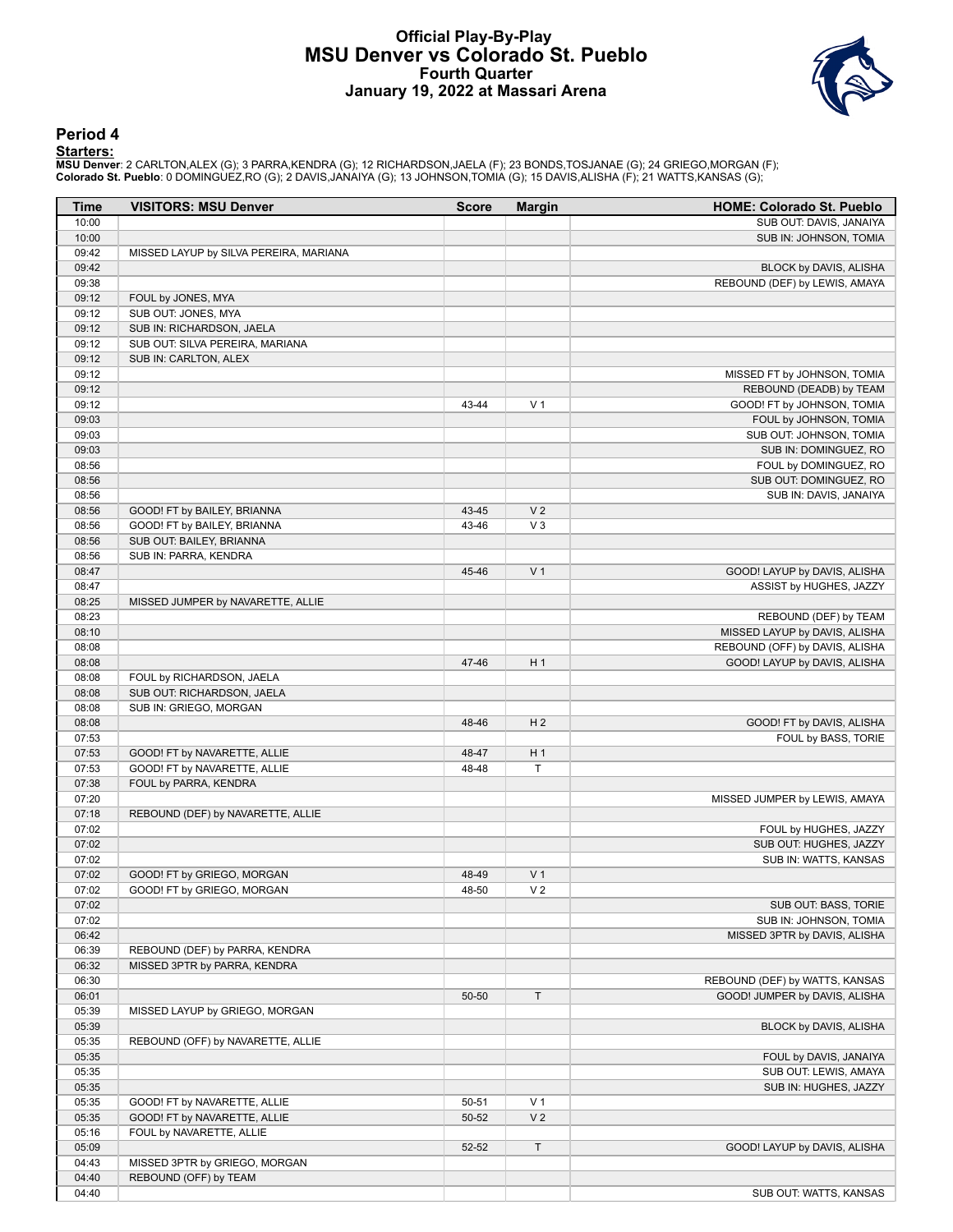| Time           | <b>VISITORS: MSU Denver</b>                              | <b>Score</b> | <b>Margin</b>  | <b>HOME: Colorado St. Pueblo</b>                         |
|----------------|----------------------------------------------------------|--------------|----------------|----------------------------------------------------------|
| 04:40          |                                                          |              |                | SUB IN: DOMINGUEZ, RO                                    |
| 04:40          | <b>TIMEOUT MEDIA</b>                                     |              |                |                                                          |
| 04:32          | MISSED LAYUP by GRIEGO, MORGAN                           |              |                |                                                          |
| 04:32<br>04:30 |                                                          |              |                | BLOCK by DAVIS, ALISHA<br>REBOUND (DEF) by DAVIS, ALISHA |
| 04:30          |                                                          |              |                | TURNOVER by DAVIS, ALISHA                                |
| 04:30          | STEAL by NAVARETTE, ALLIE                                |              |                |                                                          |
| 04:30          |                                                          |              |                | FOUL by DAVIS, ALISHA                                    |
| 04:30          | GOOD! FT by NAVARETTE, ALLIE [FB]                        | 52-53        | V <sub>1</sub> |                                                          |
| 04:30          | GOOD! FT by NAVARETTE, ALLIE [FB]                        | 52-54        | V <sub>2</sub> |                                                          |
| 04:09<br>04:06 | REBOUND (DEF) by PARRA, KENDRA                           |              |                | MISSED JUMPER by DAVIS, ALISHA                           |
| 03:41          | TURNOVER by GRIEGO, MORGAN                               |              |                |                                                          |
| 03:29          | FOUL by CARLTON, ALEX                                    |              |                |                                                          |
| 03:29          |                                                          |              |                | SUB OUT: DOMINGUEZ, RO                                   |
| 03:29          |                                                          |              |                | SUB IN: LEWIS, AMAYA                                     |
| 03:29          |                                                          | 53-54        | V <sub>1</sub> | GOOD! FT by JOHNSON, TOMIA                               |
| 03:29<br>03:14 | MISSED 3PTR by PARRA, KENDRA                             | 54-54        | Τ              | GOOD! FT by JOHNSON, TOMIA                               |
| 03:11          | REBOUND (OFF) by GRIEGO, MORGAN                          |              |                |                                                          |
| 02:56          | MISSED LAYUP by CARLTON, ALEX                            |              |                |                                                          |
| 02:53          | REBOUND (OFF) by PARRA, KENDRA                           |              |                |                                                          |
| 02:53          |                                                          |              |                | FOUL by LEWIS, AMAYA                                     |
| 02:53          | GOOD! FT by PARRA, KENDRA                                | 54-55        | V <sub>1</sub> |                                                          |
| 02:53<br>02:44 | GOOD! FT by PARRA, KENDRA                                | 54-56        | V <sub>2</sub> |                                                          |
| 02:44          | FOUL by GRIEGO, MORGAN                                   | 55-56        | V <sub>1</sub> | GOOD! FT by DAVIS, ALISHA                                |
| 02:44          |                                                          | 56-56        | T              | GOOD! FT by DAVIS, ALISHA                                |
| 02:12          | MISSED 3PTR by BONDS, TOSJANAE                           |              |                |                                                          |
| 02:09          |                                                          |              |                | REBOUND (DEF) by DAVIS, ALISHA                           |
| 01:47          |                                                          |              |                | TURNOVER by DAVIS, JANAIYA                               |
| 01:47          | STEAL by BONDS, TOSJANAE                                 |              |                |                                                          |
| 01:45<br>01:45 |                                                          |              |                | FOUL by DAVIS, JANAIYA<br>SUB OUT: DAVIS, JANAIYA        |
| 01:45          |                                                          |              |                | SUB IN: DOMINGUEZ, RO                                    |
| 01:45          | GOOD! FT by BONDS, TOSJANAE                              | 56-57        | V <sub>1</sub> |                                                          |
| 01:45          | MISSED FT by BONDS, TOSJANAE                             |              |                |                                                          |
| 01:45          |                                                          |              |                | REBOUND (DEF) by DAVIS, ALISHA                           |
| 01:22          |                                                          |              |                | MISSED JUMPER by JOHNSON, TOMIA                          |
| 01:18<br>01:11 | REBOUND (DEF) by NAVARETTE, ALLIE<br><b>TIMEOUT TEAM</b> |              |                |                                                          |
| 00:57          | MISSED LAYUP by NAVARETTE, ALLIE                         |              |                |                                                          |
| 00:55          |                                                          |              |                | REBOUND (DEF) by DOMINGUEZ, RO                           |
| 00:40          |                                                          |              |                | TIMEOUT 30SEC                                            |
| 00:33          |                                                          | 59-57        | H <sub>2</sub> | GOOD! 3PTR by HUGHES, JAZZY                              |
| 00:33          |                                                          |              |                | ASSIST by DAVIS, ALISHA                                  |
| 00:32<br>00:32 |                                                          |              |                | <b>TIMEOUT TEAM</b><br>SUB OUT: DOMINGUEZ, RO            |
| 00:32          |                                                          |              |                | SUB OUT: HUGHES, JAZZY                                   |
| 00:32          |                                                          |              |                | SUB IN: DAVIS, JANAIYA                                   |
| 00:32          |                                                          |              |                | SUB IN: WATTS, KANSAS                                    |
| 00:32          | TIMEOUT 30SEC                                            |              |                |                                                          |
| 00:21<br>00:18 | MISSED LAYUP by CARLTON, ALEX                            |              |                | REBOUND (DEF) by JOHNSON, TOMIA                          |
| 00:18          | FOUL by CARLTON, ALEX                                    |              |                |                                                          |
| 00:18          |                                                          | 60-57        | $H_3$          | GOOD! FT by DAVIS, ALISHA                                |
| 00:18          |                                                          |              |                | MISSED FT by DAVIS, ALISHA                               |
| 00:18          | REBOUND (DEF) by NAVARETTE, ALLIE                        |              |                |                                                          |
| 00:18          | TIMEOUT 30SEC                                            |              |                |                                                          |
| 00:09          | SUB OUT: BONDS, TOSJANAE                                 |              |                |                                                          |
| 00:09<br>00:03 | SUB IN: BAILEY, BRIANNA<br>GOOD! 3PTR by PARRA, KENDRA   | 60-60        | T              |                                                          |
| 00:03          | ASSIST by CARLTON, ALEX                                  |              |                |                                                          |
| 00:02          |                                                          |              |                | TIMEOUT 30SEC                                            |
| 00:02          |                                                          |              |                | SUB OUT: WATTS, KANSAS                                   |
| 00:02          |                                                          |              |                | SUB OUT: LEWIS, AMAYA                                    |
| 00:02<br>00:02 |                                                          |              |                | SUB IN: DOMINGUEZ, RO<br>SUB IN: HUGHES, JAZZY           |
| 00:02          | SUB OUT: BAILEY, BRIANNA                                 |              |                |                                                          |
| 00:02          | SUB IN: RICHARDSON, JAELA                                |              |                |                                                          |
| 00:00          |                                                          |              |                | MISSED LAYUP by DAVIS, ALISHA                            |
| 00:00          | REBOUND (DEF) by TEAM                                    |              |                |                                                          |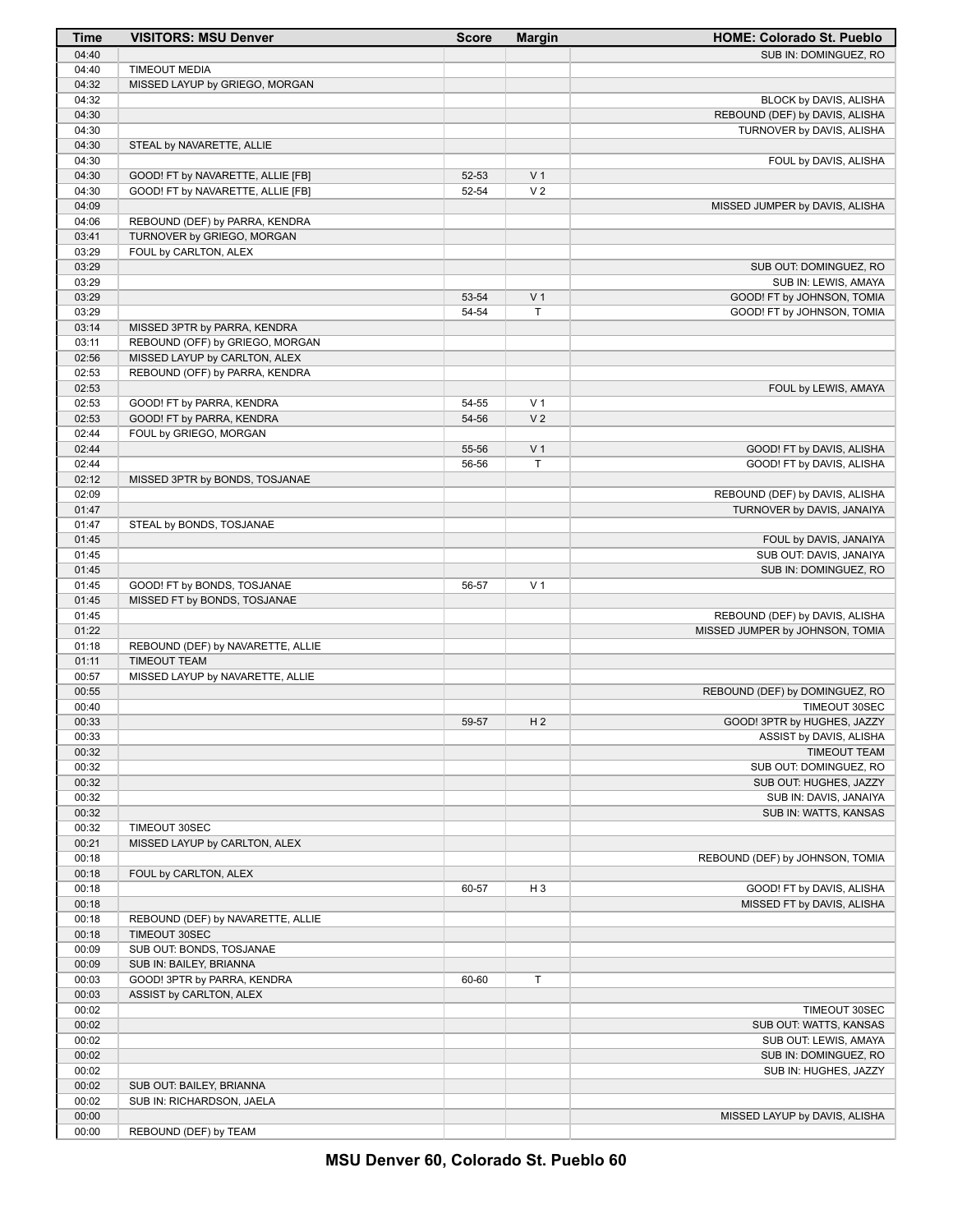| Points (This Period) | <b>MSUD</b>   | <b>CSUP</b>   |
|----------------------|---------------|---------------|
| In the Paint         |               |               |
| Off Turns            |               |               |
| 2nd Chance           |               |               |
| Fast Break           |               |               |
| Bench                |               |               |
| Per Poss             | 1.000<br>8/16 | 1.125<br>9/16 |

# **Official Box Score MSU Denver vs Colorado St. Pueblo Overtime Statistics Only January 19, 2022 at Massari Arena**



# **MSU Denver 24**

| No. | Plaver                  | S  | <b>Pts</b>     | <b>FG</b> | 3FG     | <b>FT</b> | 0R       | <b>DR</b> | <b>TR</b> | PF | A              | <b>TO</b>    | <b>Blk</b> | <b>Stl</b>   | Min          | $+/-$ |
|-----|-------------------------|----|----------------|-----------|---------|-----------|----------|-----------|-----------|----|----------------|--------------|------------|--------------|--------------|-------|
| 02  | CARLTON, ALEX           | G  | 4              | $0 - 2$   | $0 - 1$ | $4 - 4$   | 0        | 0         | 0         | 0  | $\overline{2}$ | 0            | 0          | 0            | 10           |       |
| 03  | PARRA, KENDRA           | G  |                | $2 - 3$   | $1 - 1$ | $2 - 2$   | $\Omega$ | 2         | 2         |    |                | $\Omega$     | $\Omega$   | $\mathbf{0}$ | 10           |       |
| 04  | <b>JUSTINAK, MAGGIE</b> | G  | 0              | $0 - 0$   | $0 - 0$ | $0 - 0$   | $\Omega$ | 0         | 0         | 0  | 0              | 0            | 0          | 0            | $\mathbf{0}$ |       |
| 10  | <b>BAILEY, BRIANNA</b>  | G  | 0              | $0 - 0$   | $0 - 0$ | $0 - 0$   | $\Omega$ | 0         | 0         | 0  | 0              | $\Omega$     | $\Omega$   | $\Omega$     | $\Omega$     |       |
| 11  | JONES, MYA              | F  | 0              | $0 - 0$   | $0 - 0$ | $0 - 0$   | $\Omega$ | 0         | 0         | 0  | 0              | 0            | 0          | 0            | 0            |       |
| 12  | RICHARDSON, JAELA       | F  | 0              | $0 - 0$   | $0 - 0$ | $0 - 0$   | $\Omega$ | 0         | 0         | 0  | $\mathbf{0}$   | 2            | 0          | $\mathbf{0}$ | -3           |       |
| 20  | SILVA PEREIRA, MARIANA  | G  | 0              | $0 - 0$   | $0 - 0$ | $0 - 0$   | $\Omega$ | 0         | 0         | 0  | 0              | 0            | 0          | 0            | $\Omega$     |       |
| 23  | BONDS, TOSJANAE         | G  | $\overline{2}$ | $0 - 0$   | $0 - 0$ | $2 - 2$   | $\Omega$ |           | 1         | 1  | $\mathbf{0}$   | $\Omega$     | $\Omega$   | $\mathbf{0}$ | 10           |       |
| 24  | <b>GRIEGO, MORGAN</b>   | F  | 4              | $2 - 2$   | $0 - 0$ | $0 - 0$   | $\Omega$ | 0         | 0         | 0  | 0              | 0            | 0          | $\Omega$     | 9            |       |
| 30  | BONNEMAISON, ANAIS      | F. | 0              | $0 - 0$   | $0 - 0$ | $0 - 0$   | $\Omega$ | 0         | 0         | 0  | $\mathbf{0}$   | $\mathbf{0}$ | 0          | $\Omega$     | 0            |       |
| 31  | NAVARETTE, ALLIE        | F  |                | $3 - 4$   | $0 - 0$ | $1 - 1$   | $\Omega$ | 3         | 3         |    |                | 0            | 0          | 0            | 9            |       |
|     | <b>TEAM</b>             |    | 0              | $0 - 0$   | $0 - 0$ | $0 - 0$   | $\Omega$ | 0         | 0         | 0  | $\Omega$       | 0            | 0          | $\Omega$     | $\mathbf 0$  |       |
|     | <b>TOTALS</b>           |    | 24             | $7 - 11$  | $1 - 2$ | $9-9$     | $\bf{0}$ |           |           | 3  | 4              | 2            | 0          | $\bf{0}$     | 50           |       |

| <b>Shooting By Period</b><br>Period | FG        | FG%   | 3FG      | 3FG%  | FT        | FT%   | Last FG Half: MSUD 6th-02:09 |
|-------------------------------------|-----------|-------|----------|-------|-----------|-------|------------------------------|
| 2nd Half                            | 7-11      | 64%   | $1-2$    | 50%   | 9-9       | 100%  |                              |
| Game                                | $22 - 58$ | 37.9% | $5 - 21$ | 23.8% | $35 - 40$ | 87.5% |                              |

# **Colorado St. Pueblo 14**

| No. | Player                 | S  | Pts      | FG.      | 3FG     | <b>FT</b> | <b>OR</b>    | <b>DR</b>    | TR           | PF             | A            | <b>TO</b>    | <b>Blk</b>   | <b>Stl</b>   | Min         | $+/-$ |
|-----|------------------------|----|----------|----------|---------|-----------|--------------|--------------|--------------|----------------|--------------|--------------|--------------|--------------|-------------|-------|
| 00  | DOMINGUEZ, RO          | G  | 0        | $0 - 2$  | $0 - 2$ | $0 - 0$   | 0            | 0            | 0            |                | 0            | $\Omega$     | 0            | 0            | 3           |       |
| 02  | DAVIS, JANAIYA         | G  | 2        | $0 - 1$  | $0 - 0$ | $2 - 2$   |              | 1            | 2            |                | 0            | $\Omega$     | 0            |              | 6           |       |
| 03  | <b>WILLIAMS, SYDNI</b> | F  | 4        | $2 - 2$  | $0 - 0$ | $0-0$     | $\mathbf{0}$ | $\mathbf{0}$ | 0            | 0              | 0            |              | 0            | 0            | 4           |       |
| 04  | <b>BASS, TORIE</b>     | G  | $\Omega$ | $0 - 0$  | $0 - 0$ | $0 - 0$   | $\Omega$     | $\Omega$     | $\mathbf{0}$ | 0              | $\mathbf{0}$ | $\Omega$     | 0            | 0            | $\Omega$    |       |
| 10  | DIAL, MORGAN           | G  | 0        | $0 - 0$  | $0 - 0$ | $0-0$     | 0            | 0            | $\mathbf{0}$ | 0              | 0            | 0            | 0            | 0            | $\mathbf 0$ |       |
| 13  | <b>JOHNSON, TOMIA</b>  | G  |          | $0 - 4$  | $0 - 2$ | $1 - 2$   | $\Omega$     | $\mathbf{0}$ | $\mathbf 0$  | 0              | $\mathbf{0}$ |              | 0            | $\mathbf{0}$ | 10          |       |
| 14  | LONG, JALEN            | G  | 0        | $0 - 0$  | $0 - 0$ | $0 - 0$   | 0            | 0            | $\mathbf{0}$ | 0              | 0            | 0            | 0            | 0            | 1           |       |
| 15  | DAVIS, ALISHA          | F  |          | $0 - 0$  | $0 - 0$ | $1 - 2$   | 0            | $\Omega$     | $\Omega$     | 1              | 0            | $\Omega$     | 0            | $\mathbf{0}$ | 2           |       |
| 21  | <b>WATTS, KANSAS</b>   | G  | 0        | $0 - 0$  | $0 - 0$ | $0-0$     | $\mathbf{0}$ | $\mathbf{0}$ | 0            | 0              | 0            | 0            | 0            | $\mathbf{0}$ | 6           |       |
| 22  | LEWIS, AMAYA           | F  | $\Omega$ | $0 - 1$  | $0 - 0$ | $0 - 0$   | $\Omega$     | $\Omega$     | $\mathbf{0}$ | $\overline{2}$ | $\mathbf{0}$ | $\Omega$     | 0            | $\mathbf{0}$ | 9           |       |
| 24  | JOHNSON, DAEJA         | F  | 0        | $0 - 1$  | $0 - 1$ | $0-0$     | 0            | 0            | 0            | 0              | 0            | $\Omega$     | 0            | 0            | 1           |       |
| 32  | HUGHES, JAZZY          | F. | 6        | $3 - 3$  | $0 - 0$ | $0-0$     | $\mathbf{1}$ | 1            | 2            | 0              |              | $\Omega$     | $\mathbf{0}$ | $\mathbf{0}$ | 8           |       |
| 34  | NOTI, AUBRIANA         | F  | 0        | $0 - 0$  | $0 - 0$ | $0-0$     | $\Omega$     | $\Omega$     | $\mathbf{0}$ | 0              | 0            | $\Omega$     | 0            | 0            | $\mathbf 0$ |       |
|     | <b>TEAM</b>            |    | 0        | $0 - 0$  | $0 - 0$ | $0 - 0$   | 0            | 0            | 0            | 0              | 0            | 0            | 0            | 0            | $\mathbf 0$ |       |
|     | <b>TOTALS</b>          |    | 14       | $5 - 14$ | $0 - 5$ | $4 - 6$   | $\mathbf{2}$ | 4            | 6            | 5              |              | $\mathbf{2}$ | 0            | 1            | 50          |       |

| <b>Shooting By Period</b><br>Period | FG        | FG%   | 3FG      | 3FG%   | FТ        | FT%   | La |
|-------------------------------------|-----------|-------|----------|--------|-----------|-------|----|
| 2nd Half                            | $5-14$    | 36%   | $0 - 5$  | $00\%$ | 4-6       | 67%   |    |
| Game                                | $25 - 71$ | 35.2% | $4 - 24$ | 16.7%  | $20 - 28$ | 71.4% |    |

*Last FG Half:* CSUP 6th-01:17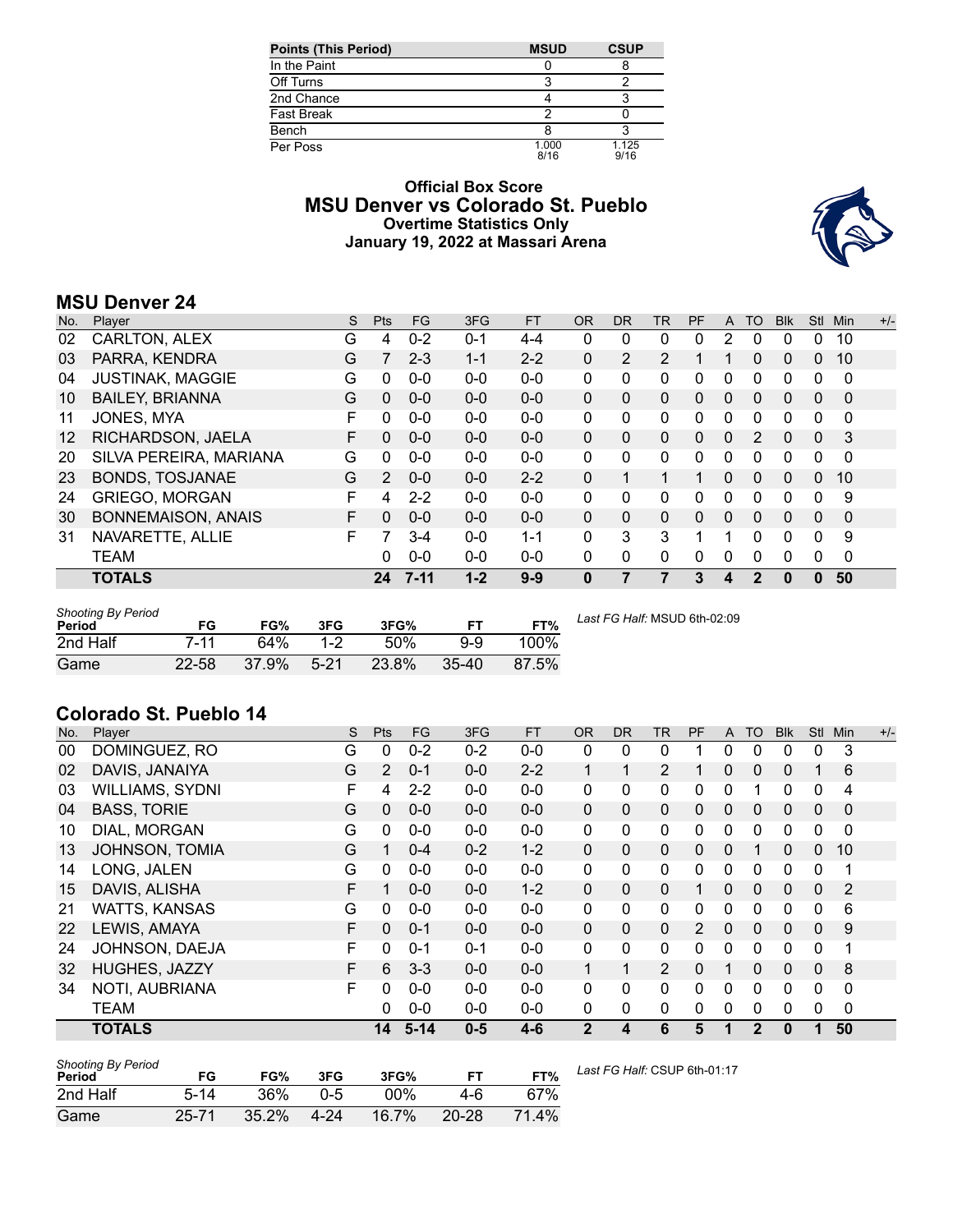| Game Notes:<br>Officials:<br>Attendance: 552 | м<br>C: |
|----------------------------------------------|---------|
| Start Time: 12:00 AM<br>Conference Game;     |         |

Start Time: 12:00 AM<br>Conference Game;

| Score 1st 2nd 3rd 4th 5th 6th TOT |  |  |  |  |
|-----------------------------------|--|--|--|--|
| MSUD 8 13 23 16 9 15 84           |  |  |  |  |
| CSUP 16 13 13 18 9 5 74           |  |  |  |  |

| <b>Points from (This Period) MSUD CSUP</b> |   |    |
|--------------------------------------------|---|----|
| In the Paint                               | 8 | 10 |
| Off Turns                                  | 5 |    |
| 2nd Chance                                 |   |    |
| <b>Fast Break</b>                          | 0 |    |
| Bench                                      |   | 10 |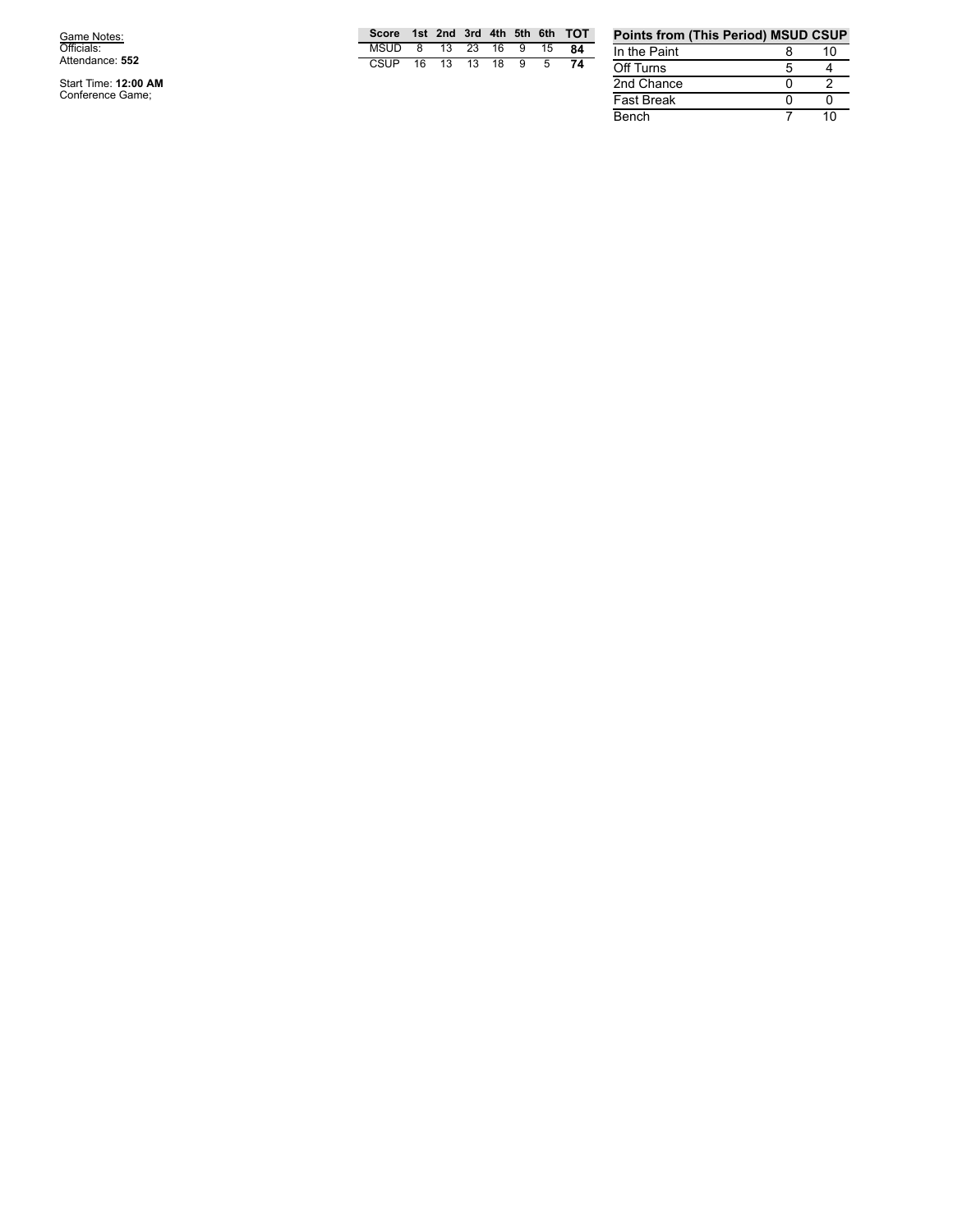**Official Play-By-Play MSU Denver vs Colorado St. Pueblo Overtime January 19, 2022 at Massari Arena**

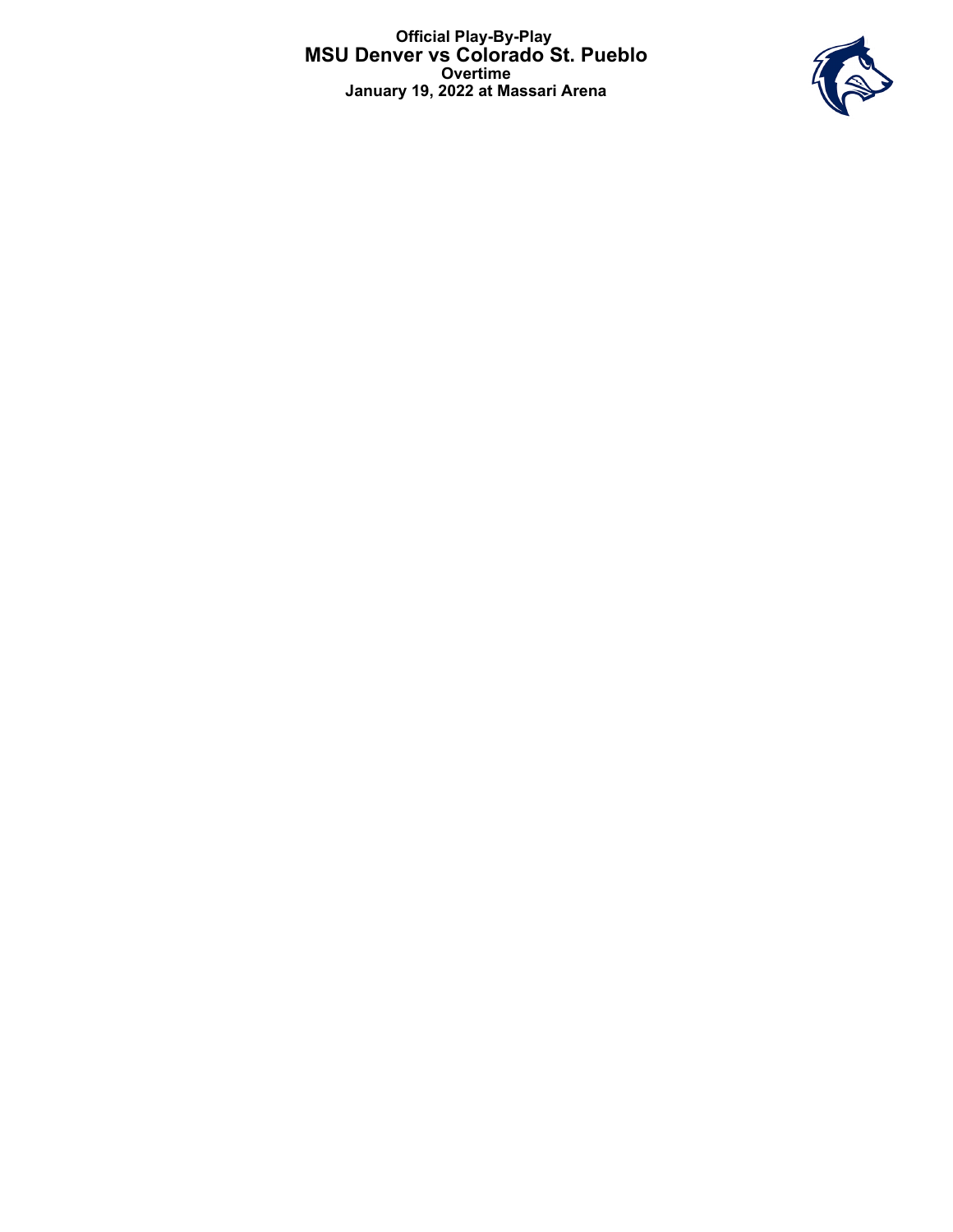# **Period 5**

**<u>Starters:</u>**<br>MSU Denver: 2 CARLTON,ALEX (G); 3 PARRA,KENDRA (G); 12 RICHARDSON,JAELA (F); 23 BONDS,TOSJANAE (G); 24 GRIEGO,MORGAN (F);<br>Colorado St. Pueblo: 0 DOMINGUEZ,RO (G); 2 DAVIS,JANAIYA (G); 13 JOHNSON,TOMIA (G); 15

| Time  | <b>VISITORS: MSU Denver</b>       | <b>Score</b> | <b>Margin</b>  | <b>HOME: Colorado St. Pueblo</b> |
|-------|-----------------------------------|--------------|----------------|----------------------------------|
| 05:00 |                                   |              |                | SUB OUT: DOMINGUEZ, RO           |
| 05:00 |                                   |              |                | SUB OUT: HUGHES, JAZZY           |
| 05:00 |                                   |              |                | SUB IN: WATTS, KANSAS            |
| 05:00 |                                   |              |                | SUB IN: LEWIS, AMAYA             |
| 05:00 | SUB OUT: RICHARDSON, JAELA        |              |                |                                  |
| 05:00 | SUB IN: BONDS, TOSJANAE           |              |                |                                  |
| 04:39 |                                   |              |                | MISSED LAYUP by LEWIS, AMAYA     |
| 04:37 | REBOUND (DEF) by PARRA, KENDRA    |              |                |                                  |
| 04:11 | MISSED 3PTR by CARLTON, ALEX      |              |                |                                  |
| 04:08 |                                   |              |                | REBOUND (DEF) by DAVIS, JANAIYA  |
| 04:03 |                                   |              |                | TURNOVER by JOHNSON, TOMIA       |
| 04:03 | SUB OUT: GRIEGO, MORGAN           |              |                |                                  |
| 04:03 | SUB IN: RICHARDSON, JAELA         |              |                |                                  |
| 03:49 | GOOD! 3PTR by PARRA, KENDRA       | 60-63        | V <sub>3</sub> |                                  |
| 03:49 | ASSIST by CARLTON, ALEX           |              |                |                                  |
| 03:26 | FOUL by NAVARETTE, ALLIE          |              |                |                                  |
| 03:26 |                                   |              |                | SUB OUT: WATTS, KANSAS           |
| 03:26 |                                   |              |                | SUB IN: HUGHES, JAZZY            |
| 03:26 | SUB OUT: NAVARETTE, ALLIE         |              |                |                                  |
| 03:26 | SUB IN: GRIEGO, MORGAN            |              |                |                                  |
| 03:26 |                                   |              |                | MISSED FT by DAVIS, ALISHA       |
| 03:26 |                                   |              |                | REBOUND (DEADB) by TEAM          |
| 03:26 |                                   | 61-63        | V <sub>2</sub> | GOOD! FT by DAVIS, ALISHA        |
| 02:57 |                                   |              |                | FOUL by DAVIS, ALISHA            |
| 02:57 |                                   |              |                | SUB OUT: DAVIS, ALISHA           |
| 02:57 |                                   |              |                | SUB IN: WILLIAMS, SYDNI          |
| 02:57 | GOOD! FT by CARLTON, ALEX         | 61-64        | $V_3$          |                                  |
| 02:57 | GOOD! FT by CARLTON, ALEX         | 61-65        | V <sub>4</sub> |                                  |
| 02:42 |                                   | 63-65        | V <sub>2</sub> | GOOD! LAYUP by WILLIAMS, SYDNI   |
| 02:21 | TURNOVER by RICHARDSON, JAELA     |              |                |                                  |
| 02:21 |                                   |              |                | STEAL by DAVIS, JANAIYA          |
| 02:21 | SUB OUT: GRIEGO, MORGAN           |              |                |                                  |
| 02:21 | SUB IN: NAVARETTE, ALLIE          |              |                |                                  |
| 02:08 |                                   | 65-65        | $\top$         | GOOD! LAYUP by HUGHES, JAZZY     |
| 01:58 | GOOD! JUMPER by PARRA, KENDRA     | 65-67        | V <sub>2</sub> |                                  |
| 01:43 | FOUL by BONDS, TOSJANAE           |              |                |                                  |
| 01:43 |                                   | 66-67        | V <sub>1</sub> | GOOD! FT by DAVIS, JANAIYA       |
| 01:43 |                                   | 67-67        | T.             | GOOD! FT by DAVIS, JANAIYA       |
| 01:32 | TURNOVER by RICHARDSON, JAELA     |              |                |                                  |
| 01:32 | SUB OUT: RICHARDSON, JAELA        |              |                |                                  |
| 01:32 | SUB IN: GRIEGO, MORGAN            |              |                |                                  |
| 01:24 |                                   | 69-67        | H <sub>2</sub> | GOOD! LAYUP by WILLIAMS, SYDNI   |
| 01:24 |                                   |              |                | ASSIST by HUGHES, JAZZY          |
| 01:11 | GOOD! JUMPER by GRIEGO, MORGAN    | 69-69        | T              |                                  |
| 01:11 | ASSIST by PARRA, KENDRA           |              |                |                                  |
| 00:39 |                                   |              |                | MISSED 3PTR by JOHNSON, TOMIA    |
| 00:36 |                                   |              |                | REBOUND (OFF) by DAVIS, JANAIYA  |
| 00:13 |                                   |              |                | MISSED LAYUP by DAVIS, JANAIYA   |
| 00:10 | REBOUND (DEF) by NAVARETTE, ALLIE |              |                |                                  |
| 00:02 | MISSED JUMPER by PARRA, KENDRA    |              |                |                                  |
| 00:00 |                                   |              |                | REBOUND (DEF) by TEAM            |

# **MSU Denver 69, Colorado St. Pueblo 69**

| <b>Points (This Period)</b> | <b>MSUD</b>  | <b>CSUP</b>  |
|-----------------------------|--------------|--------------|
| In the Paint                |              |              |
| Off Turns                   |              |              |
| 2nd Chance                  |              |              |
| <b>Fast Break</b>           |              |              |
| Bench                       |              |              |
| Per Poss                    | 1.125<br>4/8 | 1.125<br>5/8 |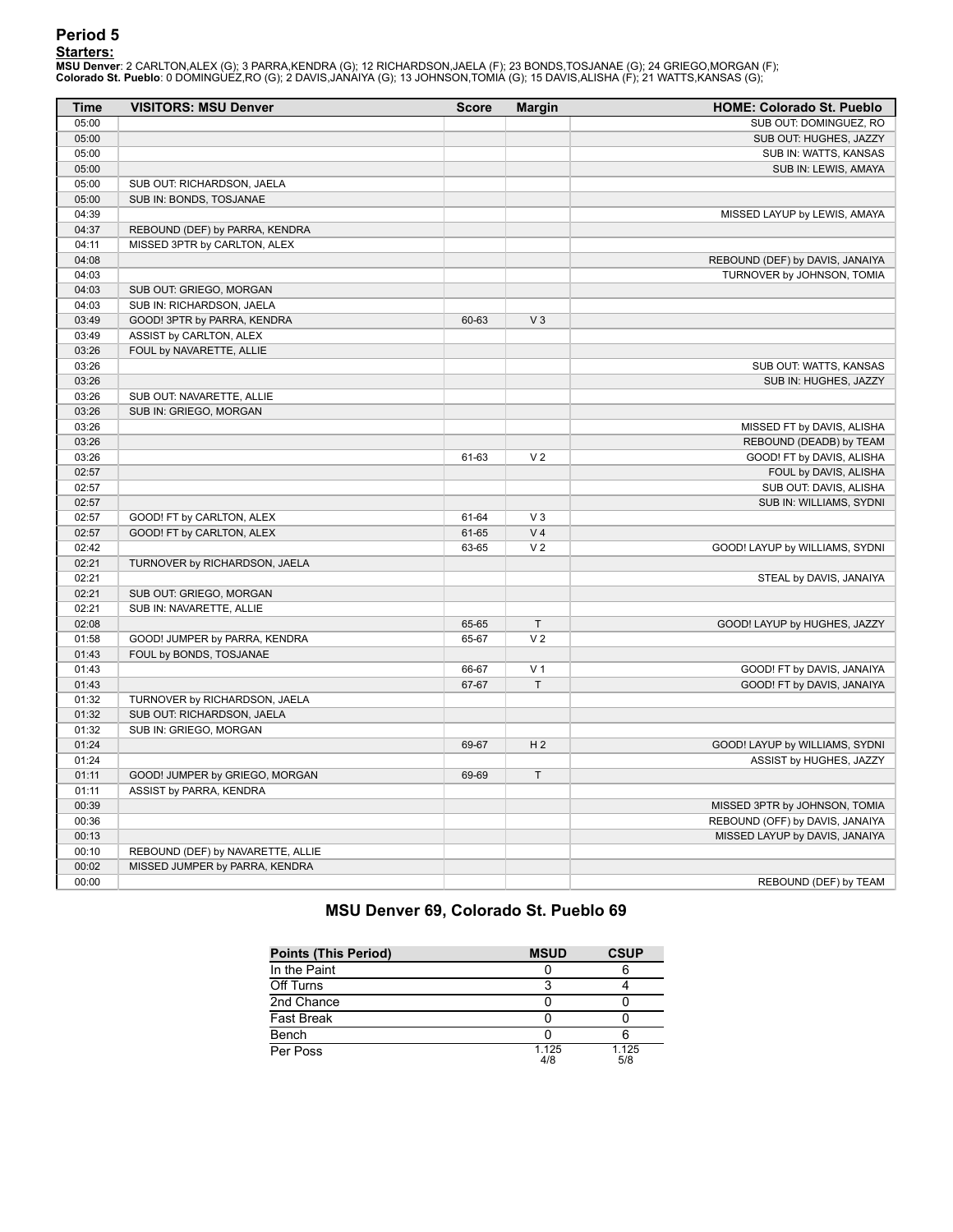# **Period 6**

**<u>Starters:</u>**<br>MSU Denver: 2 CARLTON,ALEX (G); 3 PARRA,KENDRA (G); 12 RICHARDSON,JAELA (F); 23 BONDS,TOSJANAE (G); 24 GRIEGO,MORGAN (F);<br>Colorado St. Pueblo: 0 DOMINGUEZ,RO (G); 2 DAVIS,JANAIYA (G); 13 JOHNSON,TOMIA (G); 15

| <b>Time</b> | <b>VISITORS: MSU Denver</b>       | <b>Score</b> | <b>Margin</b>  | <b>HOME: Colorado St. Pueblo</b> |
|-------------|-----------------------------------|--------------|----------------|----------------------------------|
| 04:48       | GOOD! LAYUP by GRIEGO, MORGAN     | 69-71        | V <sub>2</sub> |                                  |
| 04:48       | ASSIST by NAVARETTE, ALLIE        |              |                |                                  |
| 04:22       |                                   |              |                | TURNOVER by WILLIAMS, SYDNI      |
| 04:22       |                                   |              |                | SUB OUT: WILLIAMS, SYDNI         |
| 04:22       |                                   |              |                | SUB IN: WATTS, KANSAS            |
| 03:54       | GOOD! LAYUP by NAVARETTE, ALLIE   | 69-73        | V <sub>4</sub> |                                  |
| 03:35       |                                   |              |                | MISSED 3PTR by JOHNSON, TOMIA    |
| 03:32       | REBOUND (DEF) by TEAM             |              |                |                                  |
| 03:20       | GOOD! LAYUP by NAVARETTE, ALLIE   | 69-75        | $V_6$          |                                  |
| 03:20       | ASSIST by CARLTON, ALEX           |              |                |                                  |
| 03:20       |                                   |              |                | FOUL by DAVIS, JANAIYA           |
| 03:20       |                                   |              |                | SUB OUT: DAVIS, JANAIYA          |
| 03:20       |                                   |              |                | SUB IN: DOMINGUEZ, RO            |
| 03:20       | GOOD! FT by NAVARETTE, ALLIE      | 69-76        | V <sub>7</sub> |                                  |
| 03:15       |                                   |              |                | TIMEOUT 30SEC                    |
| 03:04       |                                   |              |                | MISSED 3PTR by DOMINGUEZ, RO     |
| 03:02       | REBOUND (DEF) by NAVARETTE, ALLIE |              |                |                                  |
| 02:46       | MISSED LAYUP by NAVARETTE, ALLIE  |              |                |                                  |
| 02:44       |                                   |              |                | REBOUND (DEF) by HUGHES, JAZZY   |
| 02:37       |                                   |              |                | MISSED 3PTR by DOMINGUEZ, RO     |
| 02:34       | REBOUND (DEF) by NAVARETTE, ALLIE |              |                |                                  |
| 02:09       | GOOD! LAYUP by NAVARETTE, ALLIE   | 69-78        | V <sub>9</sub> |                                  |
| 01:53       |                                   | 71-78        | V <sub>7</sub> | GOOD! JUMPER by HUGHES, JAZZY    |
| 01:33       | <b>TIMEOUT TEAM</b>               |              |                |                                  |
| 01:28       |                                   |              |                | FOUL by LEWIS, AMAYA             |
| 01:28       | GOOD! FT by PARRA, KENDRA         | 71-79        | V8             |                                  |
| 01:28       | GOOD! FT by PARRA, KENDRA         | 71-80        | V <sub>9</sub> |                                  |
| 01:21       |                                   |              |                | MISSED LAYUP by JOHNSON, TOMIA   |
| 01:18       |                                   |              |                | REBOUND (OFF) by HUGHES, JAZZY   |
| 01:17       |                                   | 73-80        | V <sub>7</sub> | GOOD! LAYUP by HUGHES, JAZZY     |
| 00:56       |                                   |              |                | FOUL by DOMINGUEZ, RO            |
| 00:56       | GOOD! FT by BONDS, TOSJANAE       | 73-81        | V8             |                                  |
| 00:56       | GOOD! FT by BONDS, TOSJANAE       | 73-82        | V <sub>9</sub> |                                  |
| 00:56       |                                   |              |                | SUB OUT: WATTS, KANSAS           |
| 00:56       |                                   |              |                | SUB IN: DIAL, MORGAN             |
| 00:49       | FOUL by PARRA, KENDRA             |              |                |                                  |
| 00:49       |                                   |              |                | MISSED FT by JOHNSON, TOMIA      |
| 00:49       |                                   |              |                | REBOUND (DEADB) by TEAM          |
| 00:49       |                                   | 74-82        | V8             | GOOD! FT by JOHNSON, TOMIA       |
| 00:49       |                                   |              |                | SUB OUT: DIAL, MORGAN            |
| 00:49       |                                   |              |                | SUB IN: WATTS, KANSAS            |
| 00:49       | <b>TIMEOUT TEAM</b>               |              |                |                                  |
| 00:49       |                                   |              |                | SUB OUT: DOMINGUEZ, RO           |
| 00:49       |                                   |              |                | SUB IN: LONG, JALEN              |
| 00:45       |                                   |              |                | FOUL by LEWIS, AMAYA             |
| 00:45       |                                   |              |                | SUB OUT: LEWIS, AMAYA            |
| 00:45       |                                   |              |                | SUB IN: JOHNSON, DAEJA           |
| 00:45       | GOOD! FT by CARLTON, ALEX         | 74-83        | V <sub>9</sub> |                                  |
| 00:45       | GOOD! FT by CARLTON, ALEX         | 74-84        | $V$ 10         |                                  |
| 00:39       |                                   |              |                | MISSED LAYUP by JOHNSON, TOMIA   |
| 00:36       | REBOUND (DEF) by PARRA, KENDRA    |              |                |                                  |
| 00:14       | MISSED LAYUP by CARLTON, ALEX     |              |                |                                  |
| 00:12       |                                   |              |                | REBOUND (DEF) by TEAM            |
| 00:04       |                                   |              |                | MISSED 3PTR by JOHNSON, DAEJA    |
| 00:01       | REBOUND (DEF) by BONDS, TOSJANAE  |              |                |                                  |

# **MSU Denver 84, Colorado St. Pueblo 74**

| <b>Points (This Period)</b> | <b>MSUD</b>  | <b>CSUP</b>  |
|-----------------------------|--------------|--------------|
| In the Paint                |              |              |
| Off Turns                   |              |              |
| 2nd Chance                  |              |              |
| <b>Fast Break</b>           |              |              |
| Bench                       |              |              |
| Per Poss                    | 1.667<br>8/9 | 0.556<br>3/9 |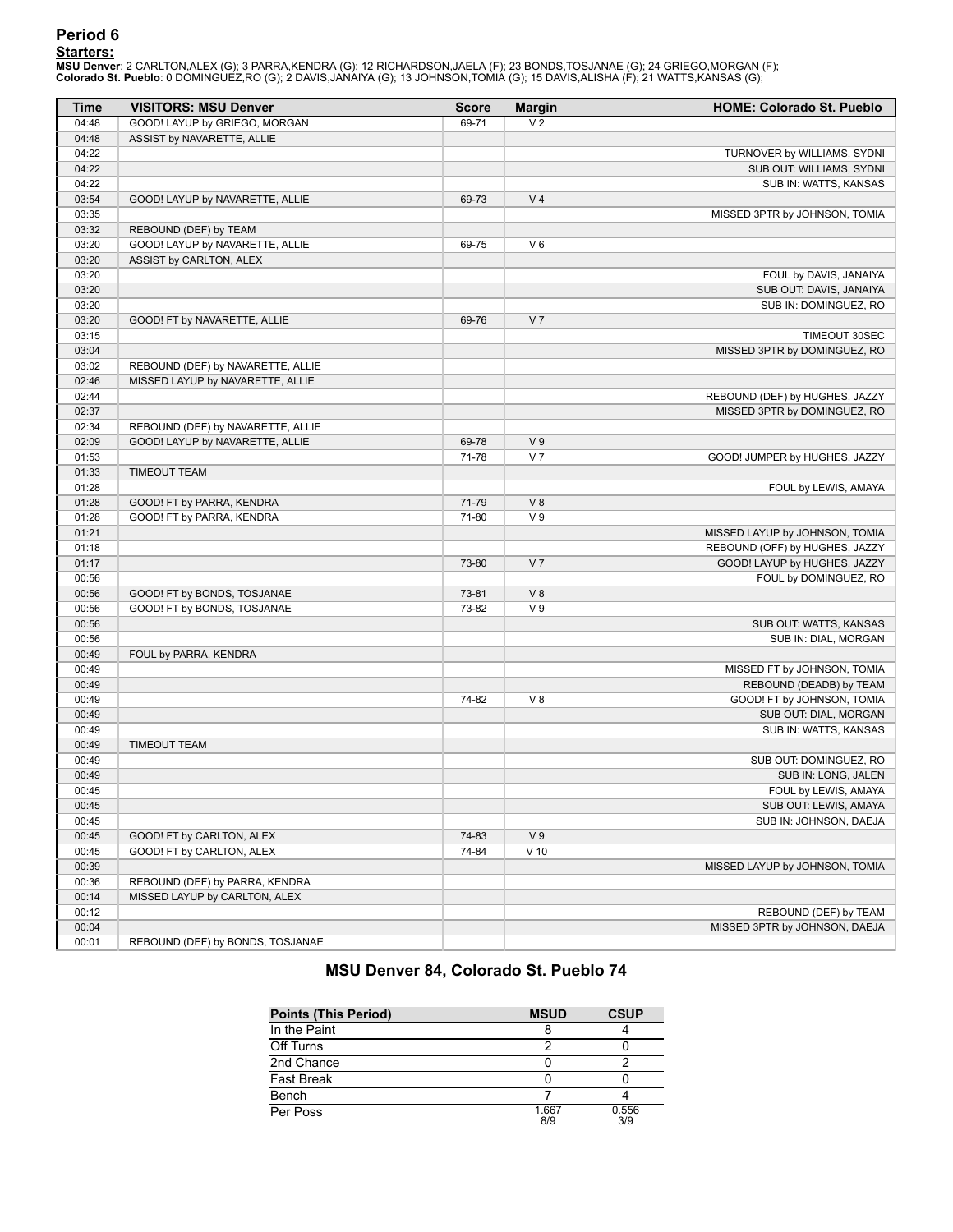### **Official Scoring/Possession Reference Chart MSU Denver vs Colorado St. Pueblo Period 1 January 19, 2022 at Massari Arena**



**Period 1**

#### **Starters:**

**MSU Denver**: 2 CARLTON,ALEX (G); 3 PARRA,KENDRA (G); 12 RICHARDSON,JAELA (F); 23 BONDS,TOSJANAE (G); 24 GRIEGO,MORGAN (F);<br>**Colorado St. Pueblo**: 0 DOMINGUEZ,RO (G); 2 DAVIS,JANAIYA (G); 13 JOHNSON,TOMIA (G); 15 DAVIS,ALI

| <b>Time</b> | <b>VISITORS: MSU Denver</b>       | <b>Score</b> | <b>Margin</b>  | <b>HOME: Colorado St. Pueblo</b>  |
|-------------|-----------------------------------|--------------|----------------|-----------------------------------|
| 08:07       | GOOD! FT by BONDS, TOSJANAE       | $0 - 1$      | V <sub>1</sub> |                                   |
| 08:07       | GOOD! FT by BONDS, TOSJANAE       | $0 - 2$      | V <sub>2</sub> |                                   |
| 07:47       |                                   | $2 - 2$      | т              | GOOD! LAYUP by JOHNSON, TOMIA     |
| 07:16       | GOOD! JUMPER by RICHARDSON, JAELA | $2 - 4$      | V <sub>2</sub> |                                   |
| 06:17       | GOOD! LAYUP by RICHARDSON, JAELA  | $2 - 6$      | V <sub>4</sub> |                                   |
| 06:06       |                                   | $4-6$        | V <sub>2</sub> | GOOD! LAYUP by DAVIS, ALISHA      |
| 06:06       |                                   | $5-6$        | V <sub>1</sub> | GOOD! FT by DAVIS, ALISHA         |
| 05:49       | GOOD! LAYUP by RICHARDSON, JAELA  | $5 - 8$      | V <sub>3</sub> |                                   |
| 05:21       |                                   | $6 - 8$      | V <sub>2</sub> | GOOD! FT by WILLIAMS, SYDNI       |
| 03:24       |                                   | $8 - 8$      | Τ              | GOOD! LAYUP by LEWIS, AMAYA       |
| 02:48       |                                   | $11 - 8$     | $H_3$          | GOOD! 3PTR by DOMINGUEZ, RO       |
| 02:11       |                                   | $13 - 8$     | H <sub>5</sub> | GOOD! LAYUP by WATTS, KANSAS      |
| 01:35       |                                   | $14 - 8$     | H <sub>6</sub> | GOOD! FT by LEWIS, AMAYA [FB]     |
| 00:14       |                                   | $16 - 8$     | H 8            | GOOD! LAYUP by WATTS, KANSAS [FB] |

**MSU Denver 8, Colorado St. Pueblo 16**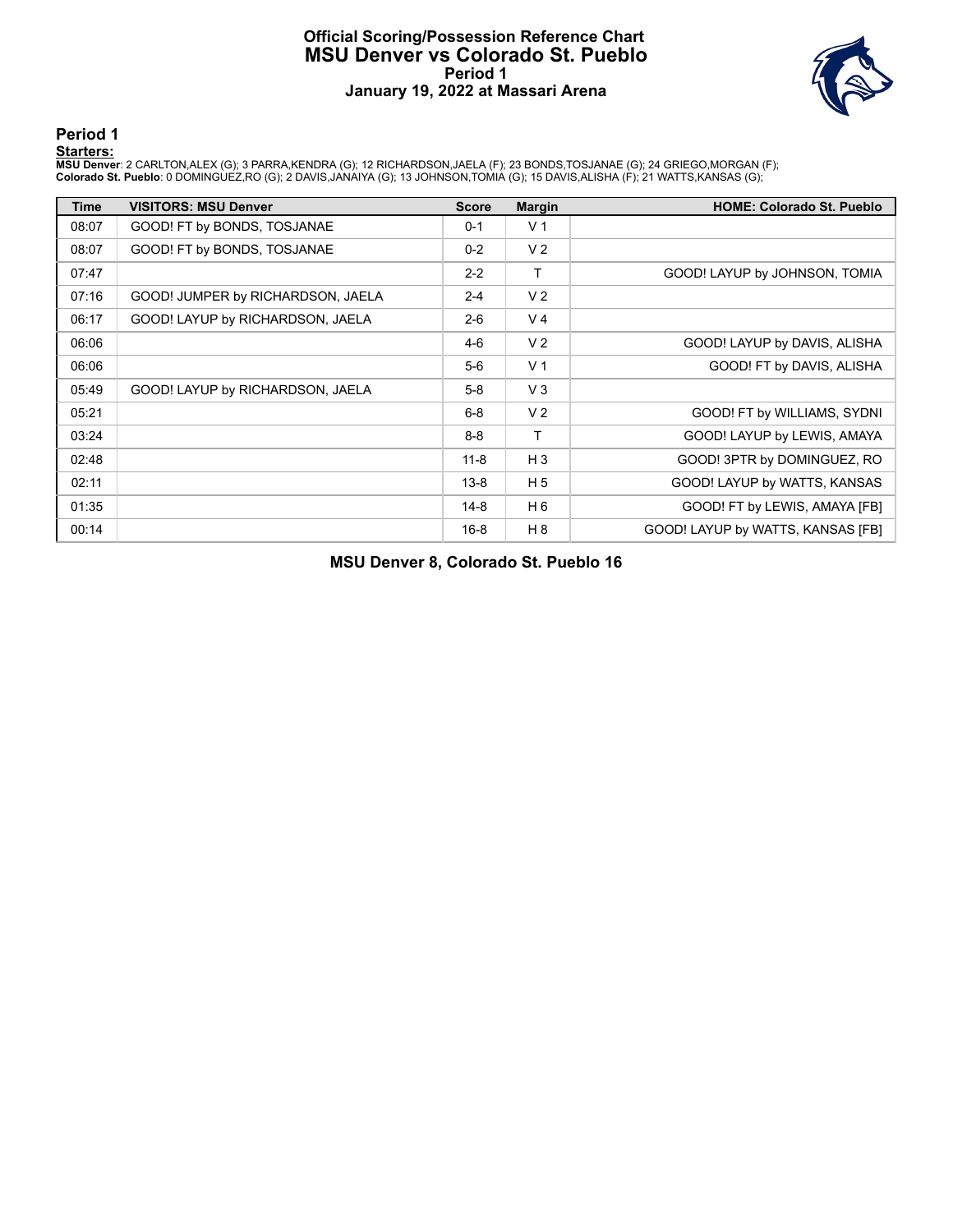### **Official Scoring/Possession Reference Chart MSU Denver vs Colorado St. Pueblo Period 2 January 19, 2022 at Massari Arena**



### **Period 2**

#### **Starters:**

**MSU Denver**: 2 CARLTON,ALEX (G); 3 PARRA,KENDRA (G); 12 RICHARDSON,JAELA (F); 23 BONDS,TOSJANAE (G); 24 GRIEGO,MORGAN (F);<br>**Colorado St. Pueblo**: 0 DOMINGUEZ,RO (G); 2 DAVIS,JANAIYA (G); 13 JOHNSON,TOMIA (G); 15 DAVIS,ALI

| <b>Time</b> | <b>VISITORS: MSU Denver</b>     | <b>Score</b> | <b>Margin</b>  | <b>HOME: Colorado St. Pueblo</b> |
|-------------|---------------------------------|--------------|----------------|----------------------------------|
| 08:08       |                                 | $18 - 8$     | H 10           | GOOD! LAYUP by HUGHES, JAZZY     |
| 07:56       | GOOD! FT by NAVARETTE, ALLIE    | $18-9$       | H 9            |                                  |
| 07:56       | GOOD! FT by NAVARETTE, ALLIE    | $18 - 10$    | H <sub>8</sub> |                                  |
| 07:39       |                                 | $20-10$      | H 10           | GOOD! LAYUP by HUGHES, JAZZY     |
| 07:16       | GOOD! 3PTR by CARLTON, ALEX     | $20-13$      | H 7            |                                  |
| 06:02       |                                 | $21 - 13$    | H <sub>8</sub> | GOOD! FT by DAVIS, ALISHA        |
| 05:44       | GOOD! 3PTR by JUSTINAK, MAGGIE  | $21 - 16$    | H <sub>5</sub> |                                  |
| 05:00       |                                 | $22 - 16$    | H 6            | GOOD! FT by DAVIS, ALISHA        |
| 04:39       | GOOD! FT by GRIEGO, MORGAN      | $22 - 17$    | H <sub>5</sub> |                                  |
| 04:16       | GOOD! JUMPER by JONES, MYA [FB] | $22 - 19$    | $H_3$          |                                  |
| 02:52       |                                 | $25-19$      | H 6            | GOOD! 3PTR by DOMINGUEZ, RO      |
| 01:51       |                                 | $26-19$      | H <sub>7</sub> | GOOD! FT by DAVIS, JANAIYA [FB]  |
| 01:51       |                                 | $27-19$      | H 8            | GOOD! FT by DAVIS, JANAIYA [FB]  |
| 01:32       |                                 | 28-19        | H 9            | GOOD! FT by JOHNSON, TOMIA       |
| 01:32       |                                 | 29-19        | H 10           | GOOD! FT by JOHNSON, TOMIA       |
| 01:01       | GOOD! FT by PARRA, KENDRA       | 29-20        | H 9            |                                  |
| 01:01       | GOOD! FT by PARRA, KENDRA       | 29-21        | H 8            |                                  |

**MSU Denver 21, Colorado St. Pueblo 29**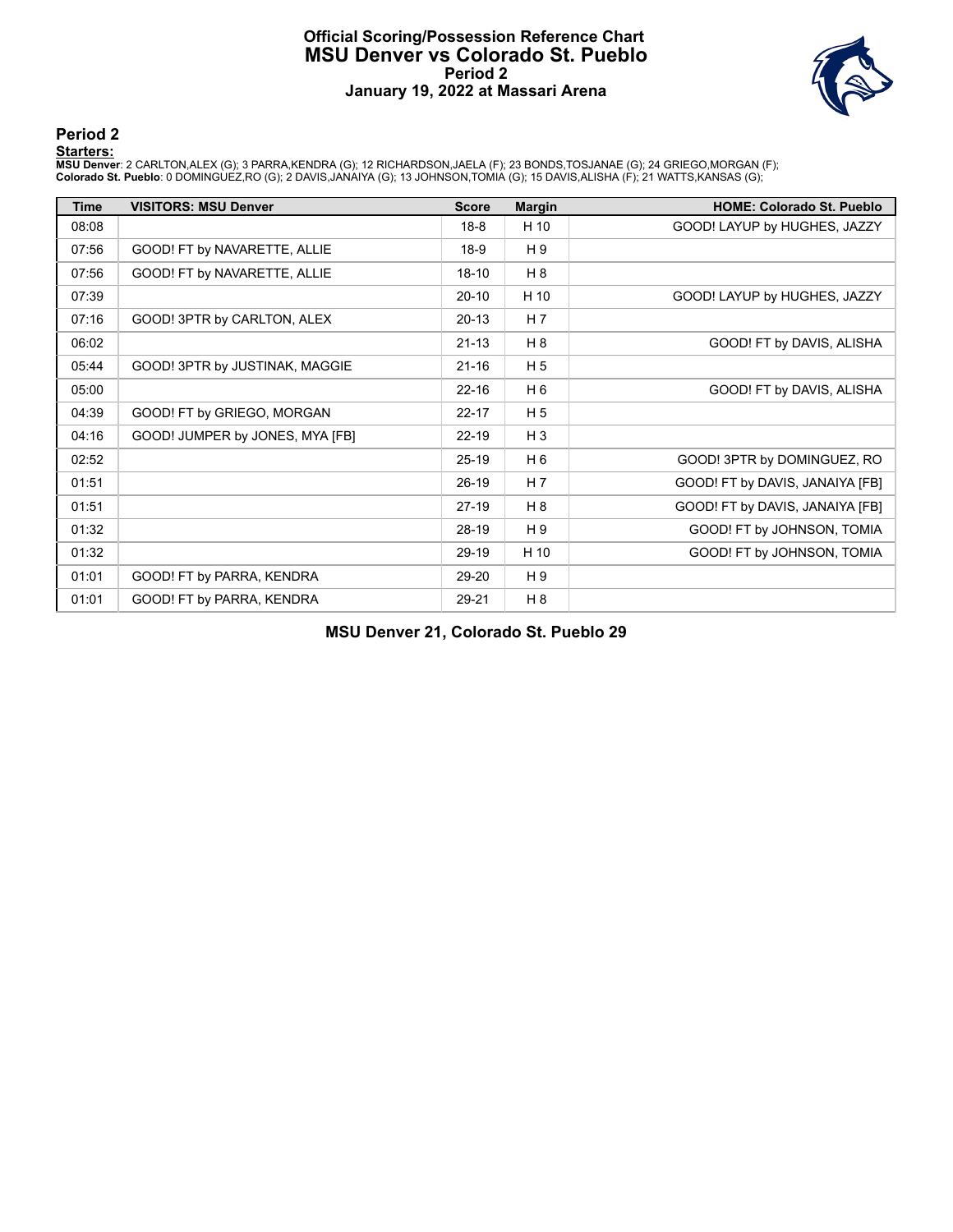### **Official Scoring/Possession Reference Chart MSU Denver vs Colorado St. Pueblo Period 3 January 19, 2022 at Massari Arena**



**Period 3**

#### **Starters:**

**MSU Denver**: 2 CARLTON,ALEX (G); 3 PARRA,KENDRA (G); 12 RICHARDSON,JAELA (F); 23 BONDS,TOSJANAE (G); 24 GRIEGO,MORGAN (F);<br>**Colorado St. Pueblo**: 0 DOMINGUEZ,RO (G); 2 DAVIS,JANAIYA (G); 13 JOHNSON,TOMIA (G); 15 DAVIS,ALI

| <b>Time</b> | <b>VISITORS: MSU Denver</b>         | <b>Score</b> | <b>Margin</b>  | <b>HOME: Colorado St. Pueblo</b> |
|-------------|-------------------------------------|--------------|----------------|----------------------------------|
| 08:50       | GOOD! LAYUP by BONDS, TOSJANAE [FB] | 29-23        | H <sub>6</sub> |                                  |
| 08:14       | GOOD! FT by PARRA, KENDRA           | 29-24        | H <sub>5</sub> |                                  |
| 08:14       | GOOD! FT by PARRA, KENDRA           | 29-25        | H <sub>4</sub> |                                  |
| 07:51       | GOOD! FT by GRIEGO, MORGAN          | 29-26        | $H_3$          |                                  |
| 06:48       |                                     | 31-26        | H <sub>5</sub> | GOOD! JUMPER by DOMINGUEZ, RO    |
| 06:15       | GOOD! LAYUP by RICHARDSON, JAELA    | 31-28        | $H_3$          |                                  |
| 05:59       |                                     | 33-28        | H <sub>5</sub> | GOOD! JUMPER by HUGHES, JAZZY    |
| 05:40       | GOOD! LAYUP by PARRA, KENDRA        | 33-30        | $H_3$          |                                  |
| 05:28       |                                     | 36-30        | H <sub>6</sub> | GOOD! 3PTR by DIAL, MORGAN       |
| 05:08       | GOOD! 3PTR by BAILEY, BRIANNA       | 36-33        | $H_3$          |                                  |
| 04:52       |                                     | 38-33        | H <sub>5</sub> | GOOD! JUMPER by LEWIS, AMAYA     |
| 04:50       | GOOD! FT by CARLTON, ALEX           | 38-34        | H <sub>4</sub> |                                  |
| 04:50       | GOOD! FT by CARLTON, ALEX           | 38-35        | $H_3$          |                                  |
| 03:36       |                                     | 40-35        | H <sub>5</sub> | GOOD! LAYUP by WILLIAMS, SYDNI   |
| 03:09       | GOOD! LAYUP by NAVARETTE, ALLIE     | 40-37        | $H_3$          |                                  |
| 01:11       | GOOD! LAYUP by NAVARETTE, ALLIE     | 40-39        | H <sub>1</sub> |                                  |
| 01:11       | GOOD! FT by NAVARETTE, ALLIE        | 40-40        | T              |                                  |
| 00:42       | GOOD! LAYUP by BONDS, TOSJANAE      | 40-42        | V <sub>2</sub> |                                  |
| 00:29       |                                     | $42 - 42$    | T              | GOOD! LAYUP by DAVIS, ALISHA     |
| 00:07       | GOOD! LAYUP by JONES, MYA           | 42-44        | V <sub>2</sub> |                                  |

**MSU Denver 44, Colorado St. Pueblo 42**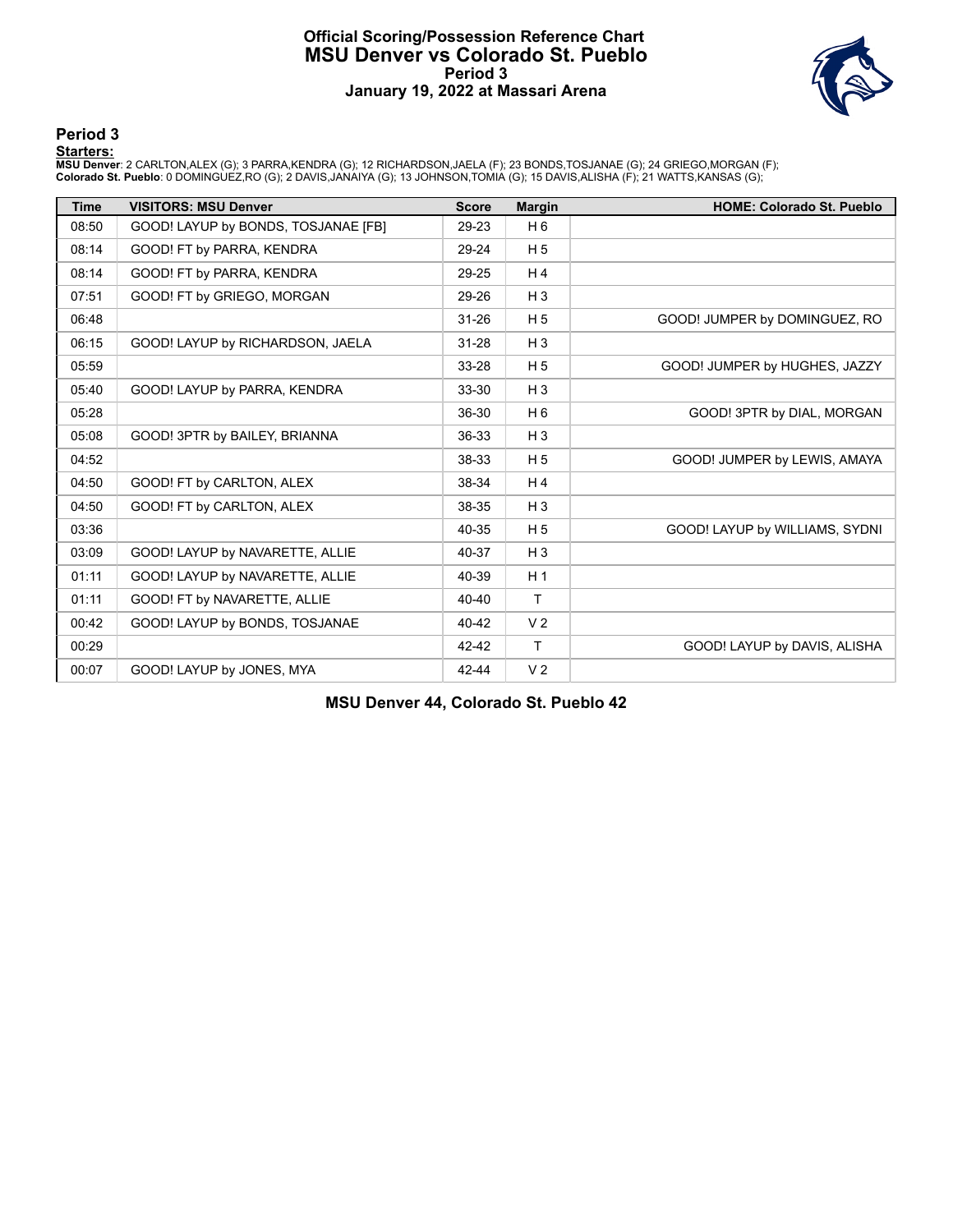### **Official Scoring/Possession Reference Chart MSU Denver vs Colorado St. Pueblo Period 4 January 19, 2022 at Massari Arena**



### **Period 4**

#### **Starters:**

**MSU Denver**: 2 CARLTON,ALEX (G); 3 PARRA,KENDRA (G); 12 RICHARDSON,JAELA (F); 23 BONDS,TOSJANAE (G); 24 GRIEGO,MORGAN (F);<br>**Colorado St. Pueblo**: 0 DOMINGUEZ,RO (G); 2 DAVIS,JANAIYA (G); 13 JOHNSON,TOMIA (G); 15 DAVIS,ALI

| <b>Time</b> | <b>VISITORS: MSU Denver</b>       | <b>Score</b> | <b>Margin</b>  | <b>HOME: Colorado St. Pueblo</b> |
|-------------|-----------------------------------|--------------|----------------|----------------------------------|
| 09:12       |                                   | 43-44        | V <sub>1</sub> | GOOD! FT by JOHNSON, TOMIA       |
| 08:56       | GOOD! FT by BAILEY, BRIANNA       | 43-45        | V <sub>2</sub> |                                  |
| 08:56       | GOOD! FT by BAILEY, BRIANNA       | 43-46        | V <sub>3</sub> |                                  |
| 08:47       |                                   | 45-46        | V <sub>1</sub> | GOOD! LAYUP by DAVIS, ALISHA     |
| 08:08       |                                   | 47-46        | H <sub>1</sub> | GOOD! LAYUP by DAVIS, ALISHA     |
| 08:08       |                                   | 48-46        | H <sub>2</sub> | GOOD! FT by DAVIS, ALISHA        |
| 07:53       | GOOD! FT by NAVARETTE, ALLIE      | 48-47        | H <sub>1</sub> |                                  |
| 07:53       | GOOD! FT by NAVARETTE, ALLIE      | 48-48        | $\mathsf{T}$   |                                  |
| 07:02       | GOOD! FT by GRIEGO, MORGAN        | 48-49        | V <sub>1</sub> |                                  |
| 07:02       | GOOD! FT by GRIEGO, MORGAN        | 48-50        | V <sub>2</sub> |                                  |
| 06:01       |                                   | 50-50        | $\mathsf{T}$   | GOOD! JUMPER by DAVIS, ALISHA    |
| 05:35       | GOOD! FT by NAVARETTE, ALLIE      | 50-51        | V <sub>1</sub> |                                  |
| 05:35       | GOOD! FT by NAVARETTE, ALLIE      | 50-52        | V <sub>2</sub> |                                  |
| 05:09       |                                   | $52 - 52$    | T              | GOOD! LAYUP by DAVIS, ALISHA     |
| 04:30       | GOOD! FT by NAVARETTE, ALLIE [FB] | 52-53        | V <sub>1</sub> |                                  |
| 04:30       | GOOD! FT by NAVARETTE, ALLIE [FB] | 52-54        | V <sub>2</sub> |                                  |
| 03:29       |                                   | 53-54        | V <sub>1</sub> | GOOD! FT by JOHNSON, TOMIA       |
| 03:29       |                                   | 54-54        | $\mathsf{T}$   | GOOD! FT by JOHNSON, TOMIA       |
| 02:53       | GOOD! FT by PARRA, KENDRA         | 54-55        | V <sub>1</sub> |                                  |
| 02:53       | GOOD! FT by PARRA, KENDRA         | 54-56        | V <sub>2</sub> |                                  |
| 02:44       |                                   | 55-56        | V <sub>1</sub> | GOOD! FT by DAVIS, ALISHA        |
| 02:44       |                                   | 56-56        | T              | GOOD! FT by DAVIS, ALISHA        |
| 01:45       | GOOD! FT by BONDS, TOSJANAE       | 56-57        | V <sub>1</sub> |                                  |
| 00:33       |                                   | 59-57        | H <sub>2</sub> | GOOD! 3PTR by HUGHES, JAZZY      |
| 00:18       |                                   | 60-57        | $H_3$          | GOOD! FT by DAVIS, ALISHA        |
| 00:03       | GOOD! 3PTR by PARRA, KENDRA       | 60-60        | T.             |                                  |

**MSU Denver 60, Colorado St. Pueblo 60**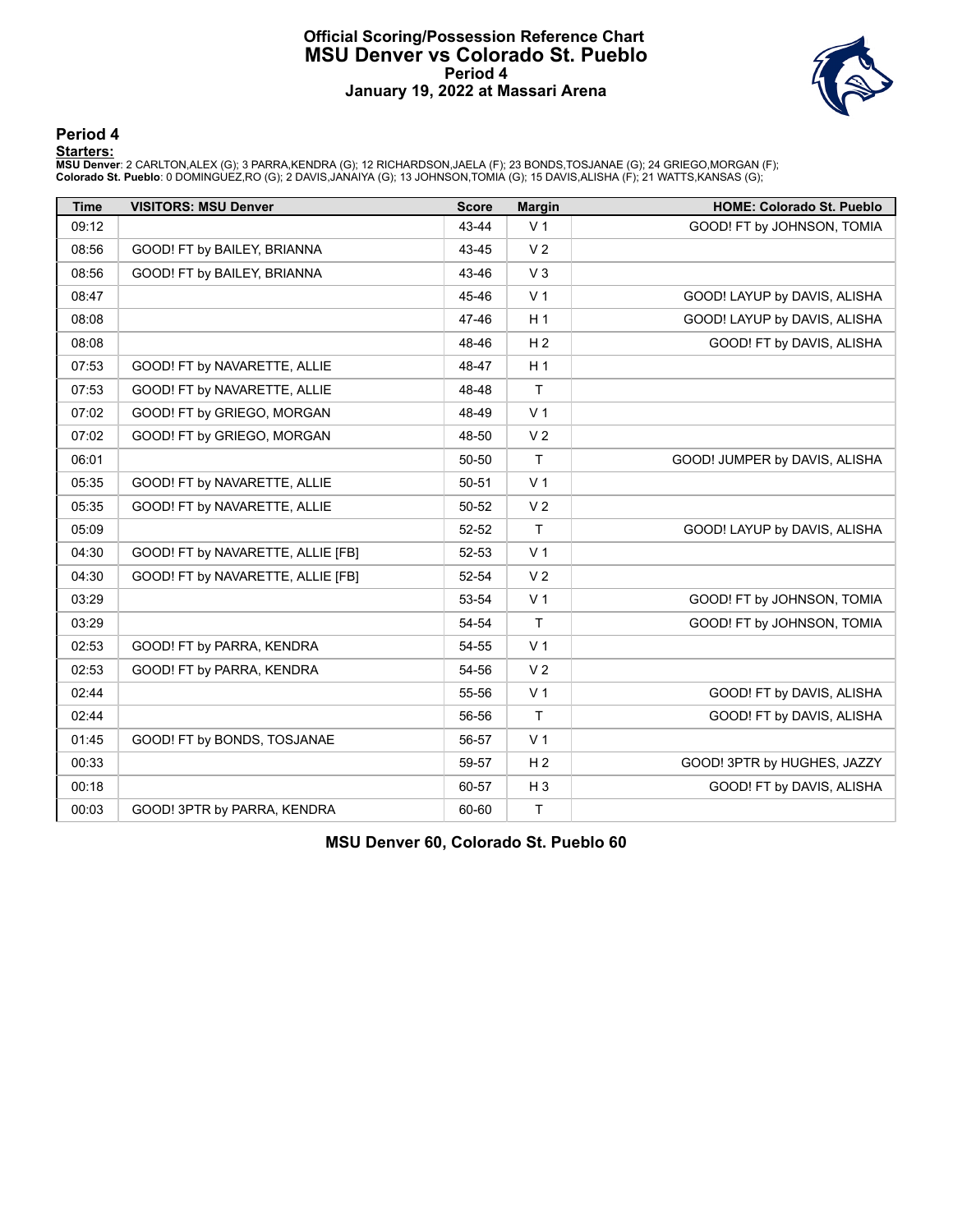### **Official Scoring/Possession Reference Chart MSU Denver vs Colorado St. Pueblo Period 5 January 19, 2022 at Massari Arena**



**Period 5**

#### **Starters:**

**MSU Denver**: 2 CARLTON,ALEX (G); 3 PARRA,KENDRA (G); 12 RICHARDSON,JAELA (F); 23 BONDS,TOSJANAE (G); 24 GRIEGO,MORGAN (F);<br>**Colorado St. Pueblo**: 0 DOMINGUEZ,RO (G); 2 DAVIS,JANAIYA (G); 13 JOHNSON,TOMIA (G); 15 DAVIS,ALI

| <b>Time</b> | <b>VISITORS: MSU Denver</b>    | <b>Score</b> | <b>Margin</b>  | <b>HOME: Colorado St. Pueblo</b> |
|-------------|--------------------------------|--------------|----------------|----------------------------------|
| 03:49       | GOOD! 3PTR by PARRA, KENDRA    | 60-63        | V3             |                                  |
| 03:26       |                                | 61-63        | V <sub>2</sub> | GOOD! FT by DAVIS, ALISHA        |
| 02:57       | GOOD! FT by CARLTON, ALEX      | 61-64        | $V_3$          |                                  |
| 02:57       | GOOD! FT by CARLTON, ALEX      | 61-65        | V <sub>4</sub> |                                  |
| 02:42       |                                | 63-65        | V <sub>2</sub> | GOOD! LAYUP by WILLIAMS, SYDNI   |
| 02:08       |                                | 65-65        | т              | GOOD! LAYUP by HUGHES, JAZZY     |
| 01:58       | GOOD! JUMPER by PARRA, KENDRA  | 65-67        | V <sub>2</sub> |                                  |
| 01:43       |                                | 66-67        | V <sub>1</sub> | GOOD! FT by DAVIS, JANAIYA       |
| 01:43       |                                | 67-67        | т              | GOOD! FT by DAVIS, JANAIYA       |
| 01:24       |                                | 69-67        | H <sub>2</sub> | GOOD! LAYUP by WILLIAMS, SYDNI   |
| 01:11       | GOOD! JUMPER by GRIEGO, MORGAN | 69-69        |                |                                  |

**MSU Denver 69, Colorado St. Pueblo 69**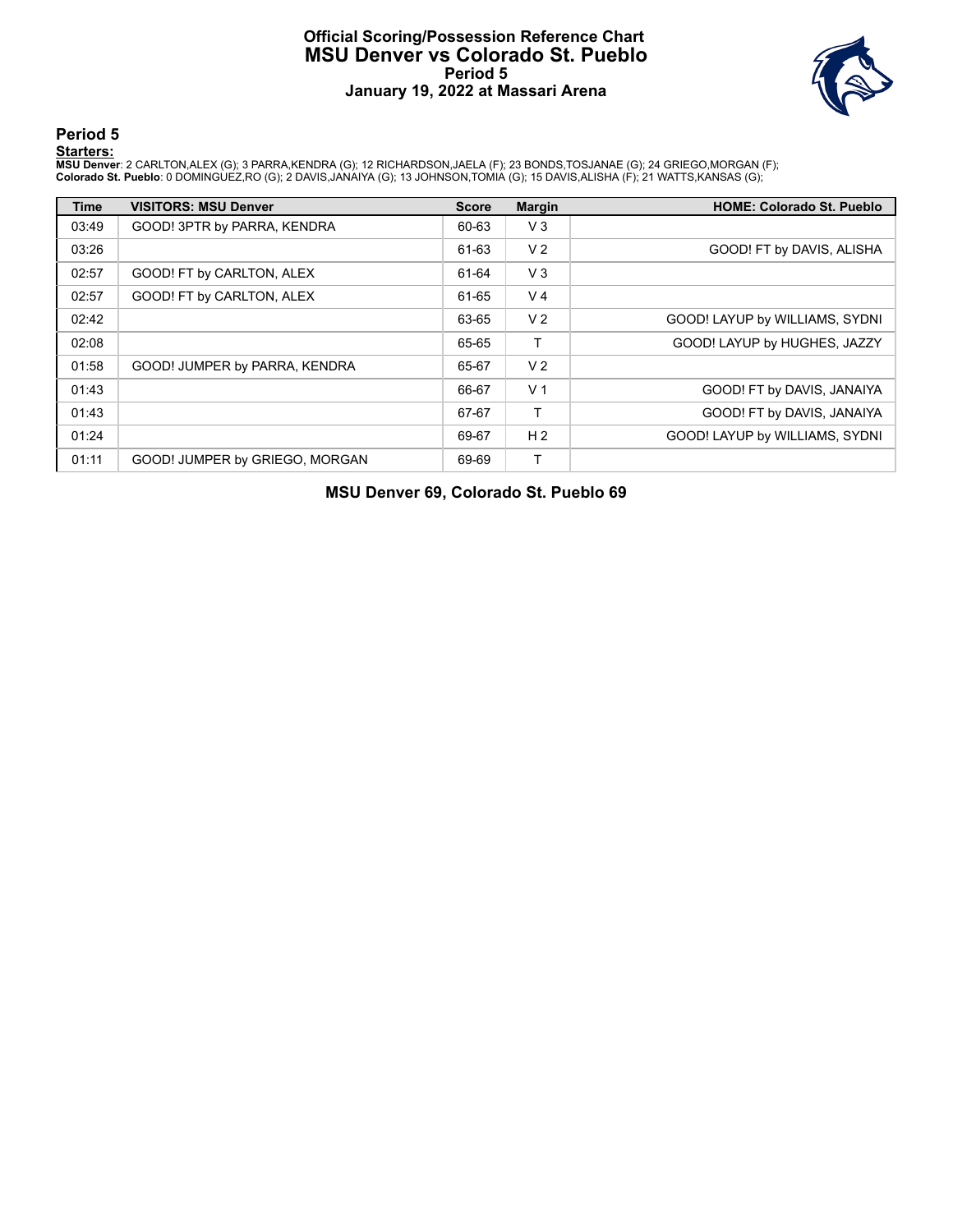### **Official Scoring/Possession Reference Chart MSU Denver vs Colorado St. Pueblo Period 6 January 19, 2022 at Massari Arena**



**Period 6**

#### **Starters:**

**MSU Denver**: 2 CARLTON,ALEX (G); 3 PARRA,KENDRA (G); 12 RICHARDSON,JAELA (F); 23 BONDS,TOSJANAE (G); 24 GRIEGO,MORGAN (F);<br>**Colorado St. Pueblo**: 0 DOMINGUEZ,RO (G); 2 DAVIS,JANAIYA (G); 13 JOHNSON,TOMIA (G); 15 DAVIS,ALI

| <b>Time</b> | <b>VISITORS: MSU Denver</b>     | <b>Score</b> | <b>Margin</b>  | <b>HOME: Colorado St. Pueblo</b> |
|-------------|---------------------------------|--------------|----------------|----------------------------------|
| 04:48       | GOOD! LAYUP by GRIEGO, MORGAN   | 69-71        | V <sub>2</sub> |                                  |
| 03:54       | GOOD! LAYUP by NAVARETTE, ALLIE | 69-73        | V <sub>4</sub> |                                  |
| 03:20       | GOOD! LAYUP by NAVARETTE, ALLIE | 69-75        | $V_6$          |                                  |
| 03:20       | GOOD! FT by NAVARETTE, ALLIE    | 69-76        | V <sub>7</sub> |                                  |
| 02:09       | GOOD! LAYUP by NAVARETTE, ALLIE | 69-78        | V <sub>9</sub> |                                  |
| 01:53       |                                 | 71-78        | V <sub>7</sub> | GOOD! JUMPER by HUGHES, JAZZY    |
| 01:28       | GOOD! FT by PARRA, KENDRA       | 71-79        | V8             |                                  |
| 01:28       | GOOD! FT by PARRA, KENDRA       | 71-80        | V <sub>9</sub> |                                  |
| 01:17       |                                 | 73-80        | V <sub>7</sub> | GOOD! LAYUP by HUGHES, JAZZY     |
| 00:56       | GOOD! FT by BONDS, TOSJANAE     | 73-81        | V8             |                                  |
| 00:56       | GOOD! FT by BONDS, TOSJANAE     | 73-82        | V <sub>9</sub> |                                  |
| 00:49       |                                 | 74-82        | V8             | GOOD! FT by JOHNSON, TOMIA       |
| 00:45       | GOOD! FT by CARLTON, ALEX       | 74-83        | V <sub>9</sub> |                                  |
| 00:45       | GOOD! FT by CARLTON, ALEX       | 74-84        | $V$ 10         |                                  |

**MSU Denver 84, Colorado St. Pueblo 74**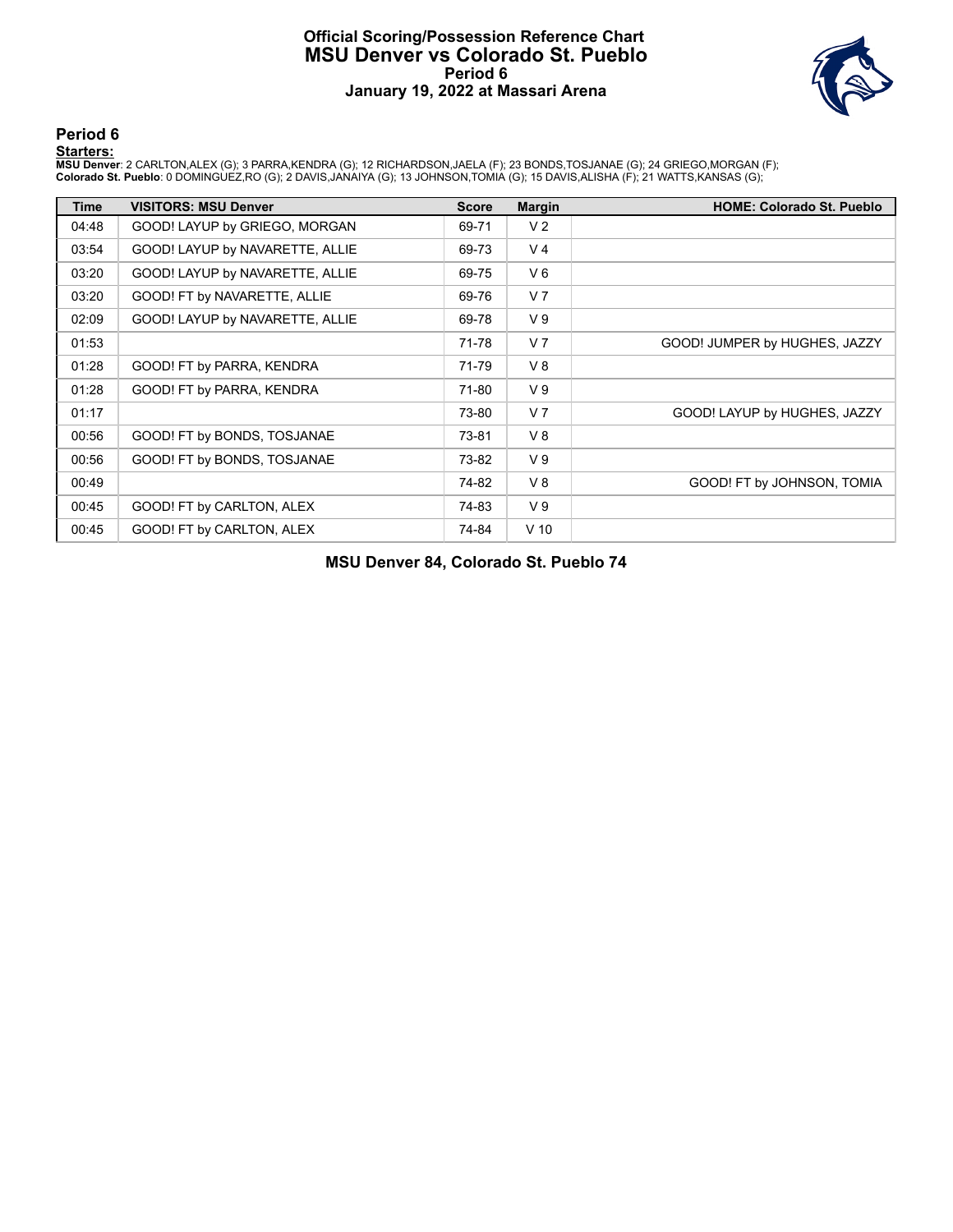## **Official Substitutions Log MSU Denver vs Colorado St. Pueblo Period 1 January 19, 2022 at Massari Arena**



| <b>VISITORS: MSU Denver</b>       | <b>Time</b> | <b>Score</b>             | <b>HOME: Colorado St. Pueblo</b> |
|-----------------------------------|-------------|--------------------------|----------------------------------|
| 2 CARLTON, ALEX                   |             |                          | 0 DOMINGUEZ, RO                  |
| 3 PARRA, KENDRA                   |             |                          | 2 DAVIS, JANAIYA                 |
| 12 RICHARDSON, JAELA              |             |                          | 13 JOHNSON, TOMIA                |
| 23 BONDS, TOSJANAE                |             |                          | 15 DAVIS, ALISHA                 |
| 24 GRIEGO, MORGAN                 |             |                          | 21 WATTS, KANSAS                 |
|                                   | 08:52       | $\overline{\phantom{a}}$ | SUB IN: LEWIS, AMAYA             |
|                                   | 08:52       |                          | SUB OUT: JOHNSON, TOMIA          |
|                                   | 08:19       | $\overline{\phantom{a}}$ | SUB OUT: LEWIS, AMAYA            |
|                                   | 08:19       |                          | SUB IN: JOHNSON, TOMIA           |
|                                   | 07:41       | $2 - 2$                  | SUB OUT: WATTS, KANSAS           |
|                                   | 07:41       |                          | SUB IN: HUGHES, JAZZY            |
|                                   | 06:06       | $6 - 4$                  | SUB OUT: DOMINGUEZ, RO           |
|                                   | 06:06       |                          | SUB OUT: JOHNSON, TOMIA          |
|                                   | 06:06       |                          | SUB IN: DIAL, MORGAN             |
|                                   | 06:06       |                          | SUB IN: LEWIS, AMAYA             |
|                                   | 06:06       |                          | SUB OUT: DAVIS, ALISHA           |
|                                   | 06:06       |                          | SUB IN: WILLIAMS, SYDNI          |
| SUB OUT: 24 GRIEGO, MORGAN        | 06:06       |                          |                                  |
| SUB IN: 31 NAVARETTE, ALLIE       | 06:06       |                          |                                  |
| SUB OUT: 2 CARLTON, ALEX          | 05:21       | $8 - 5$                  |                                  |
| SUB OUT: 12 RICHARDSON, JAELA     | 05:21       |                          |                                  |
| SUB IN: 4 JUSTINAK.MAGGIE         | 05:21       |                          |                                  |
| SUB IN: 11 JONES, MYA             | 05:21       |                          |                                  |
|                                   | 04:16       | $8-6$                    | SUB OUT: DAVIS, JANAIYA          |
|                                   | 04:16       |                          | SUB OUT: WILLIAMS, SYDNI         |
|                                   | 04:16       |                          | SUB IN: JOHNSON, TOMIA           |
|                                   | 04:16       |                          | SUB IN: DAVIS, ALISHA            |
| SUB OUT: 11 JONES, MYA            | 04:16       |                          |                                  |
| SUB IN: 24 GRIEGO, MORGAN         | 04:16       |                          |                                  |
|                                   | 03:48       | $8-6$                    | SUB OUT: DIAL, MORGAN            |
|                                   | 03:48       |                          | SUB IN: DOMINGUEZ, RO            |
|                                   | 03:31       | $8-6$                    | SUB OUT: HUGHES, JAZZY           |
|                                   | 03:31       |                          | SUB IN: WATTS, KANSAS            |
| SUB OUT: 3 PARRA, KENDRA          | 01:35       | $8 - 13$                 |                                  |
| SUB OUT: 23 BONDS, TOSJANAE       | 01:35       |                          |                                  |
| SUB IN: 2 CARLTON, ALEX           | 01:35       |                          |                                  |
| SUB IN: 20 SILVA PEREIRA, MARIANA | 01:35       |                          |                                  |
|                                   | 01:35       |                          | SUB OUT: LEWIS, AMAYA            |
|                                   | 01:35       |                          | SUB IN: DAVIS, JANAIYA           |

**MSU Denver 8, Colorado St. Pueblo 16**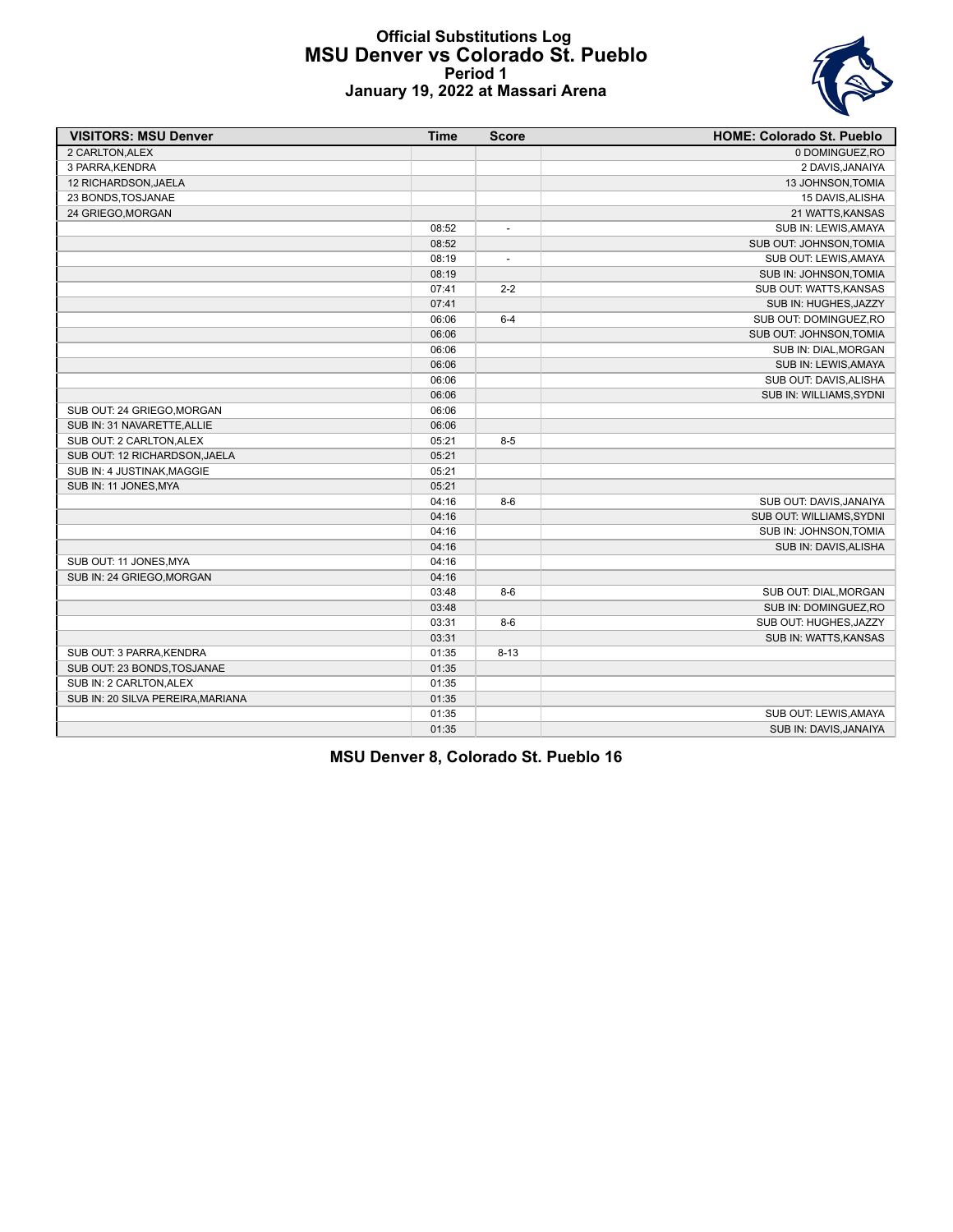### **Official Substitutions Log MSU Denver vs Colorado St. Pueblo Period 2 January 19, 2022 at Massari Arena**

| <b>VISITORS: MSU Denver</b>        | Time           | <b>Score</b>             | <b>HOME: Colorado St. Pueblo</b> |
|------------------------------------|----------------|--------------------------|----------------------------------|
| 2 CARLTON, ALEX                    |                |                          | 0 DOMINGUEZ.RO                   |
| 3 PARRA.KENDRA                     |                |                          | 2 DAVIS, JANAIYA                 |
| 12 RICHARDSON, JAELA               |                |                          | 13 JOHNSON, TOMIA                |
| 23 BONDS, TOSJANAE                 |                |                          | 15 DAVIS, ALISHA                 |
| 24 GRIEGO, MORGAN                  |                |                          | 21 WATTS, KANSAS                 |
|                                    | 10:00          | $\overline{a}$           | SUB OUT: JOHNSON, TOMIA          |
|                                    | 10:00          |                          | SUB OUT: DAVIS, ALISHA           |
|                                    | 10:00          |                          | SUB OUT: WATTS, KANSAS           |
|                                    | 10:00          |                          | SUB IN: WILLIAMS, SYDNI          |
|                                    | 10:00          |                          | SUB IN: BASS, TORIE              |
|                                    | 10:00          |                          | SUB IN: HUGHES, JAZZY            |
| SUB OUT: 24 GRIEGO, MORGAN         | 10:00          |                          |                                  |
| SUB IN: 11 JONES, MYA              | 10:00          |                          |                                  |
|                                    | 08:56          | $\overline{\phantom{a}}$ | SUB OUT: DOMINGUEZ, RO           |
|                                    | 08:56          |                          | SUB OUT: WILLIAMS, SYDNI         |
|                                    | 08:56          |                          | SUB IN: DIAL, MORGAN             |
|                                    | 08:56          |                          | SUB IN: DAVIS, ALISHA            |
| SUB OUT: 20 SILVA PEREIRA, MARIANA | 08:56          |                          |                                  |
| SUB IN: 3 PARRA, KENDRA            | 08:56          |                          |                                  |
| SUB OUT: 4 JUSTINAK, MAGGIE        | 07:56          | $8 - 18$                 |                                  |
| SUB IN: 23 BONDS, TOSJANAE         | 07:56          |                          |                                  |
|                                    | 06:31          | 13-20                    | SUB OUT: BASS, TORIE             |
|                                    | 06:31          |                          | SUB OUT: DIAL, MORGAN            |
|                                    | 06:31          |                          | SUB IN: DOMINGUEZ, RO            |
|                                    | 06:31          |                          | SUB IN: JOHNSON, TOMIA           |
|                                    | 06:31          |                          | SUB OUT: HUGHES, JAZZY           |
|                                    | 06:31          |                          | SUB IN: LEWIS, AMAYA             |
| SUB OUT: 2 CARLTON, ALEX           | 06:02          | 13-20                    |                                  |
| SUB OUT: 11 JONES, MYA             | 06:02          |                          |                                  |
| SUB IN: 4 JUSTINAK, MAGGIE         | 06:02          |                          |                                  |
| SUB IN: 24 GRIEGO, MORGAN          | 06:02          |                          |                                  |
| SUB OUT: 31 NAVARETTE, ALLIE       | 05:00          | 16-21                    |                                  |
| SUB IN: 11 JONES, MYA              | 05:00          |                          |                                  |
|                                    | 04:39          | 17-22                    | SUB OUT: LEWIS, AMAYA            |
|                                    | 04:39          |                          | SUB IN: HUGHES, JAZZY            |
|                                    | 03:32          | 19-22                    | SUB OUT: JOHNSON, TOMIA          |
|                                    | 03:32          |                          | SUB IN: LEWIS, AMAYA             |
| SUB OUT: 24 GRIEGO, MORGAN         | 03:32          |                          |                                  |
| SUB IN: 30 BONNEMAISON, ANAIS      | 03:32          |                          |                                  |
|                                    | 01:51          | 19-25                    | SUB OUT: DOMINGUEZ, RO           |
|                                    | 01:51          |                          | SUB OUT: DAVIS, ALISHA           |
|                                    | 01:51          |                          | SUB IN: DIAL, MORGAN             |
|                                    | 01:51          |                          | SUB IN: WATTS, KANSAS            |
| SUB OUT: 11 JONES, MYA             | 01:51          |                          |                                  |
| SUB OUT: 23 BONDS, TOSJANAE        | 01:51          |                          |                                  |
| SUB IN: 2 CARLTON, ALEX            | 01:51          |                          |                                  |
| SUB IN: 24 GRIEGO, MORGAN          | 01:51          |                          |                                  |
|                                    | 01:51          |                          | SUB OUT: DAVIS, JANAIYA          |
|                                    | 01:51          |                          | SUB IN: JOHNSON, TOMIA           |
|                                    | 01:01          | 19-29                    | SUB OUT: JOHNSON, TOMIA          |
| SUB OUT: 2 CARLTON, ALEX           | 01:01          |                          | SUB IN: DAVIS, JANAIYA           |
| SUB IN: 10 BAILEY, BRIANNA         | 01:01<br>01:01 |                          |                                  |
|                                    |                |                          |                                  |

**MSU Denver 21, Colorado St. Pueblo 29**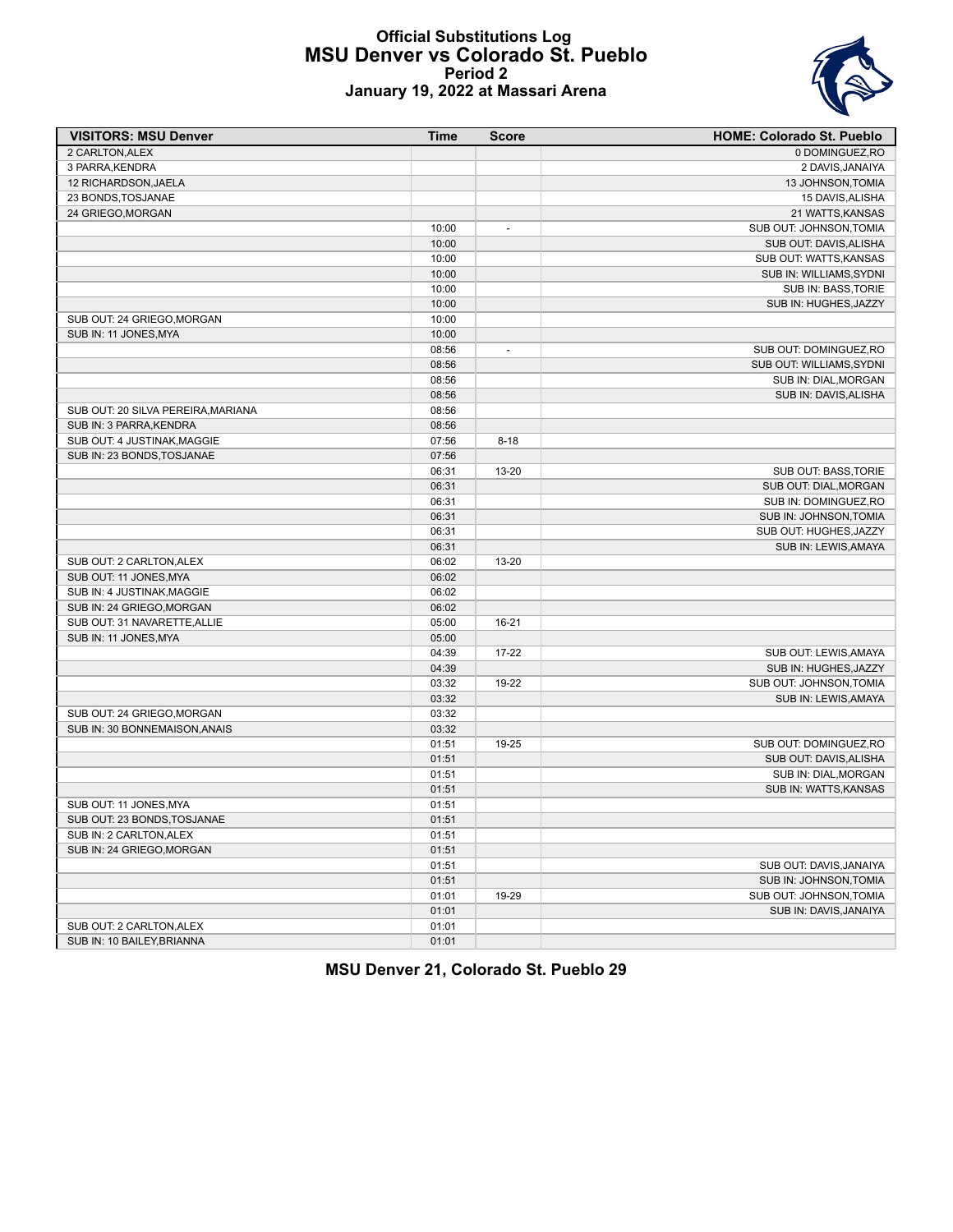### **Official Substitutions Log MSU Denver vs Colorado St. Pueblo Period 3 January 19, 2022 at Massari Arena**



| <b>VISITORS: MSU Denver</b>       | Time           | <b>Score</b>   | <b>HOME: Colorado St. Pueblo</b>              |
|-----------------------------------|----------------|----------------|-----------------------------------------------|
| 2 CARLTON, ALEX                   |                |                | 0 DOMINGUEZ, RO                               |
| 3 PARRA, KENDRA                   |                |                | 2 DAVIS, JANAIYA                              |
| 12 RICHARDSON, JAELA              |                |                | 13 JOHNSON, TOMIA                             |
| 23 BONDS, TOSJANAE                |                |                | 15 DAVIS, ALISHA                              |
| 24 GRIEGO, MORGAN                 |                |                | 21 WATTS, KANSAS                              |
|                                   | 10:00          | $\overline{a}$ | SUB OUT: DIAL, MORGAN                         |
|                                   | 10:00          |                | SUB OUT: LEWIS, AMAYA                         |
|                                   | 10:00          |                | SUB OUT: HUGHES, JAZZY                        |
|                                   | 10:00          |                | SUB IN: DOMINGUEZ,RO                          |
|                                   | 10:00          |                | SUB IN: JOHNSON, TOMIA                        |
|                                   | 10:00          |                | SUB IN: DAVIS, ALISHA                         |
| SUB OUT: 4 JUSTINAK, MAGGIE       | 10:00          |                |                                               |
| SUB OUT: 10 BAILEY.BRIANNA        | 10:00          |                |                                               |
| SUB OUT: 30 BONNEMAISON, ANAIS    | 10:00          |                |                                               |
| SUB IN: 2 CARLTON, ALEX           | 10:00          |                |                                               |
| SUB IN: 12 RICHARDSON, JAELA      | 10:00          |                |                                               |
| SUB IN: 23 BONDS, TOSJANAE        | 10:00          |                |                                               |
|                                   | 07:51          | 25-29          | SUB OUT: DAVIS, ALISHA                        |
|                                   | 07:51          |                | SUB IN: HUGHES, JAZZY                         |
|                                   | 07:09          | 26-29          | SUB OUT: DAVIS, JANAIYA                       |
|                                   | 07:09          |                | SUB IN: DIAL, MORGAN                          |
|                                   | 07:09          |                | SUB OUT: WATTS, KANSAS                        |
|                                   | 07:09          |                | SUB IN: LEWIS, AMAYA                          |
| SUB OUT: 23 BONDS, TOSJANAE       | 06:25          | 26-31          |                                               |
| SUB IN: 10 BAILEY, BRIANNA        | 06:25          |                |                                               |
|                                   | 04:52          | 33-38          | SUB OUT: DIAL, MORGAN                         |
|                                   | 04:52          |                | SUB IN: LONG, JALEN                           |
| SUB OUT: 12 RICHARDSON, JAELA     | 04:52          |                |                                               |
| SUB IN: 31 NAVARETTE, ALLIE       | 04:52          |                |                                               |
|                                   | 04:50          | 33-38          | SUB OUT: JOHNSON, TOMIA                       |
|                                   | 04:50          |                | SUB IN: DAVIS, JANAIYA                        |
| SUB OUT: 10 BAILEY, BRIANNA       | 04:50          |                |                                               |
| SUB IN: 23 BONDS, TOSJANAE        | 04:50          |                |                                               |
|                                   | 04:22          | 35-38          | SUB OUT: LEWIS, AMAYA                         |
|                                   | 04:22          |                | SUB IN: WILLIAMS, SYDNI                       |
|                                   | 02:14          | 37-40          | SUB OUT: DOMINGUEZ, RO                        |
|                                   | 02:14          |                | SUB IN: BASS, TORIE                           |
| SUB OUT: 2 CARLTON, ALEX          | 02:14          |                |                                               |
| SUB OUT: 24 GRIEGO, MORGAN        | 02:14          |                |                                               |
| SUB IN: 11 JONES, MYA             | 02:14          |                |                                               |
| SUB IN: 20 SILVA PEREIRA, MARIANA | 02:14          |                |                                               |
|                                   | 02:02          | 37-40          | SUB OUT: HUGHES, JAZZY                        |
|                                   | 02:02          |                | SUB IN: NOTI, AUBRIANA                        |
|                                   | 01:35          |                | SUB OUT: WILLIAMS, SYDNI                      |
|                                   |                | 37-40          |                                               |
|                                   | 01:35<br>01:35 |                | SUB OUT: LONG, JALEN<br>SUB IN: DAVIS, ALISHA |
|                                   |                |                |                                               |
|                                   | 01:35          |                | SUB IN: LEWIS, AMAYA                          |
| SUB OUT: 3 PARRA, KENDRA          | 01:35          |                |                                               |
| SUB IN: 10 BAILEY, BRIANNA        | 01:35          |                |                                               |
|                                   | 01:11          | 39-40          | SUB OUT: NOTI.AUBRIANA                        |
|                                   | 01:11          |                | SUB IN: HUGHES, JAZZY                         |

**MSU Denver 44, Colorado St. Pueblo 42**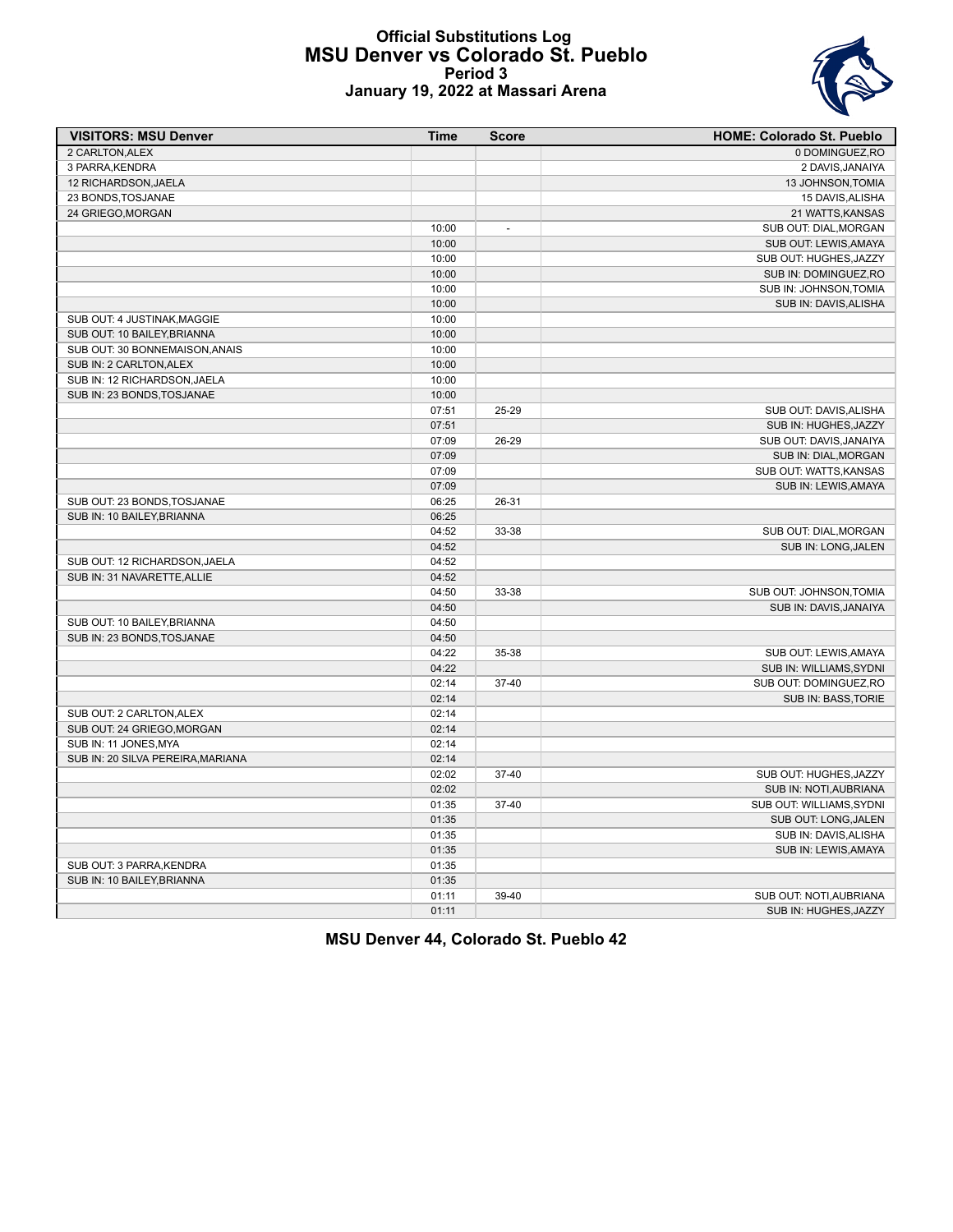## **Official Substitutions Log MSU Denver vs Colorado St. Pueblo Period 4 January 19, 2022 at Massari Arena**



| <b>VISITORS: MSU Denver</b>        | <b>Time</b> | <b>Score</b>             | <b>HOME: Colorado St. Pueblo</b> |
|------------------------------------|-------------|--------------------------|----------------------------------|
| 2 CARLTON, ALEX                    |             |                          | 0 DOMINGUEZ.RO                   |
| 3 PARRA, KENDRA                    |             |                          | 2 DAVIS, JANAIYA                 |
| 12 RICHARDSON, JAELA               |             |                          | 13 JOHNSON, TOMIA                |
| 23 BONDS, TOSJANAE                 |             |                          | 15 DAVIS, ALISHA                 |
| 24 GRIEGO, MORGAN                  |             |                          | 21 WATTS, KANSAS                 |
|                                    | 10:00       | $\overline{\phantom{a}}$ | SUB OUT: DAVIS, JANAIYA          |
|                                    | 10:00       |                          | SUB IN: JOHNSON, TOMIA           |
| SUB OUT: 11 JONES, MYA             | 09:12       | $\overline{\phantom{a}}$ |                                  |
| SUB IN: 12 RICHARDSON, JAELA       | 09:12       |                          |                                  |
| SUB OUT: 20 SILVA PEREIRA, MARIANA | 09:12       |                          |                                  |
| SUB IN: 2 CARLTON, ALEX            | 09:12       |                          |                                  |
|                                    | 09:03       | 44-43                    | SUB OUT: JOHNSON, TOMIA          |
|                                    | 09:03       |                          | SUB IN: DOMINGUEZ, RO            |
|                                    | 08:56       | 44-43                    | SUB OUT: DOMINGUEZ, RO           |
|                                    | 08:56       |                          | SUB IN: DAVIS, JANAIYA           |
| SUB OUT: 10 BAILEY, BRIANNA        | 08:56       |                          |                                  |
| SUB IN: 3 PARRA, KENDRA            | 08:56       |                          |                                  |
| SUB OUT: 12 RICHARDSON, JAELA      | 08:08       | 46-47                    |                                  |
| SUB IN: 24 GRIEGO, MORGAN          | 08:08       |                          |                                  |
|                                    | 07:02       | 48-48                    | SUB OUT: HUGHES, JAZZY           |
|                                    | 07:02       |                          | SUB IN: WATTS, KANSAS            |
|                                    | 07:02       |                          | <b>SUB OUT: BASS, TORIE</b>      |
|                                    | 07:02       |                          | SUB IN: JOHNSON, TOMIA           |
|                                    | 05:35       | 50-50                    | SUB OUT: LEWIS, AMAYA            |
|                                    | 05:35       |                          | SUB IN: HUGHES, JAZZY            |
|                                    | 04:40       | 52-52                    | SUB OUT: WATTS, KANSAS           |
|                                    | 04:40       |                          | SUB IN: DOMINGUEZ, RO            |
|                                    | 03:29       | 54-52                    | SUB OUT: DOMINGUEZ, RO           |
|                                    | 03:29       |                          | SUB IN: LEWIS, AMAYA             |
|                                    | 01:45       | 56-56                    | SUB OUT: DAVIS, JANAIYA          |
|                                    | 01:45       |                          | SUB IN: DOMINGUEZ, RO            |
|                                    | 00:32       | 57-59                    | SUB OUT: DOMINGUEZ, RO           |
|                                    | 00:32       |                          | SUB OUT: HUGHES, JAZZY           |
|                                    | 00:32       |                          | SUB IN: DAVIS, JANAIYA           |
|                                    | 00:32       |                          | SUB IN: WATTS, KANSAS            |
| SUB OUT: 23 BONDS, TOSJANAE        | 00:09       | 57-60                    |                                  |
| SUB IN: 10 BAILEY BRIANNA          | 00:09       |                          |                                  |
|                                    | 00:02       | 60-60                    | SUB OUT: WATTS, KANSAS           |
|                                    | 00:02       |                          | SUB OUT: LEWIS, AMAYA            |
|                                    | 00:02       |                          | SUB IN: DOMINGUEZ,RO             |
|                                    | 00:02       |                          | SUB IN: HUGHES, JAZZY            |
| SUB OUT: 10 BAILEY, BRIANNA        | 00:02       |                          |                                  |
| SUB IN: 12 RICHARDSON, JAELA       | 00:02       |                          |                                  |
|                                    |             |                          |                                  |

# **MSU Denver 60, Colorado St. Pueblo 60**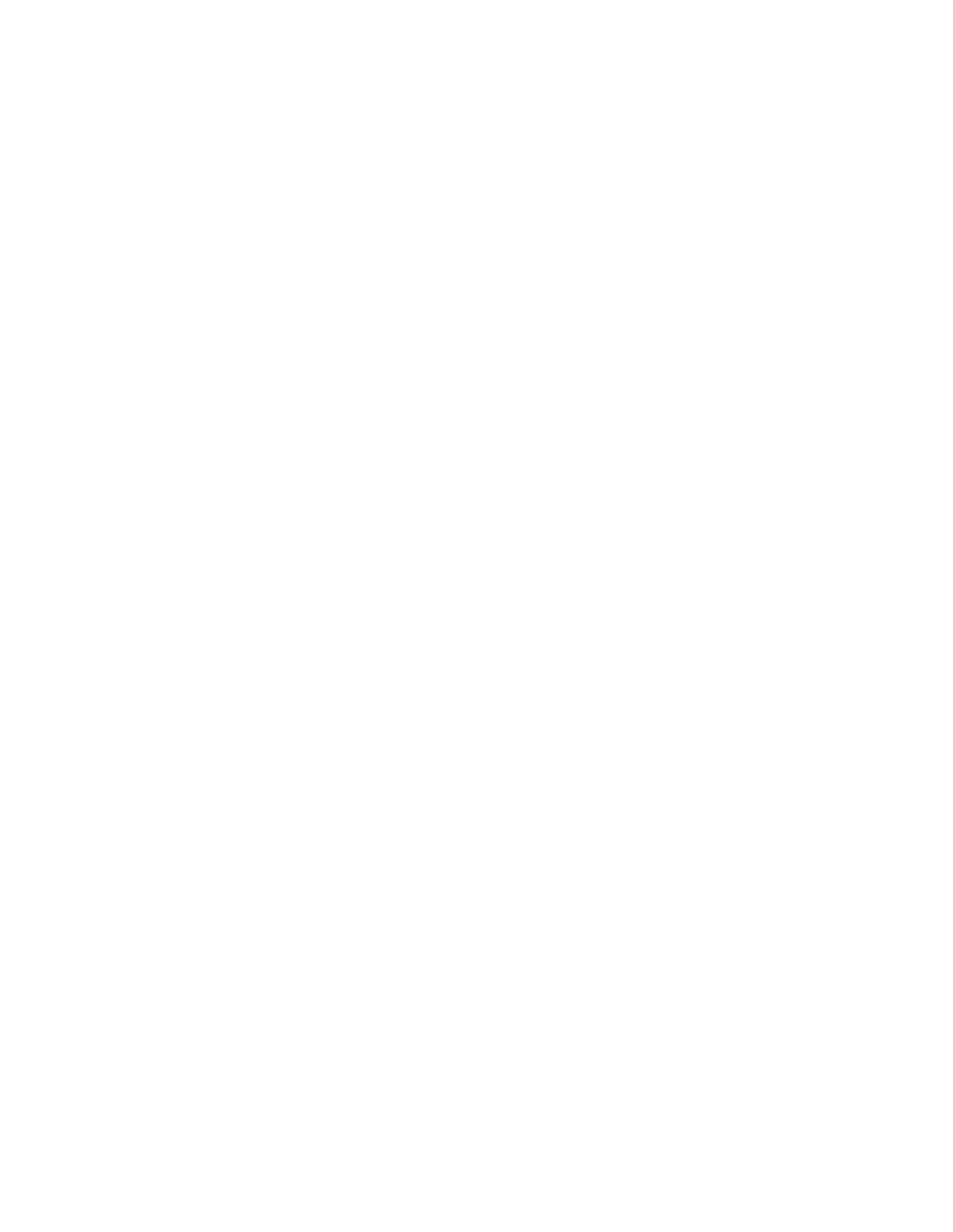## **Official Substitutions Log MSU Denver vs Colorado St. Pueblo Period 5 January 19, 2022 at Massari Arena**



| <b>VISITORS: MSU Denver</b>   | <b>Time</b> | <b>Score</b>             | <b>HOME: Colorado St. Pueblo</b> |
|-------------------------------|-------------|--------------------------|----------------------------------|
| 2 CARLTON, ALEX               |             |                          | 0 DOMINGUEZ, RO                  |
| 3 PARRA, KENDRA               |             |                          | 2 DAVIS, JANAIYA                 |
| 12 RICHARDSON, JAELA          |             |                          | 13 JOHNSON, TOMIA                |
| 23 BONDS, TOSJANAE            |             |                          | 15 DAVIS, ALISHA                 |
| 24 GRIEGO, MORGAN             |             |                          | 21 WATTS, KANSAS                 |
|                               | 05:00       | $\blacksquare$           | SUB OUT: DOMINGUEZ, RO           |
|                               | 05:00       |                          | SUB OUT: HUGHES, JAZZY           |
|                               | 05:00       |                          | SUB IN: WATTS, KANSAS            |
|                               | 05:00       |                          | SUB IN: LEWIS, AMAYA             |
| SUB OUT: 12 RICHARDSON, JAELA | 05:00       |                          |                                  |
| SUB IN: 23 BONDS, TOSJANAE    | 05:00       |                          |                                  |
| SUB OUT: 24 GRIEGO, MORGAN    | 04:03       | $\overline{\phantom{a}}$ |                                  |
| SUB IN: 12 RICHARDSON, JAELA  | 04:03       |                          |                                  |
|                               | 03:26       | 63-60                    | SUB OUT: WATTS, KANSAS           |
|                               | 03:26       |                          | SUB IN: HUGHES, JAZZY            |
| SUB OUT: 31 NAVARETTE, ALLIE  | 03:26       |                          |                                  |
| SUB IN: 24 GRIEGO, MORGAN     | 03:26       |                          |                                  |
|                               | 02:57       | 63-61                    | SUB OUT: DAVIS, ALISHA           |
|                               | 02:57       |                          | SUB IN: WILLIAMS, SYDNI          |
| SUB OUT: 24 GRIEGO, MORGAN    | 02:21       | 65-63                    |                                  |
| SUB IN: 31 NAVARETTE, ALLIE   | 02:21       |                          |                                  |
| SUB OUT: 12 RICHARDSON, JAELA | 01:32       | 67-67                    |                                  |
| SUB IN: 24 GRIEGO, MORGAN     | 01:32       |                          |                                  |

**MSU Denver 69, Colorado St. Pueblo 69**